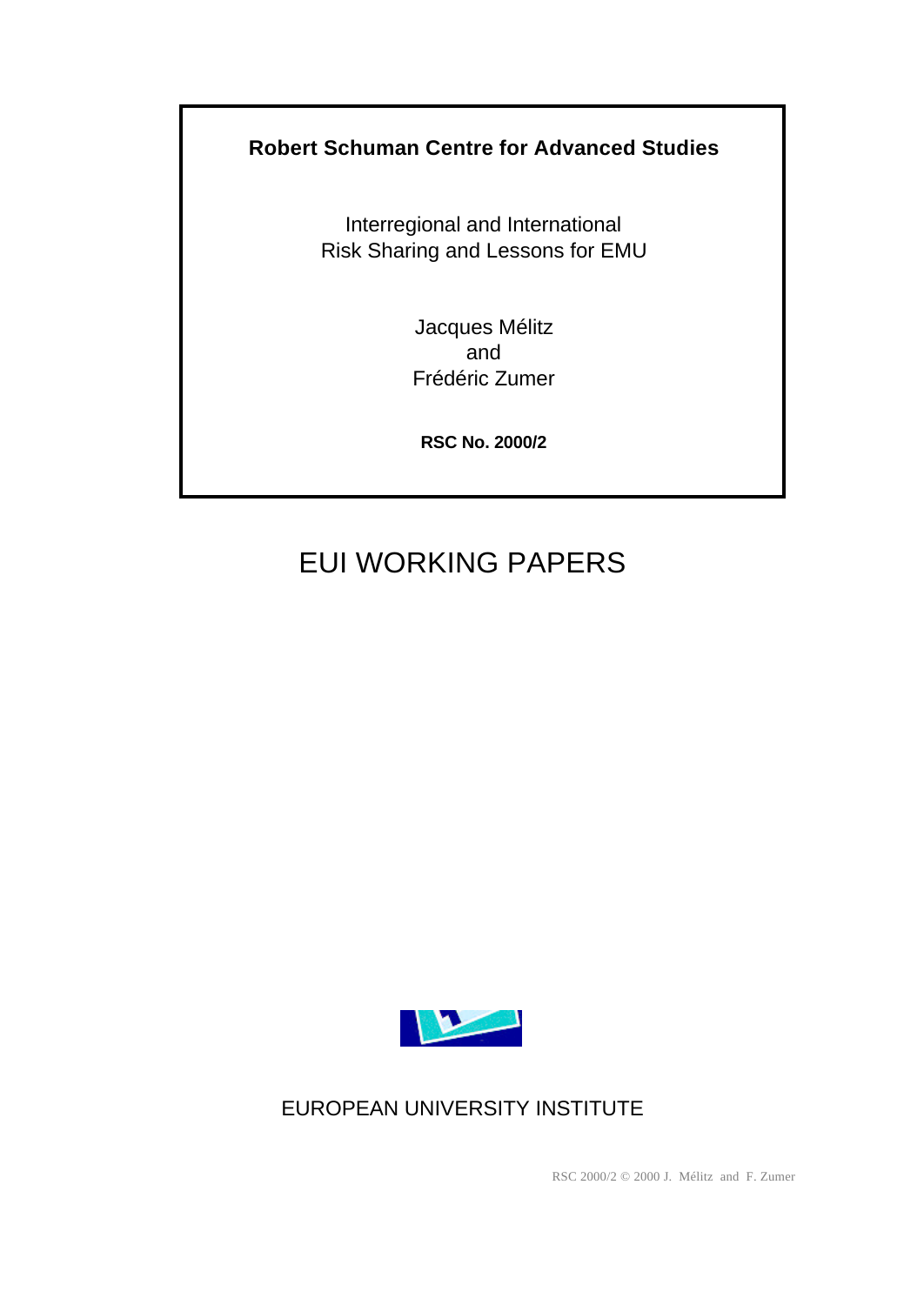All rights reserved. No part of this paper may be reproduced in any form without permission of the authors.

> © 2000 J. Mélitz and F. Zumer Printed in Italy in February 2000 European University Institute Badia Fiesolana I – 50016 San Domenico (FI) Italy

> > RSC 2000/2 © 2000 J. Mélitz and F. Zumer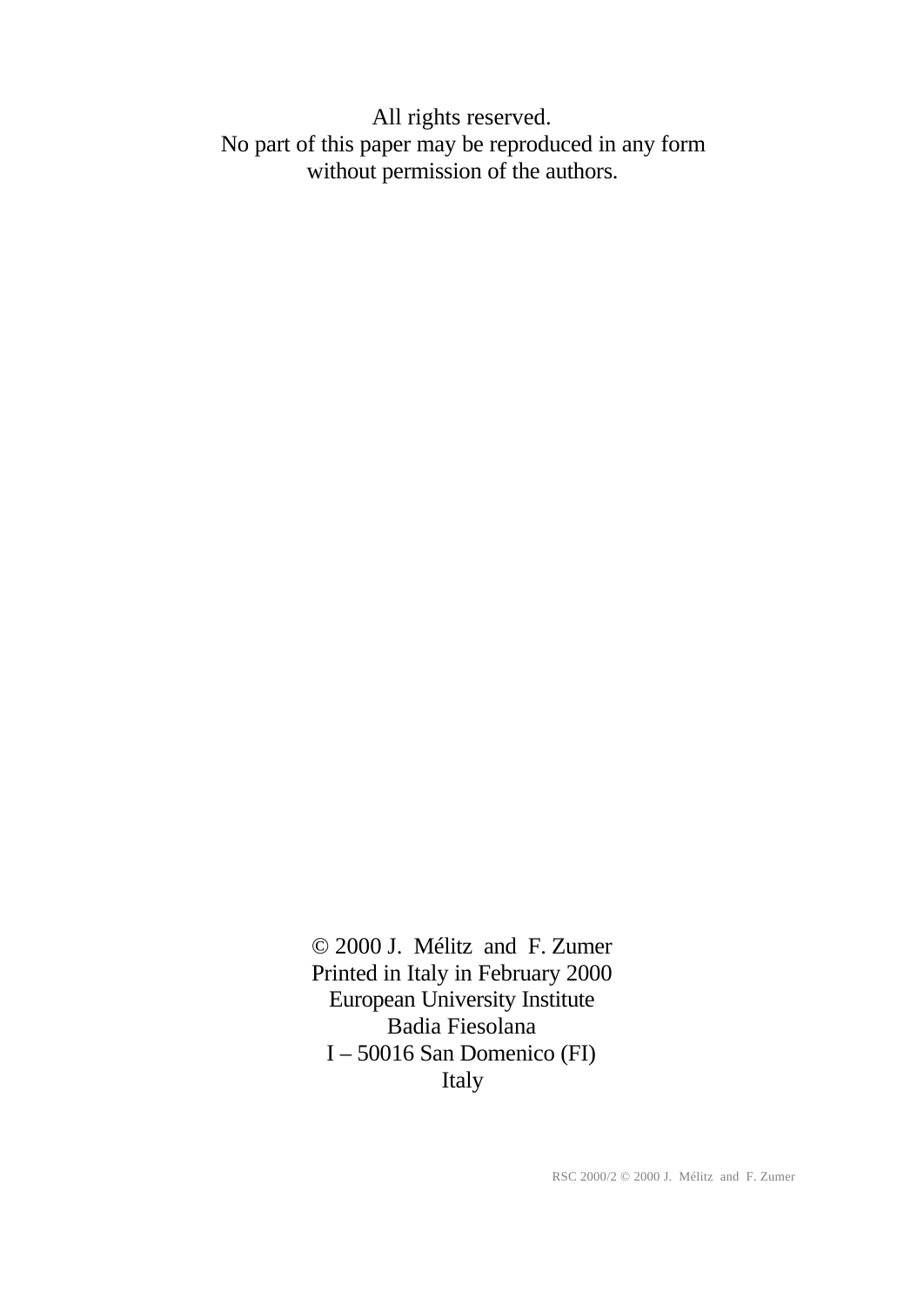# **Robert Schuman Centre for Advanced Studies**

Programme in Economic Policy

## *The Working Papers series*

The Robert Schuman Centre for Advanced Studies' Programme in Economic Policy provides a framework for the presentation and development of ideas and research that can constitute the basis for informed policy-making in any area to which economic reasoning can make a contribution. No particular areas have been prioritized against others, nor is there any preference for "near-policy" treatments. Accordingly, the scope and style of papers in the series is varied.

Visitors invited to the Institute under the auspices of the Centre's Programme, as well as researchers at the Institute, are eligible to contribute.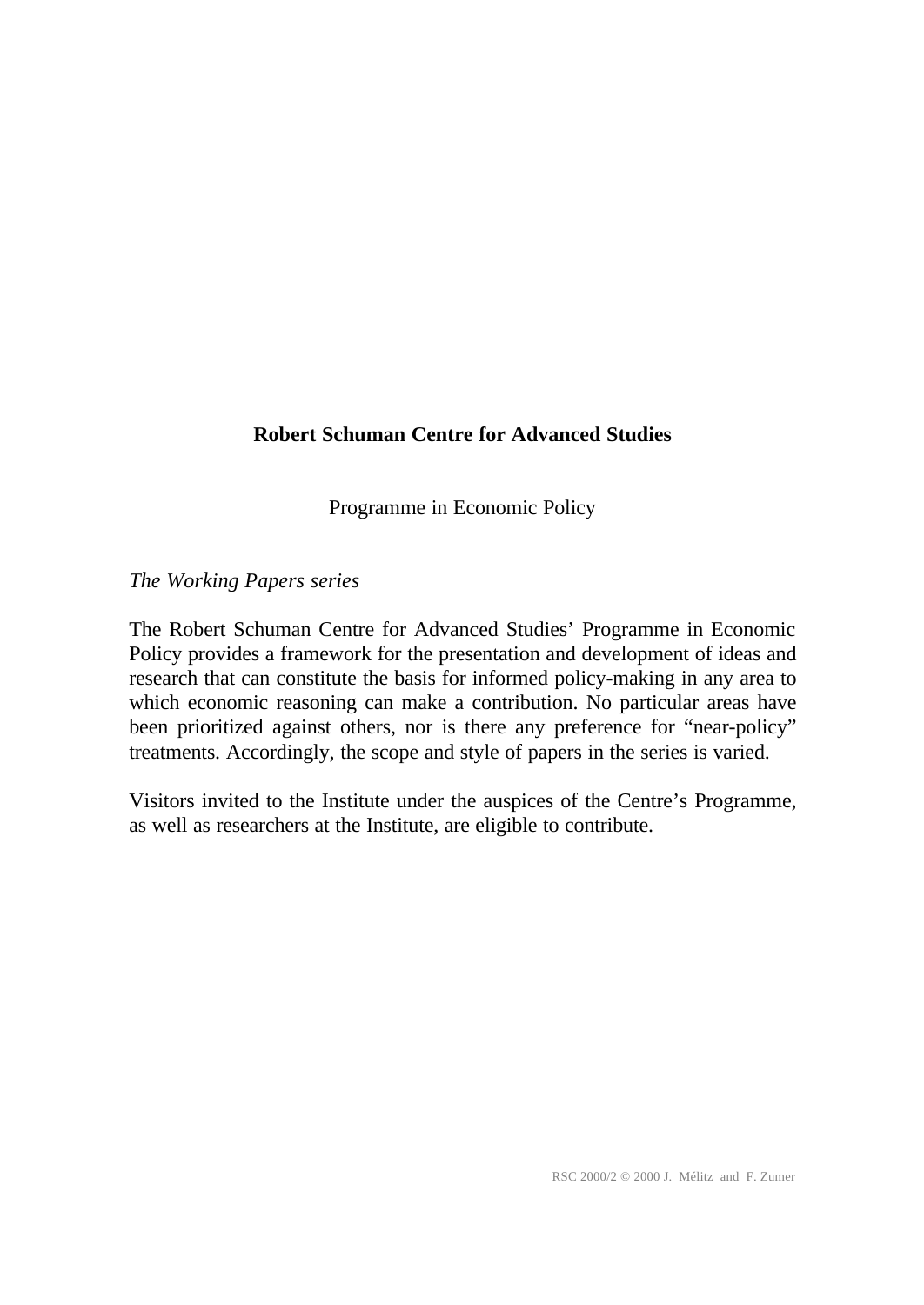RSC 2000/2 © 2000 J. Mélitz and F. Zumer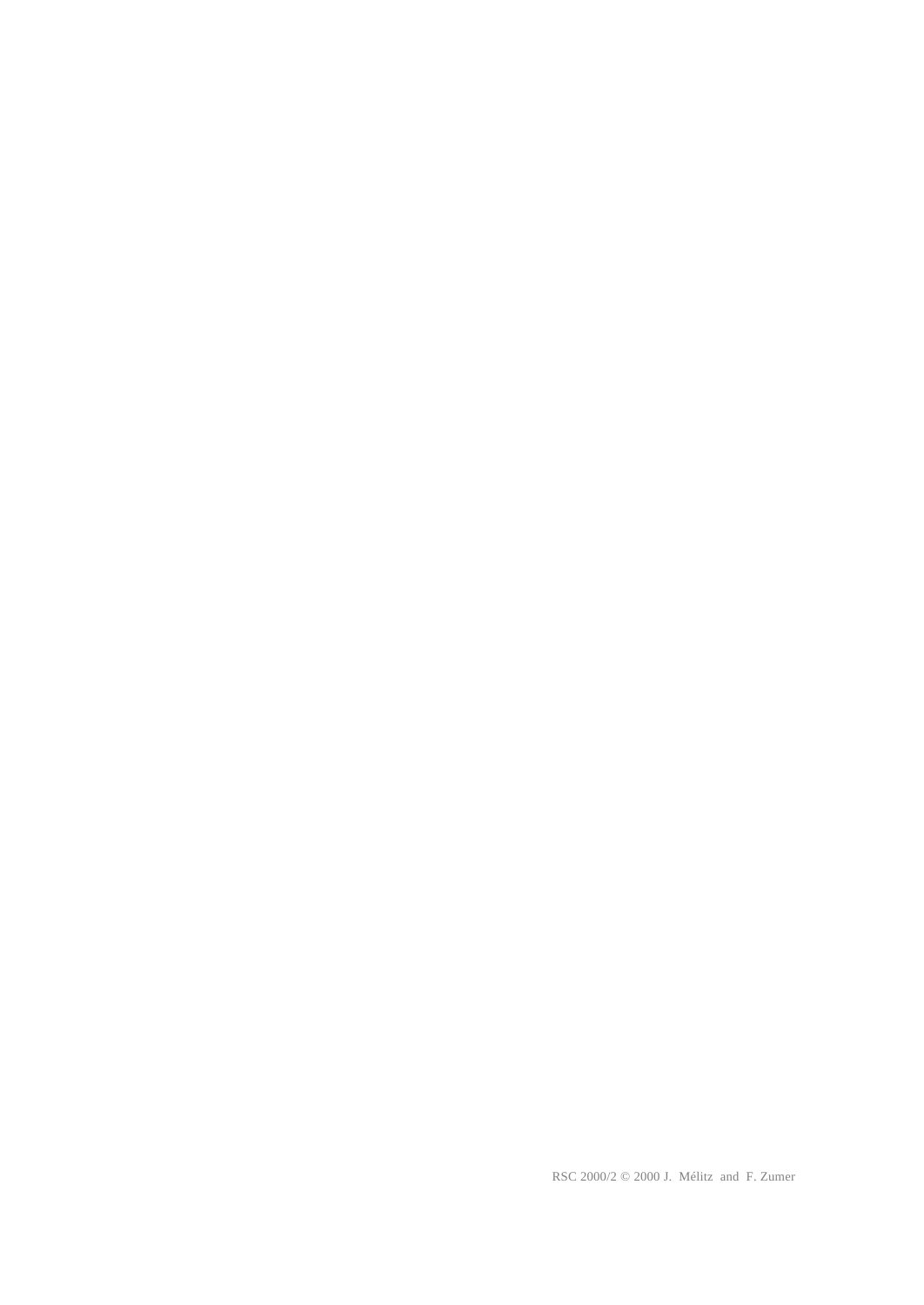# **Introduction**\*

l

The project of European Monetary Union (EMU) never ceases to raise questions about the capacity of country members to cope with shocks that hit them independently of the rest, and repeated efforts are made to draw lessons from similar experiences of regions within countries. One particular protection that regions have but the country members of EMU will not – or only to a negligible extent – has received wide attention: namely, net transfers through the central government. A region with a large central-government budget undergoing an adverse shock may get notable help through public transfers. But there are other, more decentralized mechanisms that operate to attenuate regional shocks. How important are these in relation to public aid? A recent article by Asdrubali, Sørensen and Yosha (1996) suggests an intriguing way of coming up with answers. These authors propose a method of assessing how much smoothing regions get via insurance and credit as opposed to the central budget, and their method requires little more regional data than figures for output, distributed income (before central government net transfers), disposable income (after the transfers), and consumption. The insurance in question comes from the holding of claims against the output of other regions. The credit channel relates to borrowing from other regions. Based on an application to the US, Asdrubali, Sørensen and Yosha (ASY) conclude that insurance is far more important than credit as a source of smoothing of regional shocks in this country. But credit itself is nearly twice as important as net transfers from the central government. Thus, market forces evidently play an enormous role.

These results, and the reasoning from which they stem, are sufficiently important to merit close scrutiny. In this paper, we will probe more deeply into ASY's method and findings, propose major revisions in their framework, and test the model anew on the basis of the same US evidence as theirs, subject to our revisions. We will then extend the tests outside the US, both, to other individual countries and to groups of them, specifically, the OECD and the European Union. Finally, we will try to draw lessons for EMU.

We shall find that ASY's method holds up extremely well in the US under the more demanding conditions we impose. The method will prove successful in Canada too, but it will fail for Italy and the United Kingdom, the

<sup>\*</sup> Paper prepared for the Carnegie-Rochester Conference on November 20 & 21, 1998 at Carnegie-Mellon University. The authors would like to thank Stéphane Mysona for superb research assistance, and Pierfederico Asdrubali, Tamim Bayoumi, Marco Del Negro, Andrea Ichino, Philip Lane, Bent Sørensen, Eric van Wincoop, and Oved Yosha for critical comments. Sørensen provided invaluable help in supplying data and materials.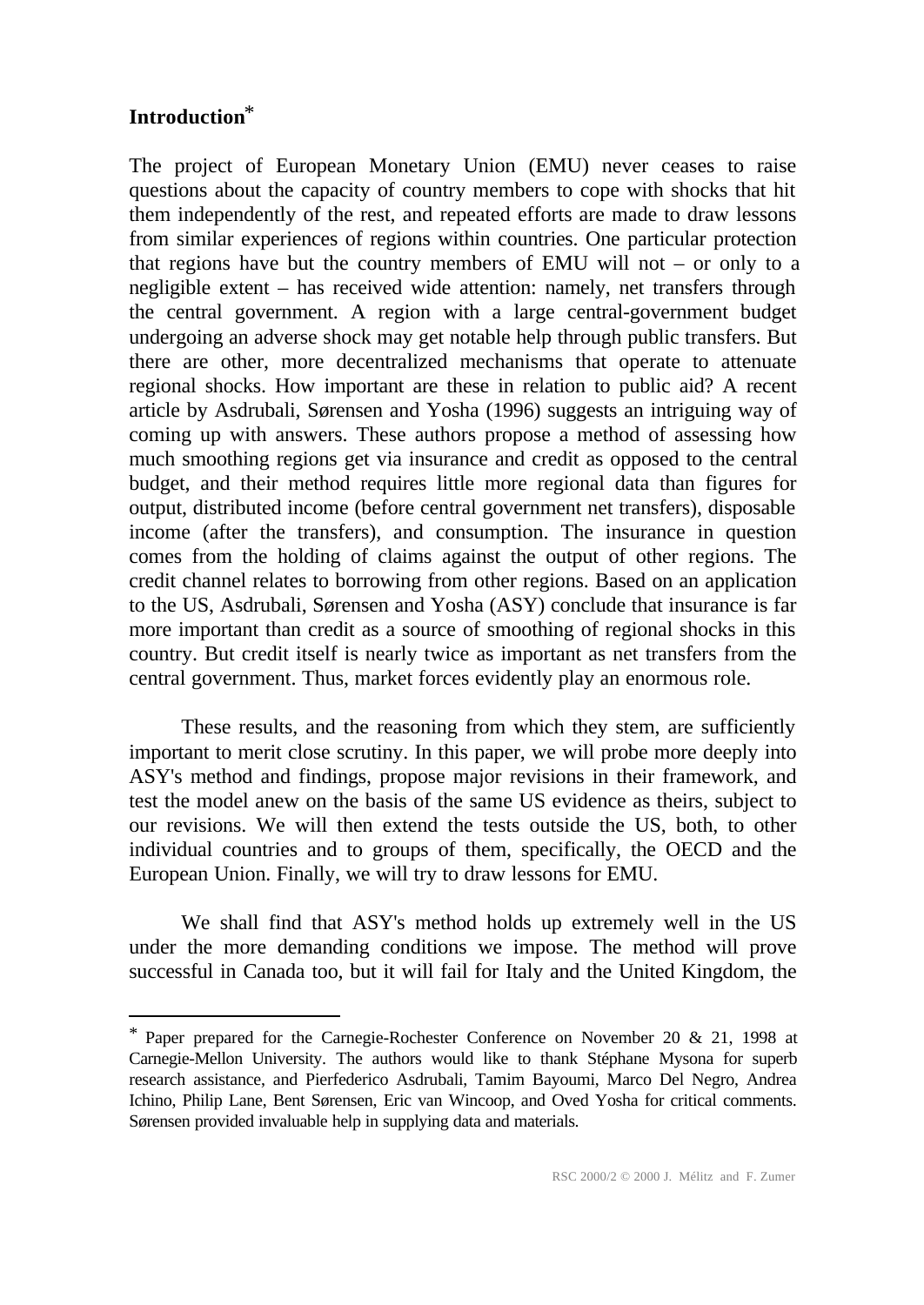other two individual countries we shall study. The international application to groups of countries will turn out particularly fruitful: it will yield implications about the impact of moving from national monetary independence to monetary integration. We will conclude that even though the surrender of monetary policy will undoubtedly reduce the theoretical capacity of the members of EMU to smooth shocks via public action (macroeconomic policy), the change will promote smoothing of shocks via market channels. This last conclusion is perhaps important enough to merit presentation as the central message of the paper. But we shall give the method of investigation pride of place.

The order of the discussion will be, first, the general approach, second, the US results, third, the further individual country tests, fourth, the international tests, and fifth, the conclusions.

#### **I. The General Approach**

#### *(a) Original Formulation and Support*

Suppose we have a panel of data for per capita regional output  $Y_i$  (where i stands for the individual region), per capita regional personal income PI, per capita regional disposable income  $DI_i$ , and per capita regional consumption  $C_i$ , all stated in real terms. Let us begin with the identity

$$
Y_i = \frac{Y_i}{PI_i} \frac{PI_i}{DI_i} \frac{DI_i}{C_i} C_i
$$
 (1)

and next take logarithms and first differences, thereby obtaining:

$$
\Delta \log Y_{i} = (\Delta \log Y_{i} - \Delta \log PI_{i}) + (\Delta \log PI_{i} - \Delta \log DI_{i})
$$
  
+ (\Delta \log DI\_{i} - \Delta \log C\_{i}) + (\Delta \log C\_{i}) \t(2)

If we multiply both sides of equation (2) by  $\Delta \log Y_i$ , subtract the means of the term on the left and those of the four terms (in separate parentheses) on the right over the study period, and then take expected values, we will have the variance of the change in the log of  $Y_i (\Delta \log Y_i)$  on the left and the sum of the covariances of this term with  $\Delta$ logY<sub>i</sub> –  $\Delta$ logPI<sub>i</sub>,  $\Delta$ logPI<sub>i</sub>,  $\Delta$ logDI<sub>i</sub>,  $\Delta$ logDI<sub>i</sub> –  $\Delta$ logC<sub>i</sub>, and  $\Delta$ logC<sub>i</sub>, respectively, on the right. Finally, if we divide both sides of the last equation by the variance of  $\Delta$ log $Y_i$ , we get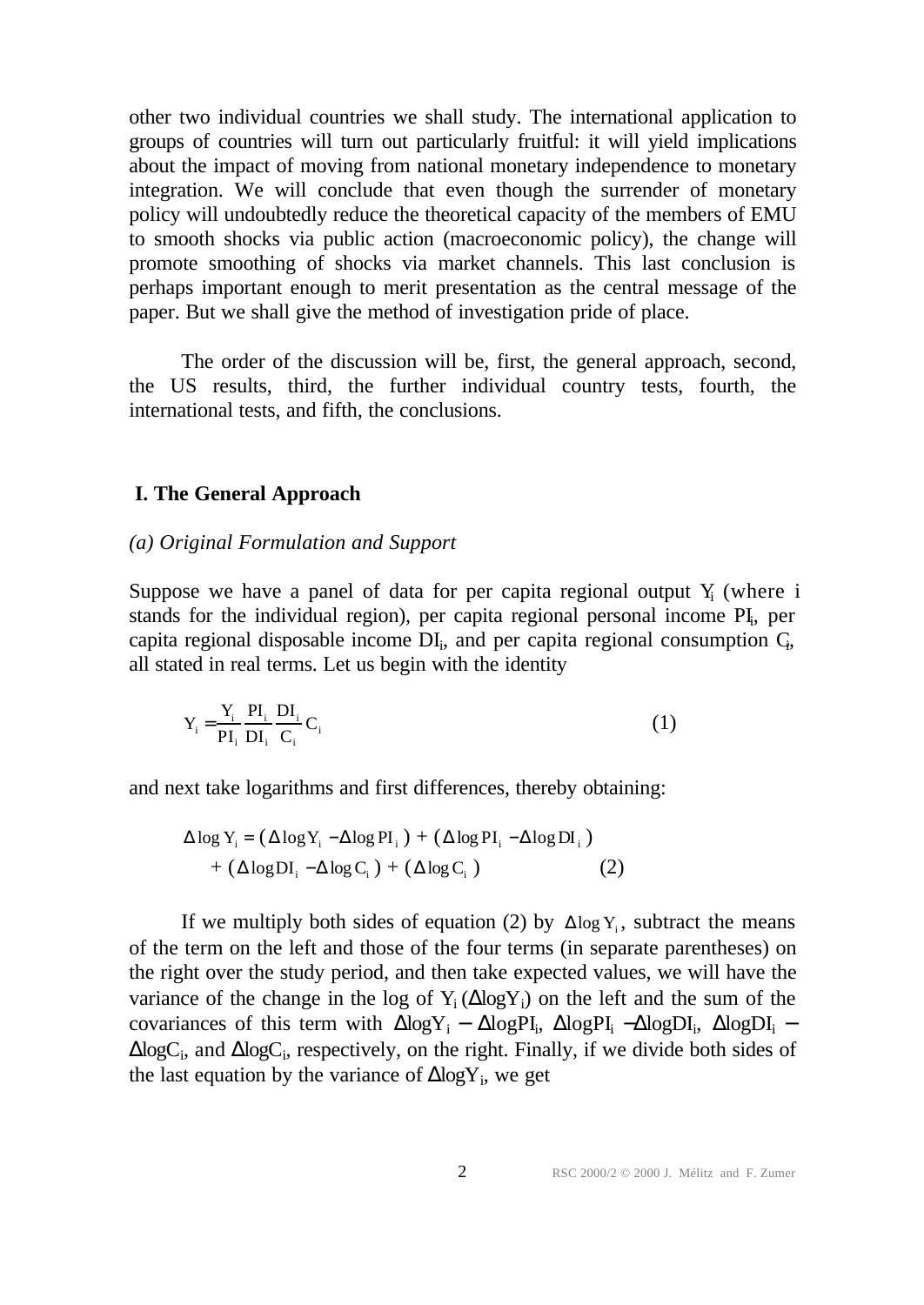$1 = \beta_K + \beta_G + \beta_C + \beta_U$ 

(3)

In equation (3), the β terms correspond to OLS estimates resulting from the following regressions:

$$
\Delta \log Y_{i} - \Delta \log PI_{i} = \alpha_{K} + \beta_{K} \Delta \log Y_{i} + \mu_{iK}
$$
  
\n
$$
\Delta \log PI_{i} - \Delta \log DI_{i} = \alpha_{G} + \beta_{G} \Delta \log Y_{i} + \mu_{iG}
$$
  
\n
$$
\Delta \log DI_{i} - \Delta \log C_{i} = \alpha_{C} + \beta_{C} \Delta \log Y_{i} + \mu_{iC}
$$
  
\n
$$
\Delta \log C_{i} = \alpha_{U} + \beta_{U} \Delta \log Y_{i} + \mu_{iU}
$$
\n(4)

(where  $\beta_K$  is the covariance between  $\Delta \log Y_i$  and  $\Delta \log Y_i - \Delta \log PI_i$  divided by the variance of  $\Delta$ logY<sub>i</sub>, etc.) In actual estimation, the  $\alpha$ 's could be nil. Suppose, however, we introduce a separate  $\alpha$  for each date, and therefore as many of these constants as there are years in the observation period. These constant terms will then capture any common element in the growth rate of regional per capita output at the separate dates. Consequently, the coefficients of the  $\Delta$ log $Y_i$ terms in the regressions should reflect essentially impulses stemming from the regional deviations of output growth from the national growth rates.

Since the sum of these four  $\beta$  coefficients must equal one (identity (3)), it may be impossible to estimate all four coefficients statistically. There are several ways of handling the problem, of which ASY chose that of regressing jointly  $\Delta$ logPI<sub>i</sub>,  $\Delta$ logDI<sub>i</sub>, and  $\Delta$ logC<sub>i</sub>, respectively, instead of  $\Delta$ logY<sub>i</sub> –  $\Delta$ logPI<sub>i</sub>,  $\Delta$ logPI<sub>i</sub> –  $\Delta$ logDI<sub>i</sub>,  $\Delta$ logDI<sub>i</sub>, –  $\Delta$ logC<sub>i</sub>, and  $\Delta$ logC<sub>i</sub>, on  $\Delta$ logY<sub>i</sub>, thereby obtaining three coefficients,  $\lambda_K$ ,  $\lambda_G$ , and  $\lambda_C$ , and then subsequently interpreting  $\beta_K$  as 1 −  $\lambda_K$ ,  $\beta_G$  as  $\lambda_K - \lambda_G$ ,  $\beta_C$  as  $\lambda_G - \lambda_C$  and  $\beta_U$  simply as  $\lambda_C$ . ASY also evidently estimated  $\beta_K$ ,  $\beta_G$ ,  $\beta_C$  jointly,  $\beta_U$  separately, and found, both, that their estimates conform to  $\beta_K + \beta_G + \beta_U = 1$ , and that these estimates yield nearly identical values to those gotten with the first method. Quite significantly, ASY also corrected for heteroskedasticity, or the greater variances of the  $\Delta$ log $Y_i$  values for the smaller US states than the larger ones. We shall examine shortly the issues raised by identity (3) and heteroskedasticity. For the moment, our attention centers on ASY's interpretation of the  $\beta$  coefficients. Quite critically, they propose viewing  $\beta_K$  as a measure of the smoothing of regional shocks to per capita output resulting from cross-regional ownership of claims to output,  $β<sub>G</sub>$  as a measure of the smoothing of these shocks through the central government budget,  $\beta_c$  as a measure of the smoothing coming from interregional credit, and  $\beta_{U}$  as a measure of the unsmoothed portion of the shocks.

These interpretations of the  $\beta$  coefficients are extremely important. If they could be sustained, the approach would have the great merit of bringing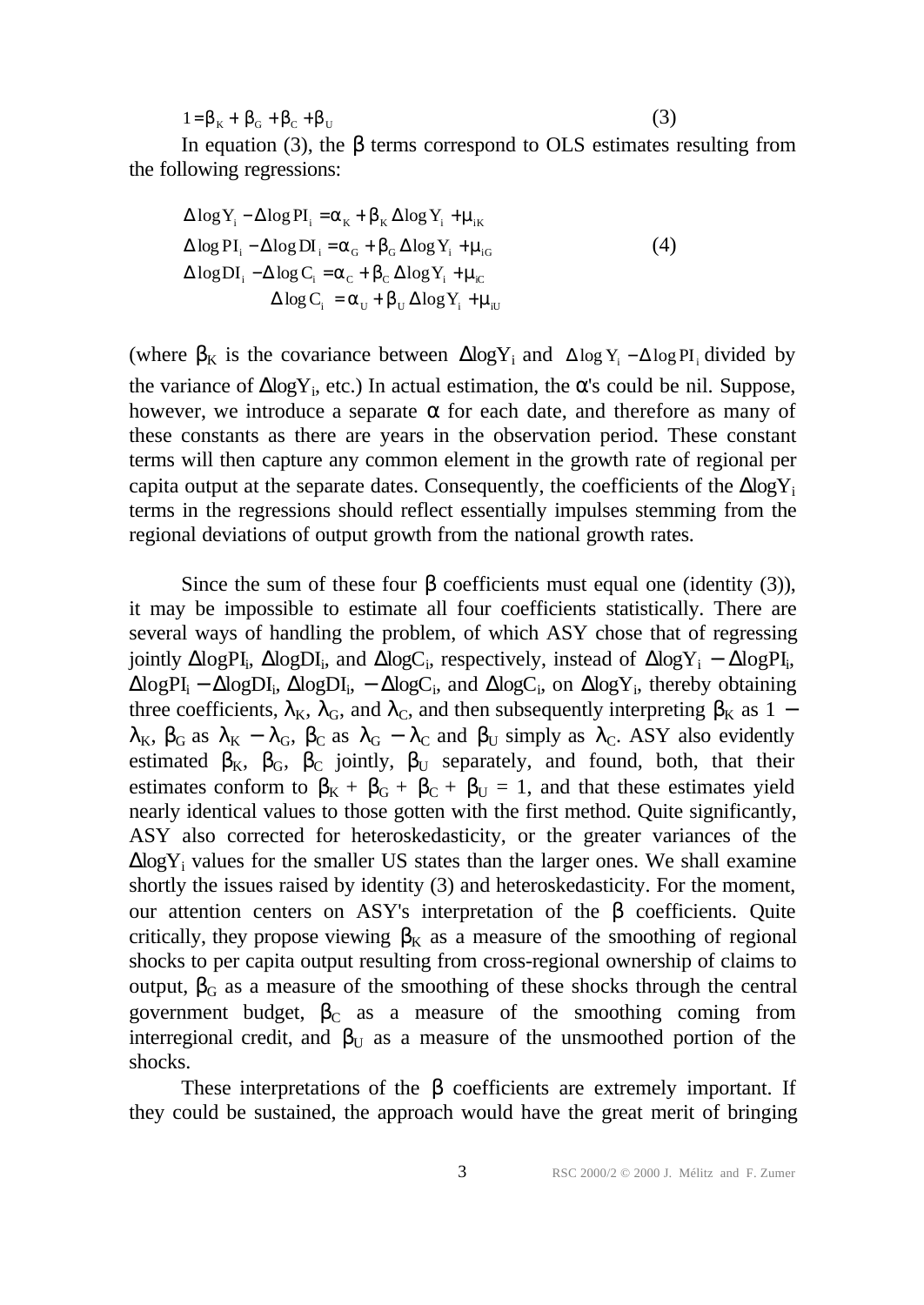together in a single framework three smoothing mechanisms which are often treated separately. Sala-i-Martin and Sachs (1992) began econometric work on the attenuation of regional shocks by the central government budget through net transfers, and they have been followed since by a number of authors (see prominently von Hagen 1992 and Bayoumi and Masson 1995). Atkeson and Bayoumi (1993), on their part, considered how much smoothing of regional shocks took place within a country through capital market integration. Quite recently, Bayoumi and Klein (1997) also examined smoothing of regional shocks within a country through borrowing or lending from the rest of the nation. Even more recently, ASY's own work has caught on and inspired at least two major investigations: Athanasoulis and van Wincoop (1998) and Del Negro (1998). Both of these studies, however, center strictly on  $\beta_K$  and  $\beta_G$ , and drop the issue of  $\beta_c$  or smoothing via credit.<sup>1</sup> The narrower focus of all these studies has its own advantages: it permits digging more deeply into some particular aspect. Thus, Athanasoulis and van Wincoop are able to examine smoothing through capital market integration at different horizons, going up to 26 years (in line with their emphasis on *growth* uncertainty). Del Negro, for another, shows how smoothing estimates relating to  $\beta_K$  and  $\beta_G$  vary depending on the statistical measure used to capture permanent income. But ASY's procedure has considerable interest of its own: it allows joint examination of credit, private insurance and public insurance (or public transfers) as smoothing mechanisms. Therefore, the validity of ASY's interpretation of their four β coefficients deserves careful investigation.

There are three reasons why their interpretation may not hold. First, the changes in interregional consumption and saving could stem from movements in intertemporal preferences rather than output. If so, the  $\beta_K$ ,  $\beta_G$ , and  $\beta_C$ coefficients would have nothing to do with consumption smoothing. To be more specific, the  $\beta_K$  and  $\beta_C$  coefficients would then concern "crowding in" and "crowding out" rather than smoothing, "crowding in" so far as output was affected by shocks to regional tastes, "crowding out" so far as it was not thus affected. Second, smoothing of regional consumption can take place through accumulation or decumulation of capital within a region and without any interregional borrowing or any income stabilization stemming from interregional property claims. Third, the Miller-Modigliani theorem of the irrelevance of dividend policy might apply: households might see through the corporate veil. Higher corporate saving would then simply induce households to consume more, and  $\beta_K$  and  $\beta_C$  would move in opposite directions. At the limit, the two values could be impossible to estimate separately, and only their sum might be

<sup>1</sup> Compare Lane (1998a).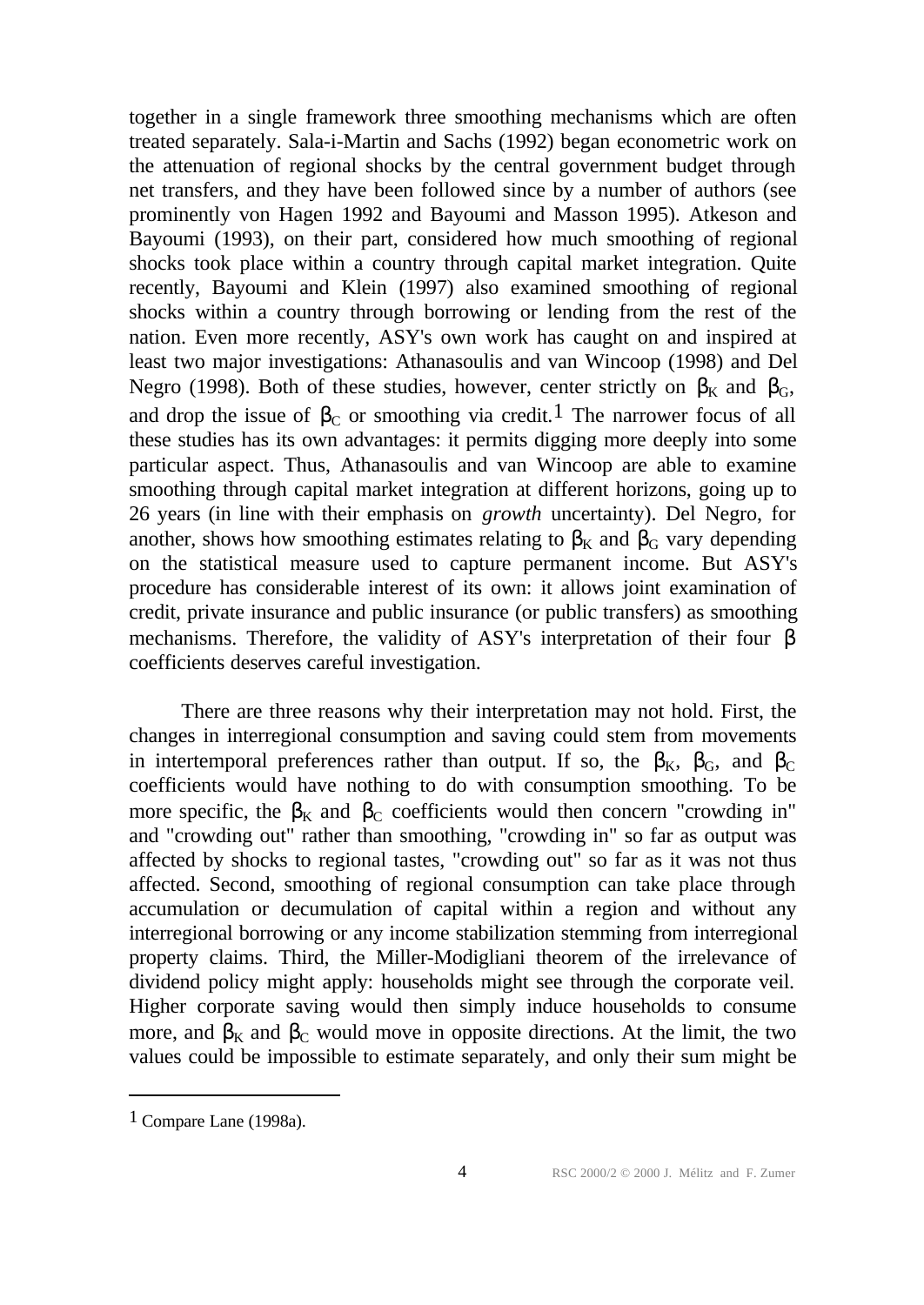so. Even if the problem does not go to that extreme, should the two coefficients be highly negatively related on the previous reasoning, the comparative size of  $\beta_K$  and  $\beta_C$  might tell us little about the relative importance of insurance and credit as smoothing mechanisms. All three of the previous problems are consistent with excellent estimates of the  $\beta_K$ ,  $\beta_G$  and  $\beta_C$  coefficients.

None the less, ASY provide some persuasive support for their interpretation in the case of the US. First, their estimate of automatic stabilization of 13% by the federal government in the US accords with earlier estimates that were gotten with independent methods. Using US data for gross state product, von Hagen (1992) had found 9-10%. The latter had measured net transfers more narrowly than ASY, including in his construct only personal federal taxes and federal payments to individuals. In related work, where we experimented with a variety of measures of net transfers, we found that if we adopted a measure closer to ASY's and included federal indirect taxes and federal grants to states, we got the same 13% estimate as theirs.2 These last estimates of stabilization (in the tradition of Sala-i-Martin and Sachs 1992) simply regress net federal transfers (or gross state product minus net federal transfers) on gross state product. The fact that ASY obtained the identical estimate based on a more restrictive specification designating the source of shocks supports their hypothesis that all the shocks come from regional output per head. Had their hypothesis about the source of shocks been gravely mistaken, they might well not have gotten the same estimates (especially since they engage in joint estimation of two other equations through general least squares). We shall encounter other country cases where ASY's specification does not yield the same estimate of stabilization by the central government budget as the one which is found with the more general specification of Sala-i-Martin-Sachs and von Hagen.

In addition, ASY point out that credit should be far more readily available to finance transitory shocks than durable ones, whereas insurance should be able to protect against durable shocks as well as short-lived ones. Hence, if  $\beta_K$  really reflects insurance whereas  $\beta_C$  reflects credit instead, more persistent shocks should lead to higher estimates of  $\beta_K$  relative to  $\beta_C$ . ASY present three sorts of evidence that this is actually the case. First, they show

<sup>&</sup>lt;sup>2</sup> See Mélitz and Zumer (1998). As we showed in this work, the much higher estimates of 30 to 40% that Sala-i-Martin and Sachs (1992) and Bayoumi and Masson (1995) obtain depend entirely on their use of data for state personal income rather than data for gross state product together with their adoption of the broad measure of net federal transfers in the text. We get the same higher estimates as theirs if we follow their accounting.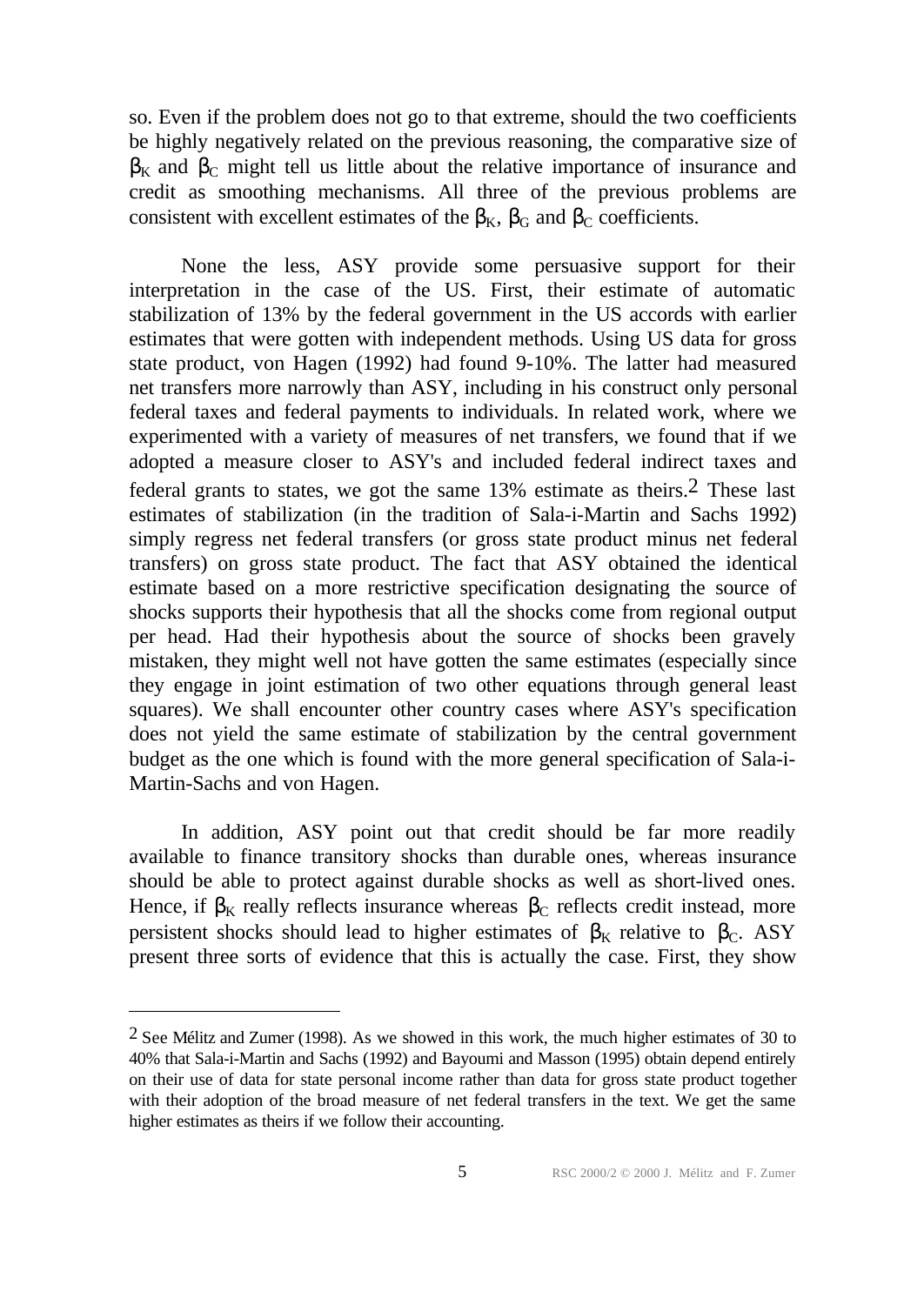that if they average the data over longer intervals, and thus the shocks they measure obtain over longer durations too, the estimates of  $\beta_K$  rise relative to those of  $\beta_{\text{C}}$ . Next, they construct Campbell-Mankiw (1987) measures of persistence of the shocks. When they distinguish between the states with high persistence and the rest, they get higher ratios of  $\beta_K/\beta_C$  for the sample with the higher measures. Third, they break up the states according to the dominance of agriculture, mineral extraction (mainly oil), and manufacturing in industry; and then they separate each of these three groups between "high" and "low" based on the extent of domination by agriculture, mineral extraction, and manufacturing, as the case may be. Shocks to mineral industries tend to be persistent and property in these industries to be widely dispersed nationally. Thus, they reason that  $\beta_K$  should be larger relative to  $\beta_C$  for the "high" group than the "low" group in the mineral-extraction classification. In the example of the agricultural states, however, the reverse is true: the shocks are mainly short term and the property mostly held locally. Therefore,  $\beta_C/\beta_K$  should be larger for the "high" than the "low" group in this next classification. In both instances, the expected patterns of  $\beta_C/\beta_K$  values are confirmed.

On the whole, therefore, ASY offer impressive support for their interpretation of the β coefficients. Nevertheless, we have some objections to their tests and will propose a reformulation of their approach. But before doing so, we should note that we will follow ASY in using the term "risk sharing" to cover interregional smoothing via credit  $(\beta_C)$  as well as insurance  $(\beta_K$  and  $\beta_G)$ . When one region borrows from the rest of the nation in order to smooth consumption, there is no risk sharing, properly speaking (unless we insist on the possibility of default). Consequently, the term "risk sharing" can be, and sometimes is, reserved for insurance, or  $\beta_K$  and  $\beta_G$  at present. But as long as regions borrow from others in order to smooth their consumption, the smoothing is still not autonomous, and it does little harm but avoids repetition of cumbersome phrases to follow ASY in adopting the broader, if looser, use of the term "risk sharing" to cover all interregional risk smoothing via  $\beta_c$  as well as βK and βG. (See, *inter alia*, Mace 1991, Cochrane 1991, Deaton 1992, and Obstfeld and Rogoff 1996.)

#### *(b) Revised Formulation*

ASY give the  $\beta$  coefficients a very precise meaning. Yet they insist on the purely accounting nature of their approach and present their position as based on a mere decomposition of variance. We differ with them on this vital point. As mentioned previously, if the  $\beta_K$ ,  $\beta_G$ , and  $\beta_C$  coefficients are to be properly viewed as concerning consumption smoothing, then there must be no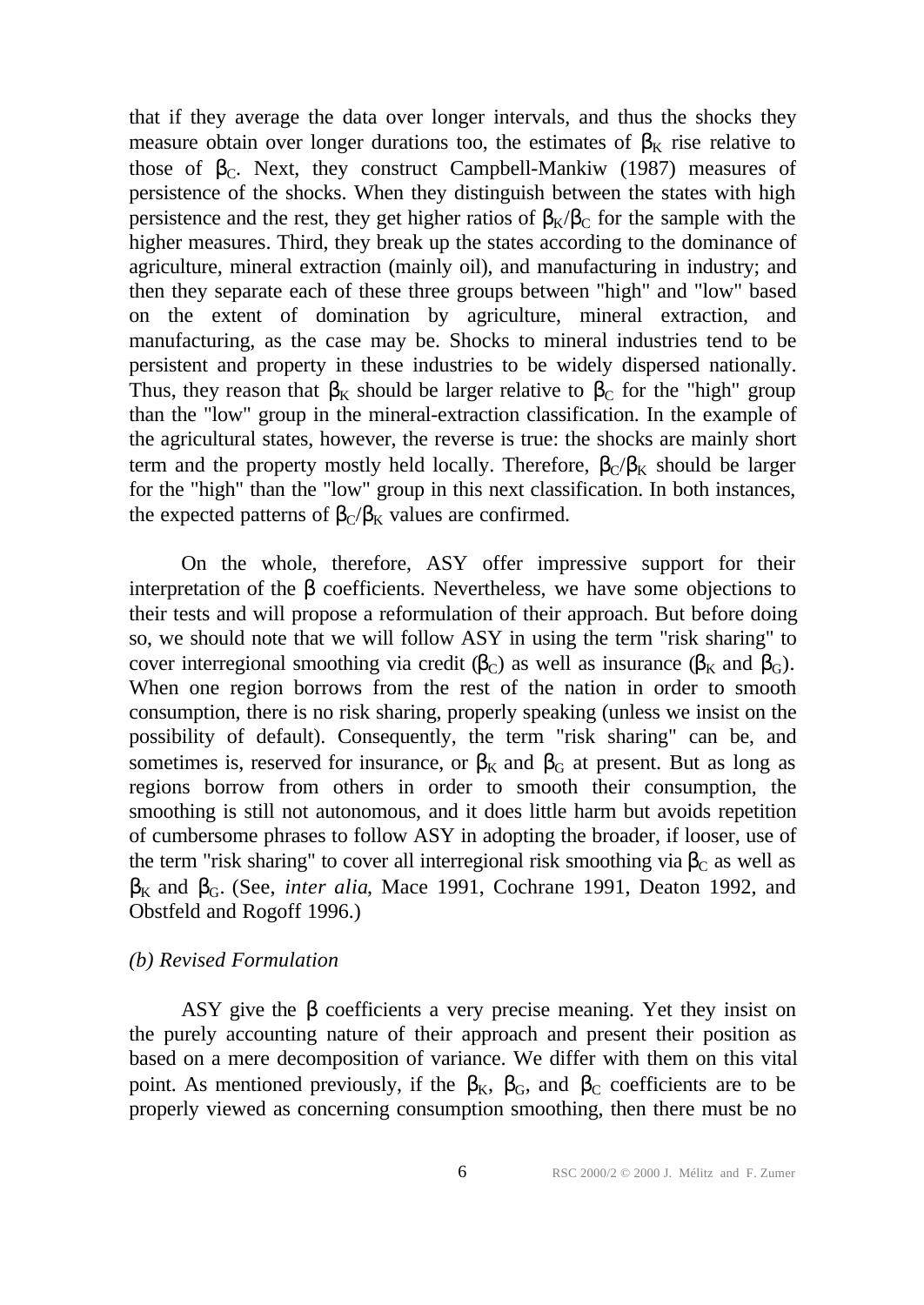shocks to regional tastes. Any taste shocks would either move regional output or regional saving, and neither possibility would brook the interpretation of  $\beta_K$ ,  $\beta_G$ , and  $\beta_C$  as relating to smoothing. Thus, the only source of changes in consumption that are consistent with their construction of the  $\beta$ 's are output shocks.

In our view, this means that the last member of equations (4) has no place. The only estimate of this equation that would agree with ASY's interpretation of  $\beta_K$ ,  $\beta_G$  and  $\beta_C$  would be a perfect fit. Suppose, for example, that the  $R<sup>2</sup>$  of the last equation is only 50 percent, and thus half of the variance of  $\Delta$ logC<sub>i</sub> is not explained by  $\Delta$ logY<sub>i</sub>. Consequently, either this unexplained half of the variance affects the variance of  $\Delta$ logY<sub>i</sub>, or it merely reduces the covariance of  $\Delta$ logY<sub>i</sub> with  $\Delta$ logDI<sub>i</sub> –  $\Delta$ logC<sub>i</sub> and thereby reduces the estimate of  $β<sub>C</sub>$ , with obvious possible repercussions on  $β<sub>K</sub>$  and  $β<sub>G</sub>$  via the identity  $\beta_K + \beta_G + \beta_C + \beta_U = 1$ . In either event, it is no longer possible to interpret  $\beta_K$ ,  $\beta_G$ , and  $\beta_c$  as pertaining strictly to smoothing of output shocks. Moreover, there is every chance that at least some of the unexplained consumption in the estimate of this last equation would come from taste shocks, in which case the idea of any mere smoothing  $-$  of output shocks or anything else  $-$  is out. Accordingly, we shall view the model as consisting only of the first three members of equations (4), consider  $\Delta$ log $Y_i$  as exogenous, and regard the disturbance terms in these three equations as concerning the composition of smoothing between the three. In view of identity (3), however, the model will also be estimated subject to the restriction  $\beta_K + \beta_G + \beta_C = 1 - \beta_U$ , where  $\beta_U$  is predetermined and inferred directly from the data (in a way that we shall explain).

Two additional considerations argue in favor of our proposed treatment of  $\beta_{U}$  as predetermined. First, because of identity (3), only three of the four  $\beta$ coefficients can be properly estimated in any event. Second, as we shall go on to show, regression estimates of  $\beta_{\text{U}}$  based on the fourth member of equations (4) bear predominantly on  $\beta_c$ , and therefore yield questionable estimates of this coefficient.

We deviate from ASY in three other respects. First, we take more seriously than they do the aforementioned problem of distinguishing risk *sharing* from autonomous smoothing within a region. Both  $\beta_K$  and  $\beta_C$  could refer to regional accumulation and decumulation without any sharing of risk between regions.<sup>3</sup> In addition, households may modify their consumption plans in the light of business saving, and if they do,  $\beta_K$  and  $\beta_C$  may tell us little about smoothing via insurance as opposed to credit.

<sup>3</sup> Sørensen and Yosha clearly recognize this point in their subsequent paper, Sørensen and Yosha (1998).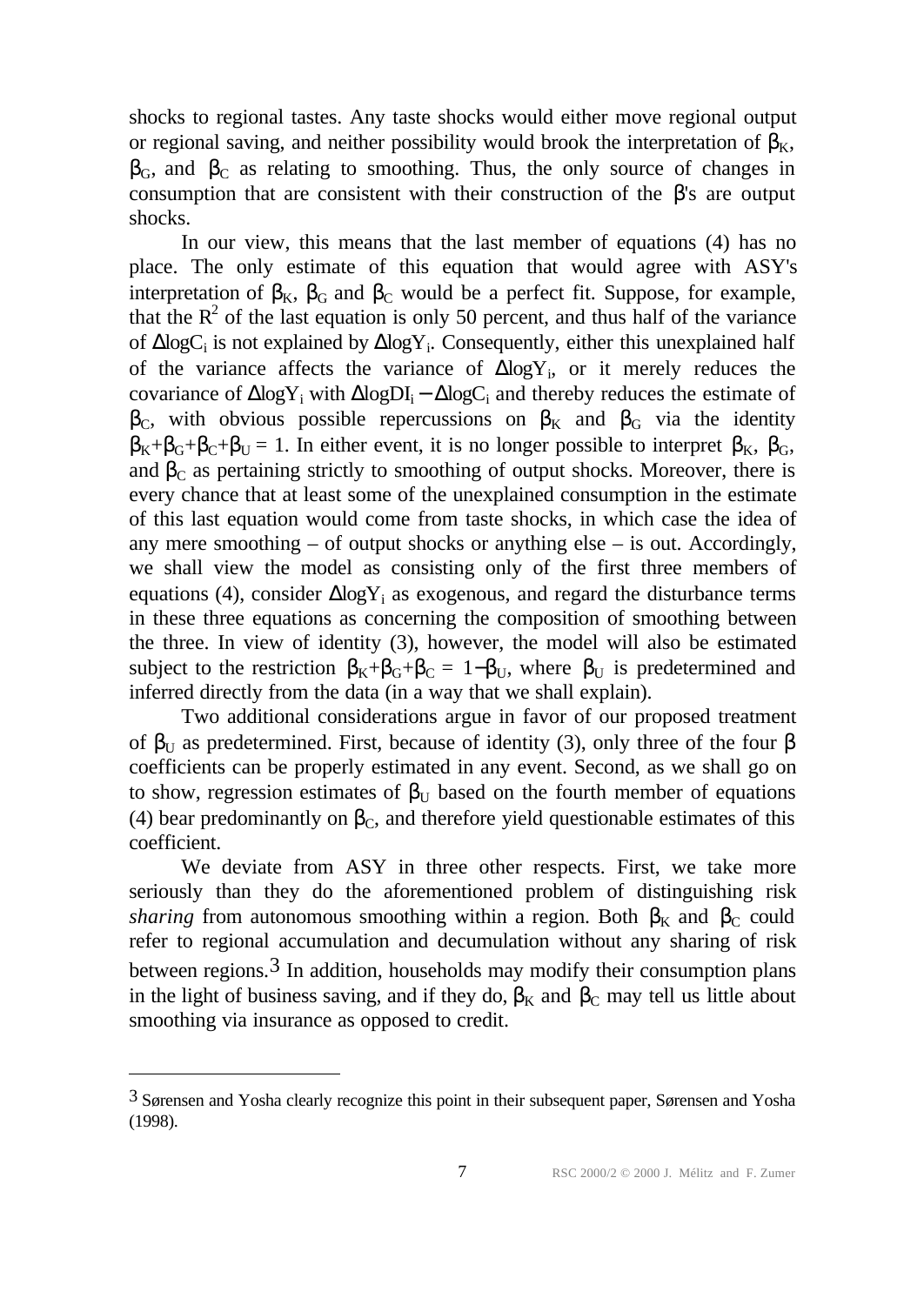Next, we do not follow ASY in treating the uneven sizes of different US states as an issue of heteroskedasticity. Rather than view these uneven sizes as a statistical problem, we see them as an opportunity. The fact that some US states, such as Delaware, are smaller than Ireland, and others, like California and Texas, are easily as big as Spain, makes the US data more pertinent for Europe. The smaller states should be more open, and openness is an interesting variable in itself. The possibility that openness would modify the sources of smoothing seems a fitting subject of investigation in drawing lessons for EMU.4

Our final deviation from ASY is the least significant and concerns the treatment of common shocks. As mentioned before, ASY eliminate these shocks from view by introducing a separate dummy variable per year. Sala-i-Martin and Sachs had proposed a different and more economical way to treat the problem, which consists of converting all of the variables into percentages of the national values. In going over this same terrain before (Mélitz and Zumer 1998), we had found the Sala-i-Martin-Sachs method to be efficient. Their technique is just as effective in removing common influences from the analysis as the use of time dummies, but it drastically reduces the number of coefficients that need to be estimated separately. As a result, there are more degrees of freedom and more empirical considerations can be brought into the statistical analysis.

In the light of these differences, the system we propose to estimate will be:

 $\Delta \log y_i - \Delta \log \pi i_i = \alpha_K + \beta_K \Delta \log y_i + \gamma_{K,i} (\log X_{i,j}) \Delta \log y_i + \mu_{iK}$  $\Delta \log \pi_i - \Delta \log d_i = \alpha_G + \beta_G \Delta \log y_i + \gamma_{G,i} (\log X_{i,j}) \Delta \log y_i + \mu_{iG}$  (5)  $\Delta \log \overline{\mathbf{d}}_i - \Delta \log \mathbf{c}_i = \alpha_C + \beta_C \Delta \log \mathbf{y}_i + \gamma_{C,j} (\log \mathbf{X}_{i,j}) \Delta \log \mathbf{y}_i + \mu_{iC}$ 

subject to  $\beta_K + \beta_G + \beta_C = 1 - \beta_U$ ,  $0 < \beta_U < 1$ 

and for all j, j=1,..., n,  $\gamma_{\text{K,i}} + \gamma_{\text{G,i}} + \gamma_{\text{C,i}} = 0$ 

<sup>4</sup> We are also unconvinced by ASY's claim that gross state product "is particularly likely to be measured with error for small states" (p. 1089). There is little evidence that the data for Idaho, Delaware and Rhode Island, for example, is any worse than the one for the large states. To our knowledge, the lower quality of the US regional data for some states – Alaska, Hawai, and the District of Columbia, in particular – can be explained independently of size. "From preliminary estimations", ASY also say, "we found that taking this heteroskedasticity into account had a large impact on the results" (p.1090). But we never encountered the same "large impact".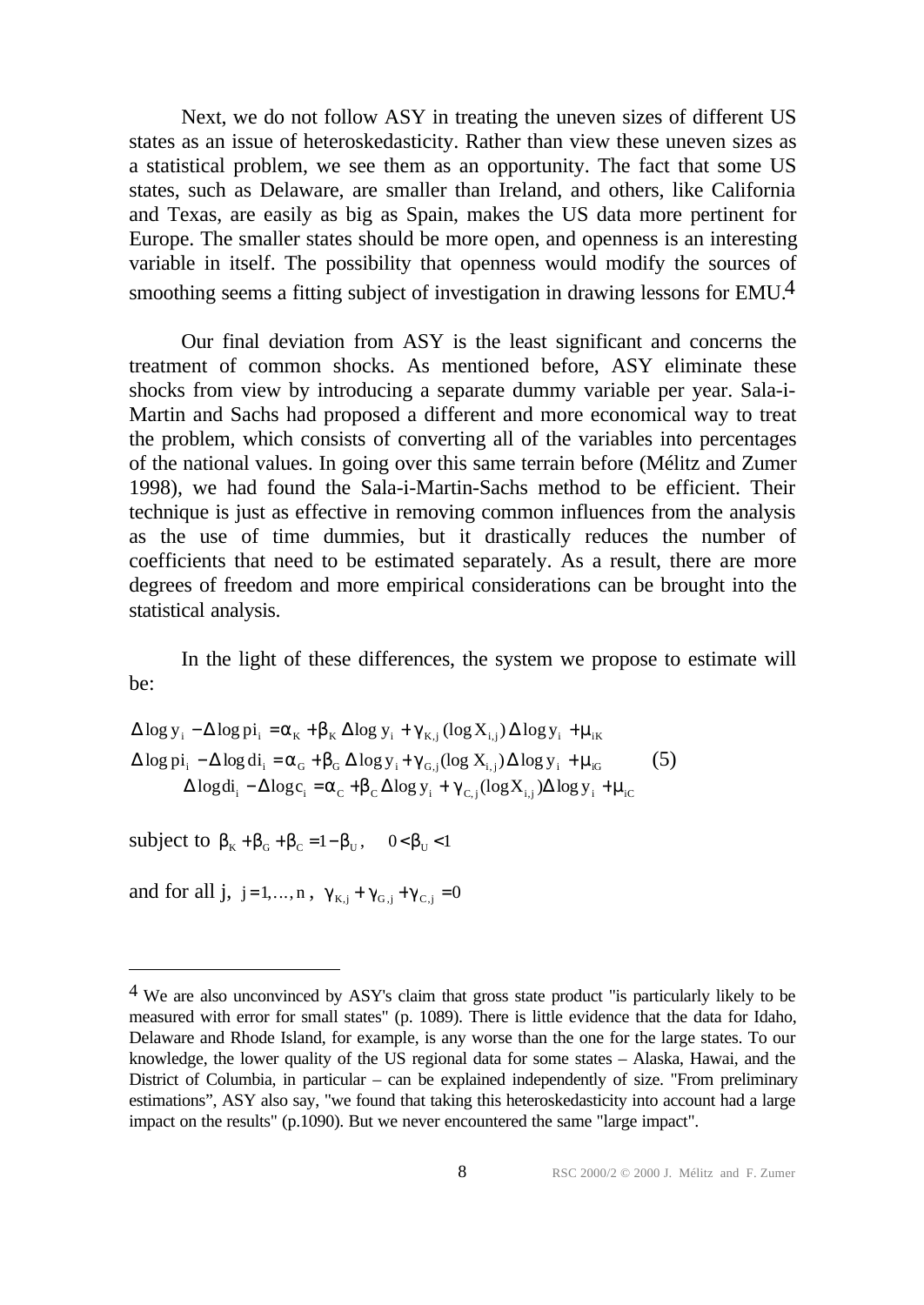where the  $X_j$  variables are new influences that we will admit into the econometric analysis. The use of lower-case letters instead of upper-case ones in equations (5) is our sign that the variables are now ratios of per capita values in relation to per capita national averages (adding up to one with appropriate weights). The equation for  $\beta_U$  has been replaced by the restriction  $\beta_K + \beta_G + \beta_C = 1 - \beta_U$ . We have also imposed  $\gamma_{K,j} + \gamma_{G,j} + \gamma_{C,j} = 0$  in order to assure that the introduction of the  $X_j$  variables does not violate the condition  $\beta_{K} + \beta_{G} + \beta_{C} = 1 - \beta_{U}$ . According to our chosen specification, therefore, the sum of the coefficients of  $\Delta$ log y<sub>i</sub> across the three equations (5) still yields  $\beta_{K} + \beta_{G}$ +  $\beta_c$ , or 1– $\beta_u$ , just as before, and the  $\gamma_{c,j}(\log X_{i,j})$  terms do not enter. Thus, the  $X_j$  variables affect the decomposition of the smoothing without touching the total.

We shall retain four  $X_j$  variables in the study. The first relates to the possible smoothing of shocks through capital accumulation or decumulation within a region, and without any recourse to borrowing  $(+ or -)$  from the other regions or any reliance on changes in property claims (+ or −) against the others. In order to take the factor into account, we shall introduce a series concerning the regional business cycle as such. The new series, z, obtains by first dividing  $Y_i$  (the regional level as such) by its own average over the entire period, and then either removing a fitted trend in the series or else using a Hodrick-Prescott filter to get rid of any long run tendency. Since z ignores national data entirely, while y<sub>i</sub> hinges strictly on regional activity in relation to others, the joint presence of  $y_i$  and  $z_i$  means that we can interpret any separate significance of  $z_i$  as relating strictly to autonomous regional behavior.

A second  $X_j$  variable will be regional size, as measured by the ratio of the regional population to the national one, n<sub>i</sub>. This variable harks back to our decision to dismiss heteroskedasticity and admit openness. Our specific hypothesis about size, which is associated with the literature on optimum currency areas, is that smaller regions depend more on trade and tend be more open. Accordingly, smaller regions should be more specialized in production, and therefore hold a larger proportion of their property as claims on other regions. On this ground, we expect a negative coefficient  $\gamma_K$  and, consequently, a positive coefficient  $\gamma_C$ .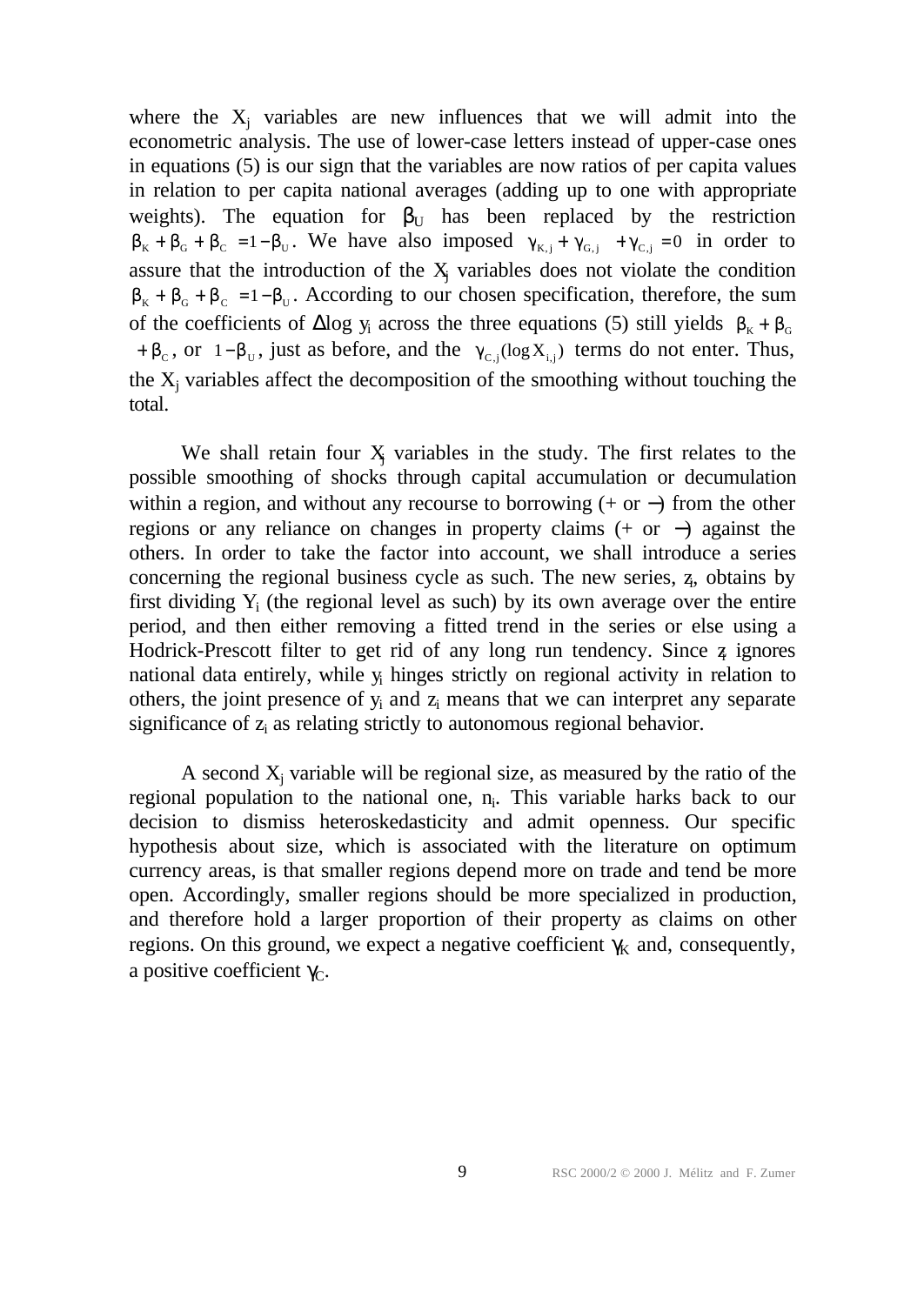The Campbell-Mankiw index of persistence, P<sub>i</sub>, comes next. Based on ASY's discussion, we anticipate a positive sign of  $\gamma_K$  and a negative sign of  $\gamma_C$ for  $P_i$ . In measuring this index, we follow ASY exactly and use three lags.<sup>5</sup>

Fourth and last, we introduce the real interest rate, r (identical across regions). In their comments on different sub-periods of their 1964-1990 sample, ASY suggest that tight monetary policy might be the answer to certain swings in  $β<sub>C</sub>$  relative to  $β<sub>K</sub>$ . We shall investigate this hunch directly. While a rise in r associated with tight monetary policy should clearly raise  $\beta_K/\beta_C$ , a similar rise associated with an increase in factor productivity need not do so. Yet rises in r linked to productivity should not lower  $\beta_K$  relative to  $\beta_C$  either. Therefore, if increases in r are largely associated with tight monetary policy, the general hypothesis of a positive effect of r on  $\beta_K/\beta_C$  seems reasonable.

## **II. The US Results**

#### *(a) Preliminaries*

In doing the work on the US, we stuck to the same sample period as ASY and used the same series as theirs, borrowing any data they constructed directly from them, so as to assure maximum comparability. This meant using their series for consumption, since there exist no consumption data by state. ASY inferred those values from retail sales, as others have done before them.

A few observations about the accounting are in order. The model requires that  $Y_i$  minus  $PI_i$  relate to business or else only to differences between the location of business and the residence of owners,  $PI_i$  minus  $DI_i$  relate strictly to central government, and  $DI_i$  minus  $C_i$  relate strictly to individuals. Foreigners are ignored. State and municipal governments are lumped together with individuals. That is, state and municipal governments' income is included in  $DI_i$  and their spending in  $C_i$ . As a result,  $DI_i$  must include federal grants to states. The most delicate part of the accounting is the need to assure that the difference between gross state product,  $Y_i$ , and state personal income,  $PI_i$ , has

 $5$  Specifically, in constructing the Campbell-Mankiw measure of persistence  $(P_i)$ , we begin with the AR(3) process,  $\Delta \log y_{it} = \mu_i + \sum_{j=1}^{\infty} \phi_{ij} \Delta \log y_{it-j} + \varepsilon_{it}$ 1 3 , and consequently define P<sub>i</sub> for region i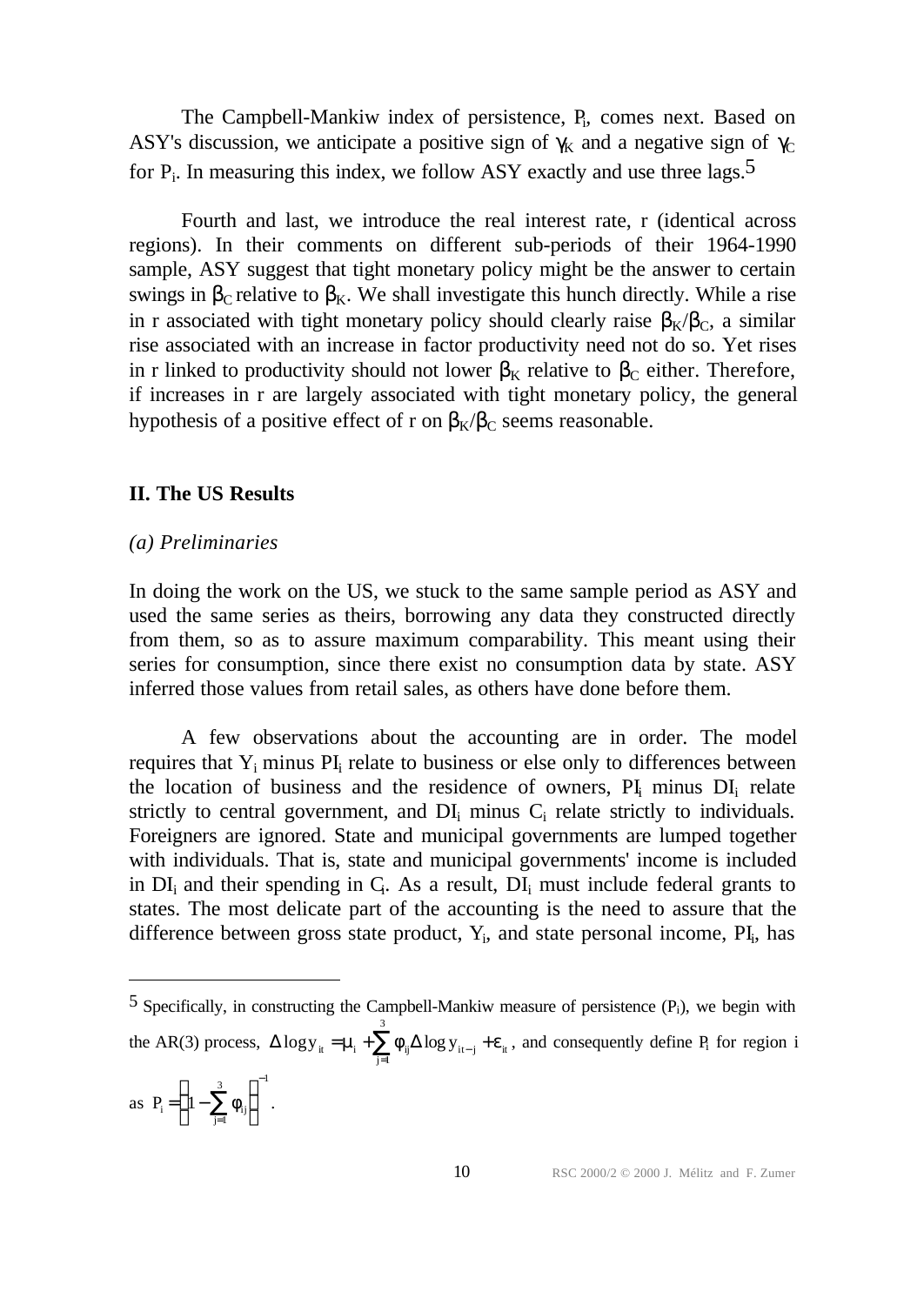nothing to do with central-government transfers. Official data for gross state product add up to national GDP, and therefore include corporate income taxes to the federal government and federal excise taxes. On the other hand, official data for personal income by state exclude both taxes. Therefore, any mere subtraction of official data for state personal income from official data for gross state product would necessarily include both taxes, so that if the taxes are to be omitted from Y<sub>i</sub> minus PI<sub>i</sub> they must be added to state personal income. Yet there are no official decompositions of federal taxes on corporate income or federal excise taxes by state. Consequently, ASY needed to decompose both taxes themselves, and we merely accepted what they did. Correspondingly, the distinction between  $PI_i$  and  $DI_i$  in their research and ours takes the broadest possible view of the net federal transfers to states.

In order to perform our tests, we required an econometric program of panel data estimation applying to a system of simultaneous equations with correction for covariances across equations and with cross-equation restrictions. Disposing of no appropriate ready-made program, we wrote one ourselves with Stéphane Mysona's considerable help. Table 1 addresses the question of the extent to which the changes in our estimates of ASY's model then result from our modifications in estimation method and our differences in definitions of variables, rather than anything else.

In the first column of the table, we show ASY's estimates of  $\beta_K$ ,  $\beta_G$ ,  $\beta_C$ and  $\beta_{\text{U}}$ . Column 2 replicates their estimates using our econometric program rather than theirs, together with their definitions of the variables and their use of separate dummy variables per time period in order to isolate common shocks.

Apart from estimation method, therefore, the only difference of note between the second column and the first one stems from our failure to correct for heteroskedasticity. Since  $\beta_K$ ,  $\beta_G$ ,  $\beta_G$  and  $\beta_U$  must sum to one, and we imitated ASY in column 2 by taking none of the coefficients as predetermined, there is a singularity in the system, and our program would not converge. It came to a halt before providing a standard error for  $\beta_{\text{U}}$  and a separate  $\bar{R}^2$  for the last of our four equations in system (4). Still, estimates resulted; and as can be seen, the differences between our estimates of  $\beta_K$ ,  $\beta_G$   $\beta_C$  and  $\beta_U$  in column 2 and theirs in column 1 are negligible.

The last two columns concern the effect of converting our variables into ratios and therefore dropping the time dummies. In both columns, we show simple pooling estimates. We carried out "within" estimates as well, but the two yield nearly identical results. In the first of these next two columns (column 3),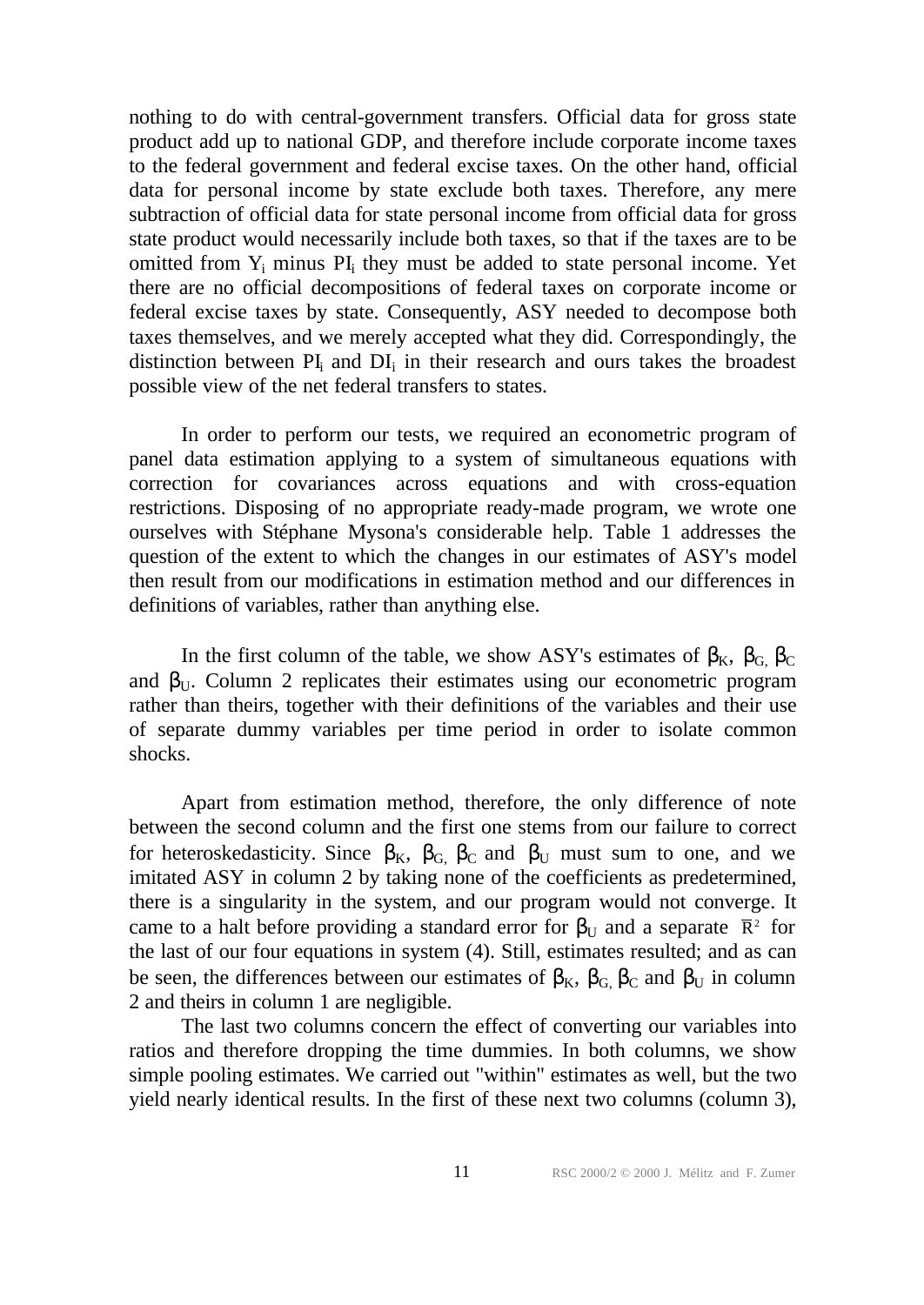$β$ <sup>U</sup> is estimated as before in column 2, whereas in the last one (4),  $β$ <sup>U</sup> is predetermined, and  $\beta_K + \beta_G + \beta_C$  is constrained to equal  $1 - \beta_U$ . Once again, in column 3, where we estimate all four  $β$ 's and fail to recognize the presence of a singularity, the program would not converge, and incomplete results follow. The last column shows the results when we introduce our predetermined value of  $\beta_{U}$ . Our choice of this value obviously requires separate discussion at this point.

We constructed  $\beta_{\text{U}}$  there, as we shall throughout, by calculating the variance of consumption  $C_i$  (not  $c_i$ ) and dividing by the variance of output  $Y_i$ (not y<sub>i</sub>) every year and then averaging the individual  $(\beta_{Ut})$  values over all the years. Our main reason for doing so is our finding, in earlier experiments, that this measure offered us the lowest value of  $\beta_{\text{U}}$  (the closest to ASY's to boot), and therefore the widest scope for the application of ASY's method of decomposition. Among other measures of  $\beta_{U}$ , we tried logs, first differences, ratios instead of levels  $(c_i$  and  $y_i$  instead of  $C_i$  and  $Y_i$ ), variances of regional time series ( $\beta_{U_i}$ ) rather than variances of regional cross-sections  $(\beta_{U_i})$ . But all the other measures yielded higher values of  $\beta_{U}$ . Very significantly too, our choice makes sense: if movements in regional consumption stem exclusively from movements in regional output, as the model says, then any lower crosssectional variance of regional consumption than cross-sectional variance of regional output must reflect smoothing.

Our measure of  $β$ <sub>U</sub> is 39% for the US in 1963-1990. This is an interesting statistic in itself, lending support to the notion that much crossregional consumption smoothing takes place within the country. Yet the ratio is higher than the estimated  $\beta_U$  in the preceding columns of the table.

In light of the results in columns 3 and 4, it is clear that our conversion of the variables, as such, does not account for significant differences between our estimates and those of ASY. But we must correct any possible impression, based on Table 1, that even our decision to treat  $\beta_{U}$  as predetermined makes little difference. The calculated  $\beta_{\text{U}}$  (on any of our aforementioned measures) and the estimated one can be far apart, and if they are, the difference between the two  $\beta_{\text{U}}$  values will be mostly compensated by an opposite change in  $\beta_{\text{C}}$ . A glint of this may already be gotten from Table 1 by taking a close look at the difference between columns 3 and 4. But Table 2 makes the point transparent.

There we show ASY's aforementioned results when they estimate the  $\beta$ 's based on first-differences over successively longer observation periods. The first column contains their estimates based on first-differences in annual observations, and the next three those based on first-differences with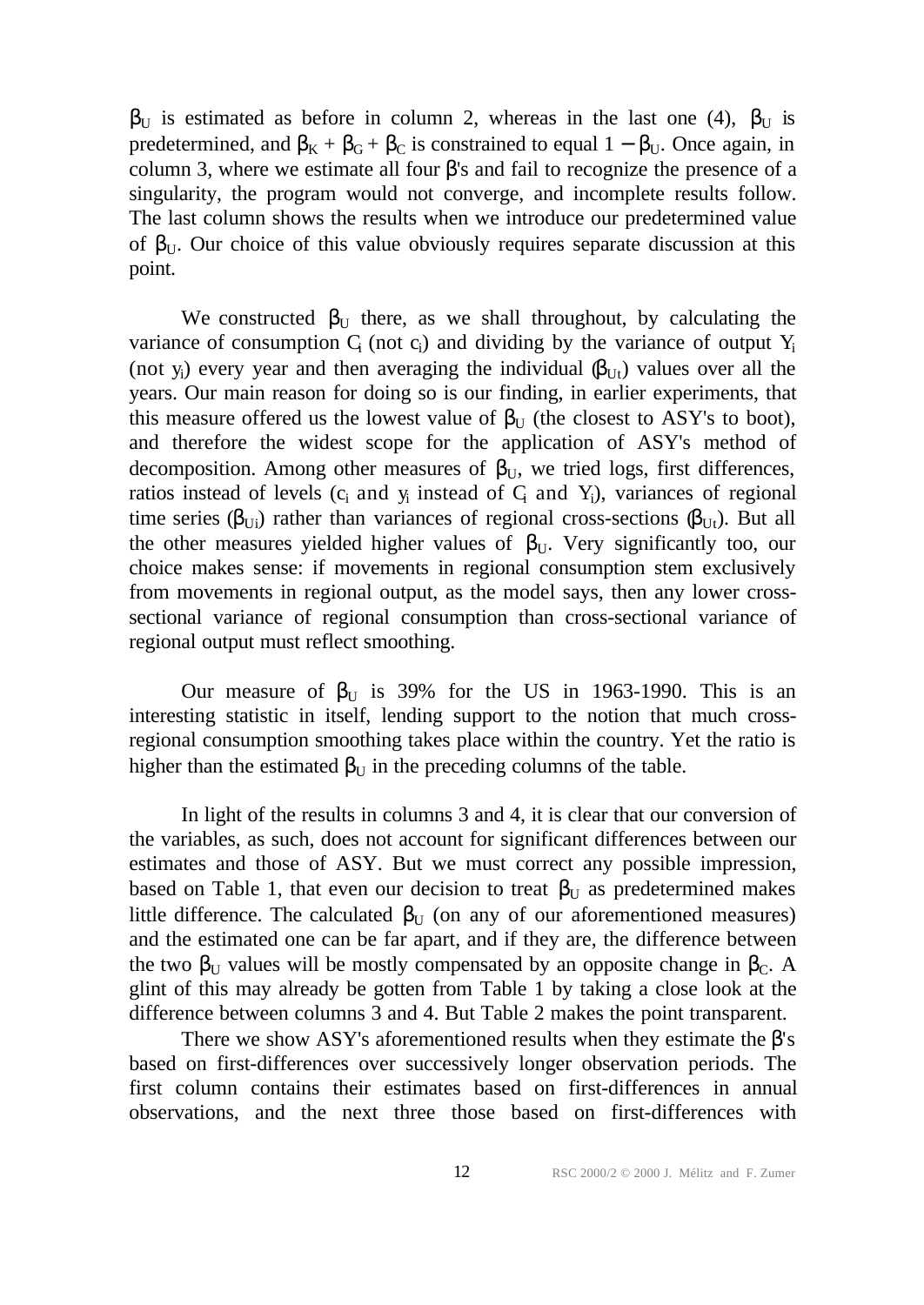successive 3-year, 5-year, and 10-year intervals between observations. As can be seen, with the lengthening of the time period,  $\beta_U$  rises systematically while  $\beta_c$  moves correspondingly downward, even becoming negative. Column 5 carries the process that ASY began in columns 1 through 4 to its logical conclusion by providing the "between" estimates of the coefficients, which are simply the cross-sectional estimates based on the averages (of the annual firstdifferences) over the entire sample period. In these next estimates, however, we use our definitions of the variables and our test procedure rather than ASY's, since we know now that doing so makes little difference. As we see, the estimate of  $\beta_U$  goes up all the way to 0.79 in column 5 and, correspondingly,  $\beta_c$  becomes even more negative than before. But if we calculate  $\beta_U$  from the data itself in our previous manner, we get an observed  $\beta_U$ (based on the averages for  $C_i$  and  $Y_i$  over 1963-1990 as a whole) of only 0.31, or less than 0.39, the previous value in Table 1, and a far cry from 0.79. The last column in Table 2 presents our revised "between" estimate resulting from the constraint  $\beta_K + \beta_G + \beta_C = 1 - \beta_U$  with  $\beta_U$  equal 0.31. In this case,  $\beta_C$  rises substantially relative to the previous column, and in line with the earlier estimates in the first four columns. It is thus clear that regression estimates of  $β$ <sub>U</sub> bear mostly on  $β$ <sub>C</sub> and render the estimates of  $β$ <sub>C</sub> of little interest. Very significantly, we found this generally true, in dealing with other national data sets as well: regression estimates of  $\beta_{\text{U}}$  will sometimes deviate markedly from measured values and when they do,  $β<sub>C</sub>$  takes the brunt.

But this is not how ASY interpret the matter. They take their figures for  $\beta_c$  in the first four columns of Table 2 seriously, and refer to possible "dissmoothing" of consumption as "lenders actually pull out loans from states that have been unlucky for several years in a row" (p.1097). Accordingly, they offer the results of these columns as supporting their major conclusion that as shocks become more durable, regions rely more heavily on insurance relative to credit. Evidently we disagree. Yet ASY may still be right on the basic point about the effect of durable shocks in raising  $\beta_K$  relative to  $\beta_C$ . Though  $\beta_U$  in the last column, or 6, is down to 0.31, the ratio  $\beta_{K}/\beta_{C}$  is still much higher there than in column 1. We will return to the issue.

#### *(b) The Main Tests*

With these preliminaries aside, we may turn to the results of testing our equation system (5). Table 3 presents these results when all four  $X_j$  variables –  $z_i$ ,  $n_i$ ,  $P_i$ , and  $r$  – are included. We experimented with several measures of  $z_i$ and r, and therefore those serving in the table should be mentioned at once. For zi , we report on the coefficients resting on the Hodrick-Prescott filter.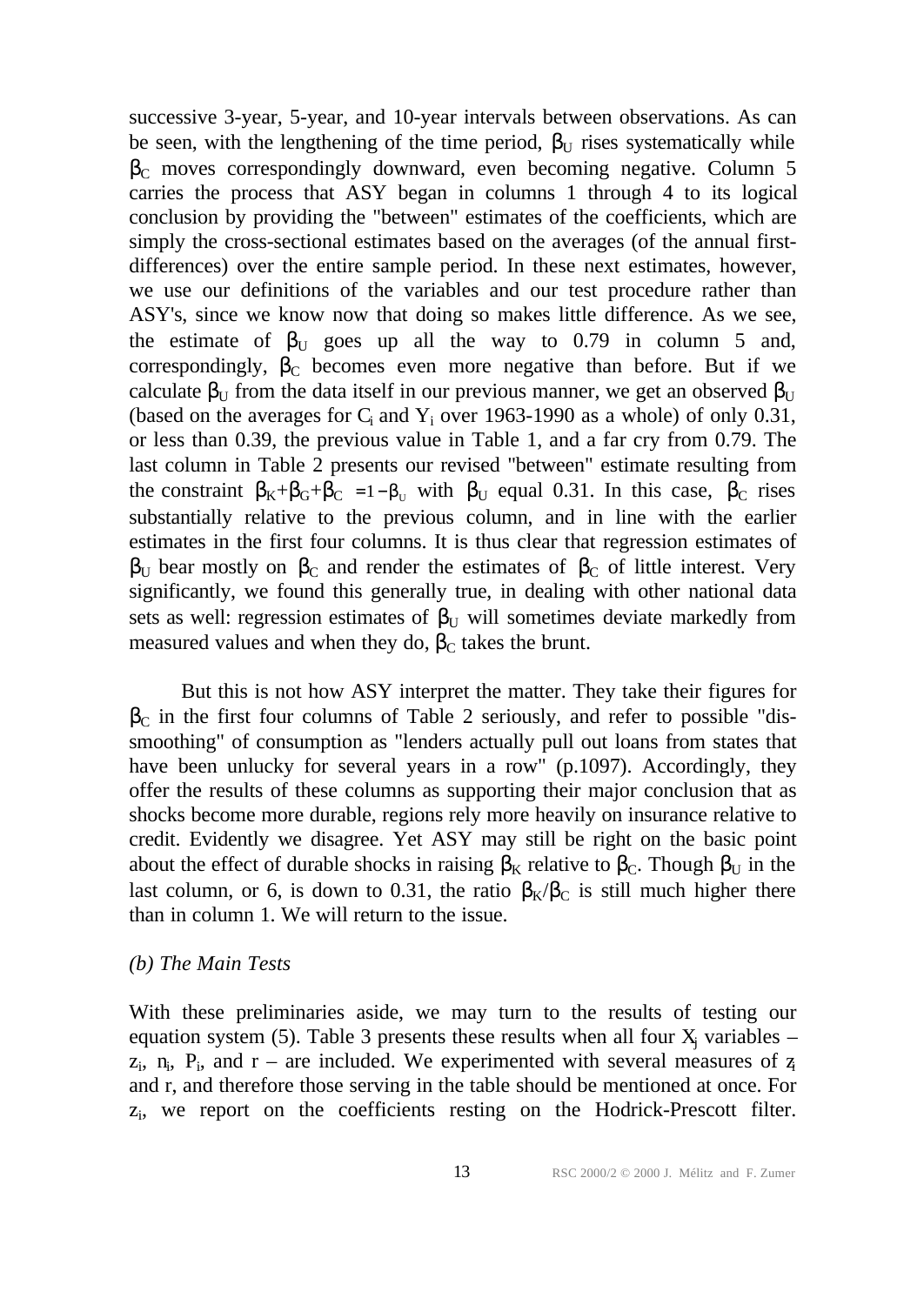However, those based on the elimination of a trend are almost identical. The measure of r in the table is the short term interest rate in the OECD *Economic Outlook* (corrected for CPI inflation). But it makes little difference if we use a bank-loan rate or a one-year security rate instead.

Let us focus first on the revised estimates of  $\beta_K$ ,  $\beta_G$  and  $\beta_C$ . As regards  $\beta_{\rm G}$ , or smoothing via central government net transfers, there is no difference to speak of. The new estimate of 13% is identical to ASY's. But the revised estimates for  $\beta_K$  and  $\beta_C$  differ widely from theirs.  $\beta_K$  is now equal to  $\beta_C$ . Thus, smoothing via credit becomes as high as smoothing via insurance. This change is entirely attributable to  $z_i$ , or the admission of autonomous smoothing. Removing  $z_i$  from the equation brings us back to estimates of  $\beta_K$  and  $\beta_C$  nearly identical to those in Table 1, but leaves the rest of Table 3 essentially unchanged. Conformably, we see from  $\gamma_K(z)$ ,  $\gamma_G(z)$ , and  $\gamma_C(z)$  that z<sub>i</sub> reduces insurance a lot (by 0.07) and raises credit commensurably while leaving net transfers unaffected. It is apparent, therefore, that failure to take self-financing into account in analyzing consump-tion smoothing leads to exaggerated estimates of interregional insurance (via movements in interregional claims on income and property) and underestimates of interregional borrowing. This conclusion will be corroborated again in dealing with Canada.6

As regards n, we do not get confirmation of our hypothesis that largeness, or lower openness, reduces interregional portfolio diversification per head. But an unanticipated result emerges in Table 3. Based on  $\gamma_G(n)$ , it seems that larger US states receive (pay) larger net transfers from (to) the central government in response to adverse (favorable) regional shocks. These net transfer payments appear to be at the expense of credit rather than insurance, as they are matched by a negative value of  $\gamma_c(n)$ , not  $\gamma_k(n)$ .

The effect of the Campbell-Mankiw persistence index supports ASY entirely. Higher persistence raises reliance on risk sharing via insurance relative to risk sharing via borrowing. Indeed, the Student t's associated with  $P_i$  are the highest in Table 3. This is stronger corroborative evidence of ASY's interpretation than the one of the "between" estimate that we noted earlier in connection with the last column of Table 2, since those earlier results can now be seen to be partly flawed by a certain confusion of regional and interregional smoothing. The problem cannot be resolved in the "between" estimates where

<sup>6</sup> The conclusion is relevant in judging the results of Athanasoulis and van Wincoop (1998) and Del Negro (1998) as well, both of whom also fail to control for intraregional adjustments, and as a result, we think, also exaggerate the importance of interregional insurance.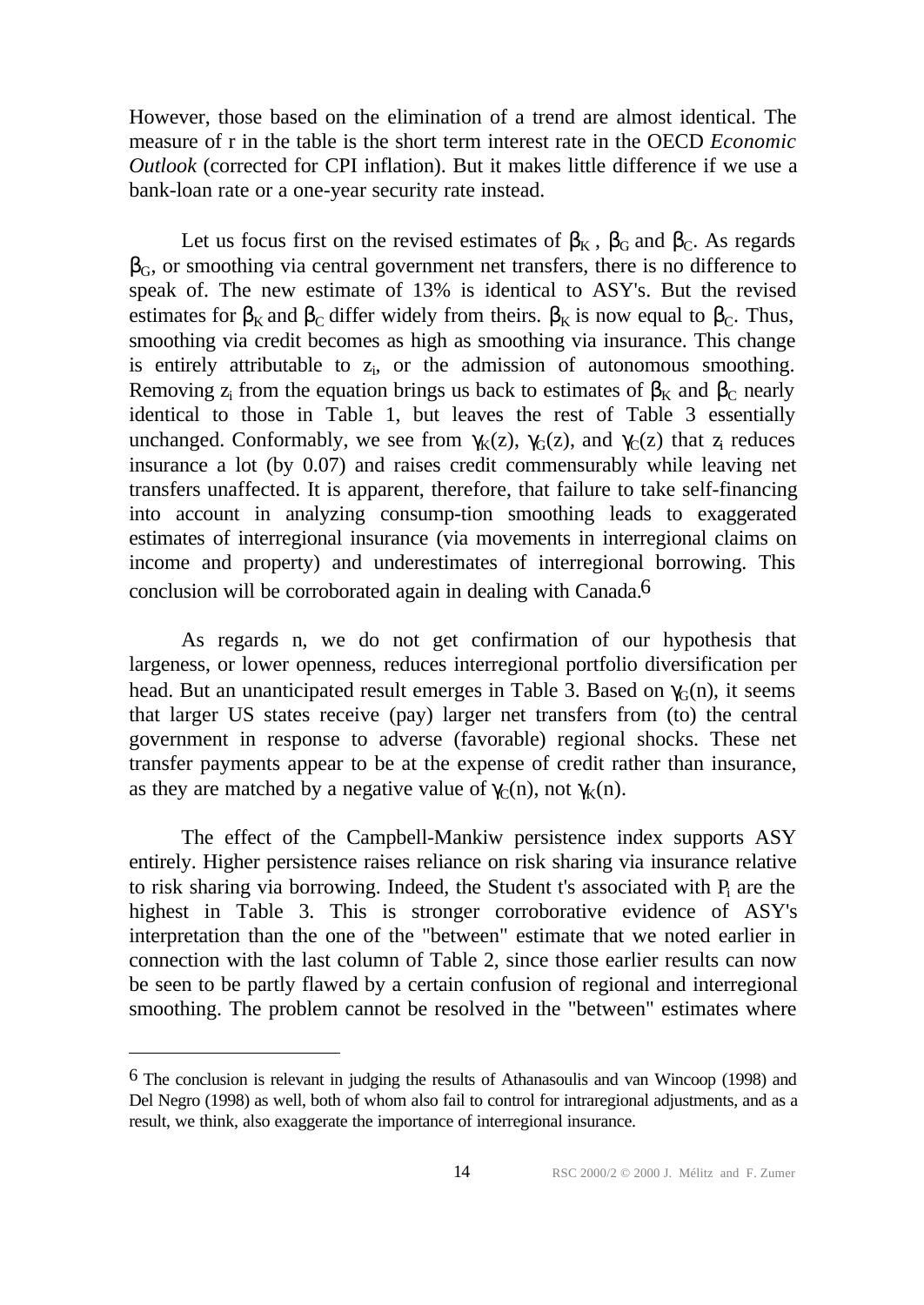z<sub>i</sub> is impossible to introduce. Still,  $\beta_K$  rises too much relative to  $\beta_C$  in column 6 of Table 2, as compared with column 1 of the same table, for this earlier evidence in favor of ASY's hypothesis to be totally dismissed.<sup>7</sup>

Finally, the estimates of the impact of the real interest rate on smoothing activity confirm ASY's hypothesis that higher real interest rates reduce reliance on interregional credit in favor of asset diversification.

Table 4 reports one further "between" estimate for the US: namely, the one resulting by adding the size of states to the earlier "between" estimate of Table 2 with a constrained  $\beta_{\text{U}}$  of 0.31 (which is repeated on the left side of the table for convenience). The indices of cyclical behavior and persistence of shocks are left out since these variables have no place in a "between" estimate (where there are no time series).  $8$  The interest rate is omitted as well, since we treated this variable as identical across regions. Quite notably, Table 4 shows  $\gamma_K(n)$  as immensely significant with the expected negative sign. The estimate of  $\gamma<sub>G</sub>(n)$  in the table also indicates that central-government transfers favor small rather than large states in the event of an adverse durable shock (just the opposite of what we found with respect to transitory shocks in Table 3). But the result regarding  $\gamma_K(n)$  bears most emphasis. It confirms the idea that openness promotes the cross-regional ownership of property and the associated insurance. Upon reflection, our inability to obtain this result earlier and our ability only to find it now may seem natural. Openness is an institutional feature, whose effects might only be possible to detect in cross-sectional estimates focusing on behavior over a long period of time. Admittedly, the estimates of  $\gamma_K(n)$  and  $\gamma_C(n)$  in Table 4 continue to confuse regional and interregional behavior. But it is difficult to see why the smallness of regions would promote smoothing via insurance relative to credit except for interregional effects.

<sup>7</sup> We have acquired doubts, however, about ASY's evidence based on the industrial decomposition of agriculture, manufacturing, and mineral extraction. Those results do not hold up in our tests for "low" relative to "high" agricultural states, though they do so for "low" relative to "high" mineral-extraction states. Upon reflection, we also question the comparison of the smoothing by different states in the same industrial classification. Why not compare all of the agricultural states with all of the mineral-extraction states, or for that matter, with all of the rest? However, the importance of the point must not be exaggerated, since the evidence based on the persistence index largely covers the same ground.

<sup>&</sup>lt;sup>8</sup> By their very nature, however, these estimates focus on persistent rather than temporary shocks, and thereby largely take persistence into account.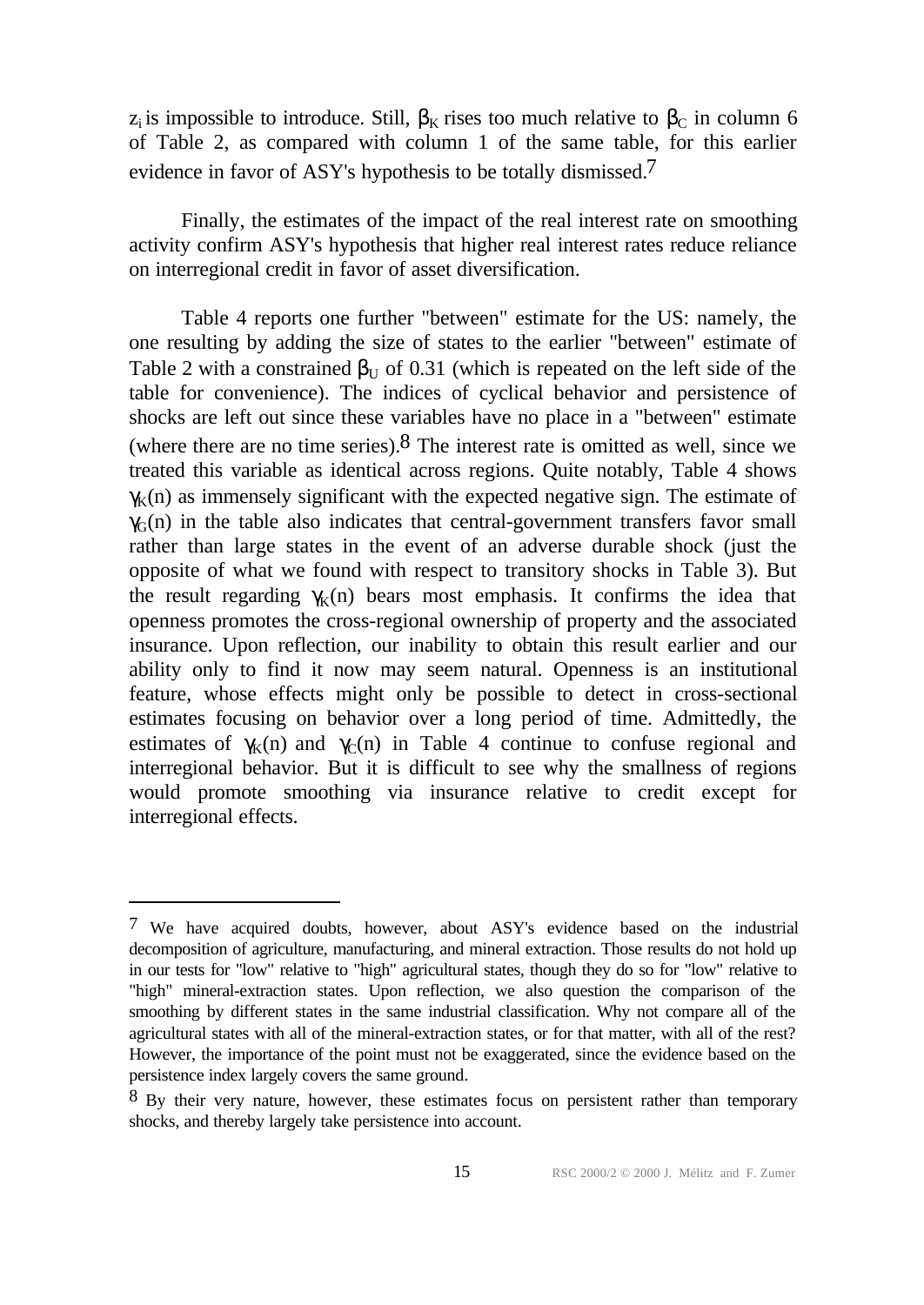#### *(c) Interregional relative to regional market smoothing*

Before leaving the US, we must come back to the question of the total interregional smoothing through market forces and through the centralized budget. The matter has now become more complicated. We saw earlier that  $\beta_K$ and  $\beta_c$ , which reflect smoothing through market behavior, contain both regional and interregional smoothing in ASY's original approach (Table 1). Now that we have separately investigated regional smoothing, where does the matter stand? In fact, it is still true in Table 3, as would be the case with the same figures for the β's in Table 1, that of every dollar shock to regional output (in relation to the rest of the nation), 39 cents is not smoothed, 13 cents is smoothed interregionally through net government transfers, and the other 48 cents of market smoothing may be achieved either regionally or interrregionally. What we have done is simply to correct for strictly regional smoothing in dividing up the same 48 cents between  $\beta_K$  and  $\beta_C$ . As a result, the ratio of  $\beta_K$  to  $\beta_C$  in Table 3 now gives a better measure of the relative importance of insurance and borrowing *in interregional smoothing* than the earlier ratio of the two in Table 1. However, the proper division of the 48 cents between *interregional and regional* smoothing remains an open question.

Still, the estimates of  $\gamma_K(z)$  and  $\gamma_C(z)$  shed some light on the extent of interregional smoothing as such. According to these estimates, in the absence of any correction for regional smoothing,  $β_K$  would be approximately 12% (-0.07 times – 1.67) higher (see the next footnote) and  $\beta_c$  12% lower. In other words, based on Table 3,  $\beta_K$  would be approximately 36% and  $\beta_C$  12% rather than both 24%. Take the extreme case where all of the strictly regional smoothing is reflected in business saving. In that case, 12/24 or 1/2 of the 48 cents of market smoothing would need to be done regionally to explain the rise of  $\beta_{K}$  of 12% and the accompanying equivalent fall of  $\beta_c$ . That would then leave total interregional smoothing by market forces of 24 cents (instead of 48) in relation to 13 cents by the government. But this 24 cents is an upper limit. In fact, interregional smoothing could account for as little as 13 cents, or the level attributable to upper-level government transfers. But to do so, the interregional smoothing would need to represent only 13/48 of the total smoothing by market forces, or about one quarter of the total. Thus, in light of our

<sup>9</sup> To explain our calculations, let the fraction of total smoothing of the 48 cents, or by market forces, that is done *interregionally* be x. Then we have

 $x \beta_K + (1-x) a = \beta_K + \gamma_K(z) \log z_i$ 

 $x \beta_C + (1-x) b = \beta_C + \gamma_C(z) \overline{\log z_i}$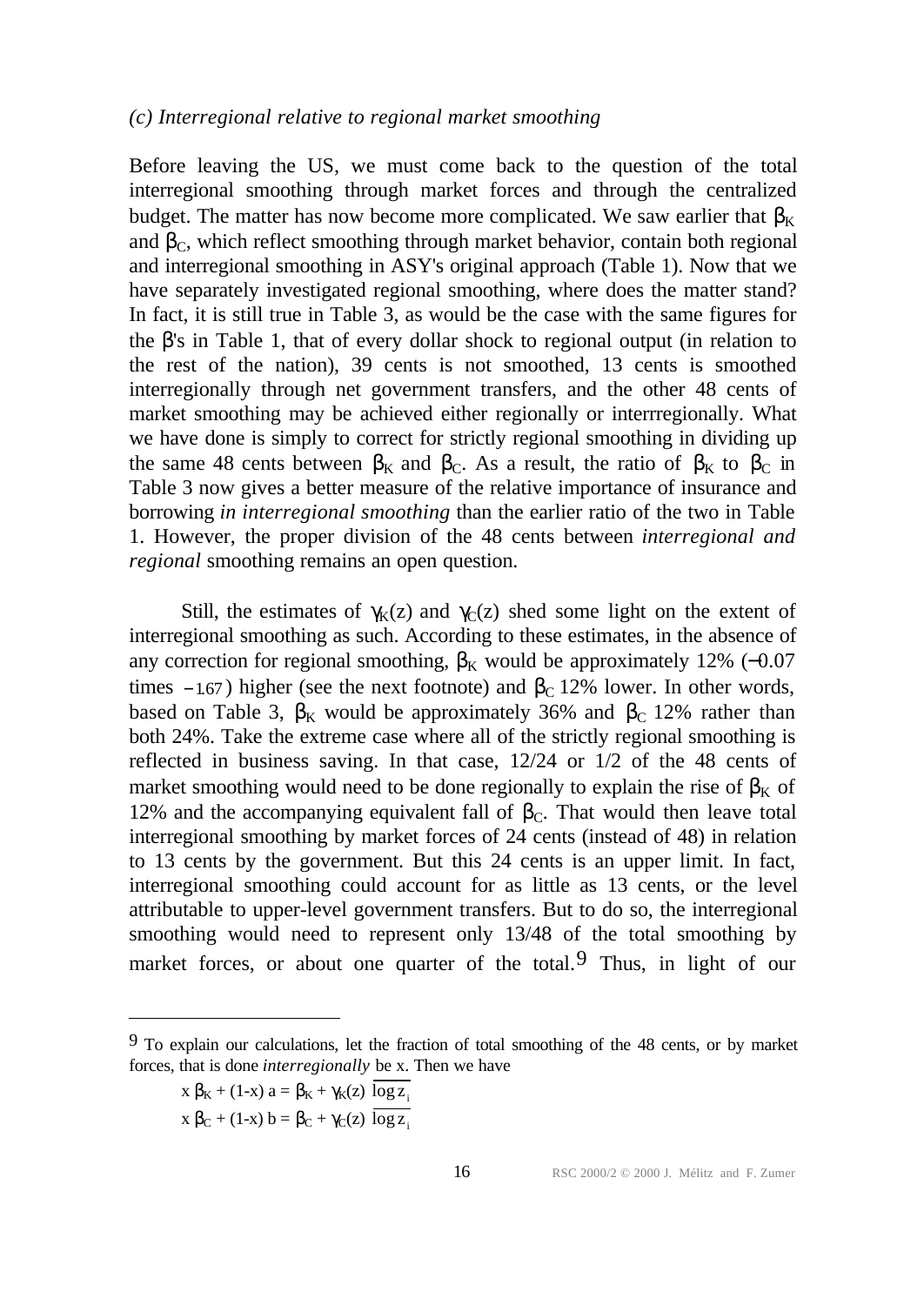estimates, the predominance of market forces in interregional smoothing remains probable. But it is lower than ASY maintained, and we simply cannot pin an exact number on the division of the risk *sharing* between the market forces and government transfer payments.

## **III. The Canadian, British and Italian Evidence**

l

Regional consumption data does not exist for the US and the numbers needed to be inferred from retail sales. This makes it important to experiment with the ASY approach in countries where regional consumption data does exist. Canada, the UK, and Italy are three such countries. The essential required data to apply the ASY approach is also available for these three countries. What are the results?

Table 5 begins the discussion of these other countries with some preliminary statistics. As we see from the number of regions and the length of the sample periods, the total number of observations for Canada, the UK and Italy is only roughly 200 to 300, as opposed to 1300 for the US. This in itself could lead to a lower quality of estimates. The table also shows considerable differences in the calculated  $\beta_{\text{U}}$  values among the three countries. They go from 55 to 60% for Italy and the UK to only 37% for Canada. Even the 55- 60% Italian-British level implies substantial smoothing, though how much of it takes place through interregional activity is obviously an open question. But the low Canadian figure, roughly matching the one for the US, virtually assures us substantial interregional smoothing in Canada.

Those sizable differences for  $\beta_{U}$  between North America and Europe are worthy of contemplation of themselves. Can it really be that there is much more interregional smoothing in Canada and the US than in the UK and Italy? Or is it instead that in the federally organized and geographically sprawling two North American countries, the decomposition into regions makes more sense

where a and b regard the total market smoothing via business saving and household saving, respectively, which is strictly *regional*, and  $\log z_i$  is the mean of  $\log z_i$  in the data sample. Since  $\beta_{K} = 0.24$ ,  $\gamma_{K}(z) = -0.07$ ,  $\beta_{C} = 0.24$ , and  $\gamma_{C}(z) = 0.07$  in Table 6, and  $\log z_{i} = -1.67$ , if all of the smoothing that took place regionally were done via business saving and b were zero, x would be approximately 1/2 (as mentioned in the text) and a would be 0.48. For x to be 13/48, which would render interregional smoothing through market forces no higher than  $β<sub>G</sub>$ , b must be  $\cong$  1/13 and a  $\cong$ 2/5. Note that the estimates of  $\gamma_K(z)$  and  $\gamma_C(z)$  guarantee that the lion's share of the regional smoothing (that is, the lion's share of the fraction 1–x) is done by business saving, and therefore a is much larger than b.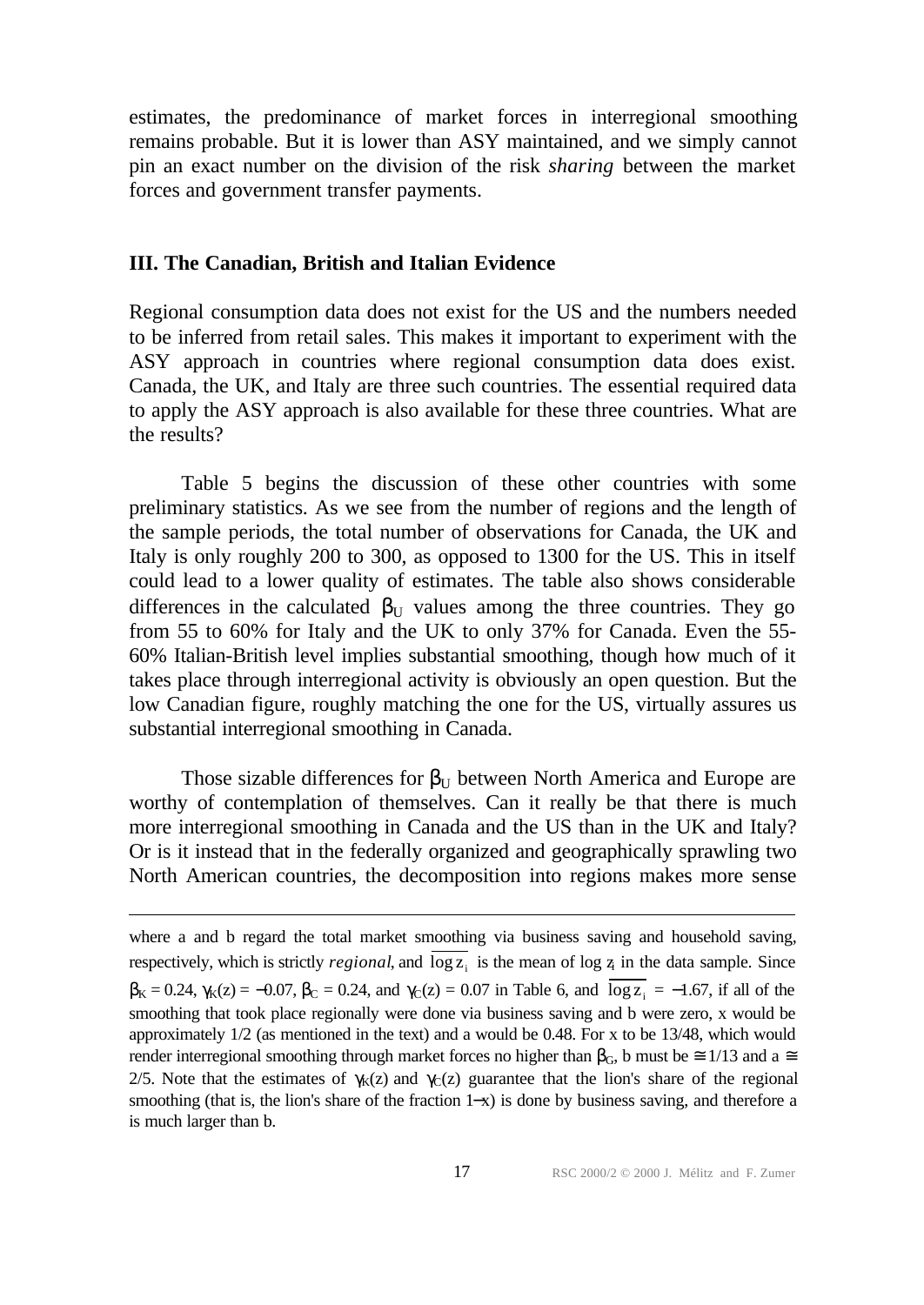than in the politically unified and smaller European ones? One factor that would plead in favor of the latter interpretation would be evidence that the movement in the regional composition of output is much smaller in the European cases. The last column of Table 5 addresses this question. It shows the coefficients of variance for regional output per capita (interregional variance divided by national average) for all four countries. Based on this column, there is indeed evidence of lower variance of regional output for the UK than North America but not for Italy.

Let us begin examining the test results with the simple ASY framework given our definitions and our estimation procedure  $(\beta_K + \beta_G + \beta_C = 1 - \beta_U)$ . As we see from Table 6, only for Canada are  $\beta_K$ ,  $\beta_G$ , and  $\beta_C$  significant (and the same is true regardless of "within" or pooling estimates). The British and Italian results resemble one another. In either case,  $\beta_G$  and  $\beta_C$  are totally insignificant in the pooling estimates, and all three coefficients only matter statistically in the "between" ones. The "between" estimates of  $\beta$ <sub>G</sub> for the UK and Italy of 9 and 13%, respectively, are acceptable, if on the low side. On the other hand, the corresponding  $\beta_G$  estimate for Canada of zero conflicts with independent knowledge and other estimates.<sup>10</sup>

Efforts to improve the previous estimates by introducing conditioning influences on the  $\beta$  coefficients, in our previous manner, proved successful only for Canada. Table 7 reports the effect of admitting the regional business cycle,  $z_i$ , in all three countries. As can be seen, Canada is the only one where the  $\gamma(z)$  coefficients are significant. Moreover, introducing this regional variable has the familiar result of reducing  $\beta_K$  in favor of  $\beta_C$ . Indeed, in the Canadian case, once we take into consideration the regional business cycle as such,  $\beta_c$ even exceeds  $\beta_{K}$ . Something similar occurs in the UK, though not in Italy (where the brevity of the observation period renders the  $z_i$  variable questionable). But perhaps little should be made of this last British result since the  $\gamma(z)$  coefficients in this country are insignificant. As regards both the UK

<sup>10</sup> Based on different accounting, Bayoumi and Masson (1995) showed 18% (just as we did based on their accounting (Mélitz and Zumer 1998)). When we used the identical accounting as the one in the text, we got 23%. These wide differences in estimates show that the ASY specification will not always give the same results for the role of net transfers from the central government as those coming from the less restrictive specification in the tradition of Sala-i-Martin and Sachs (1992). It should be noted too that the  $\beta$ <sub>G</sub> estimates for Italy and the UK are underestimates as compared to the US and Canadian ones, because they are based on narrower definitions of net transfers from the central government. See the Data Appendix.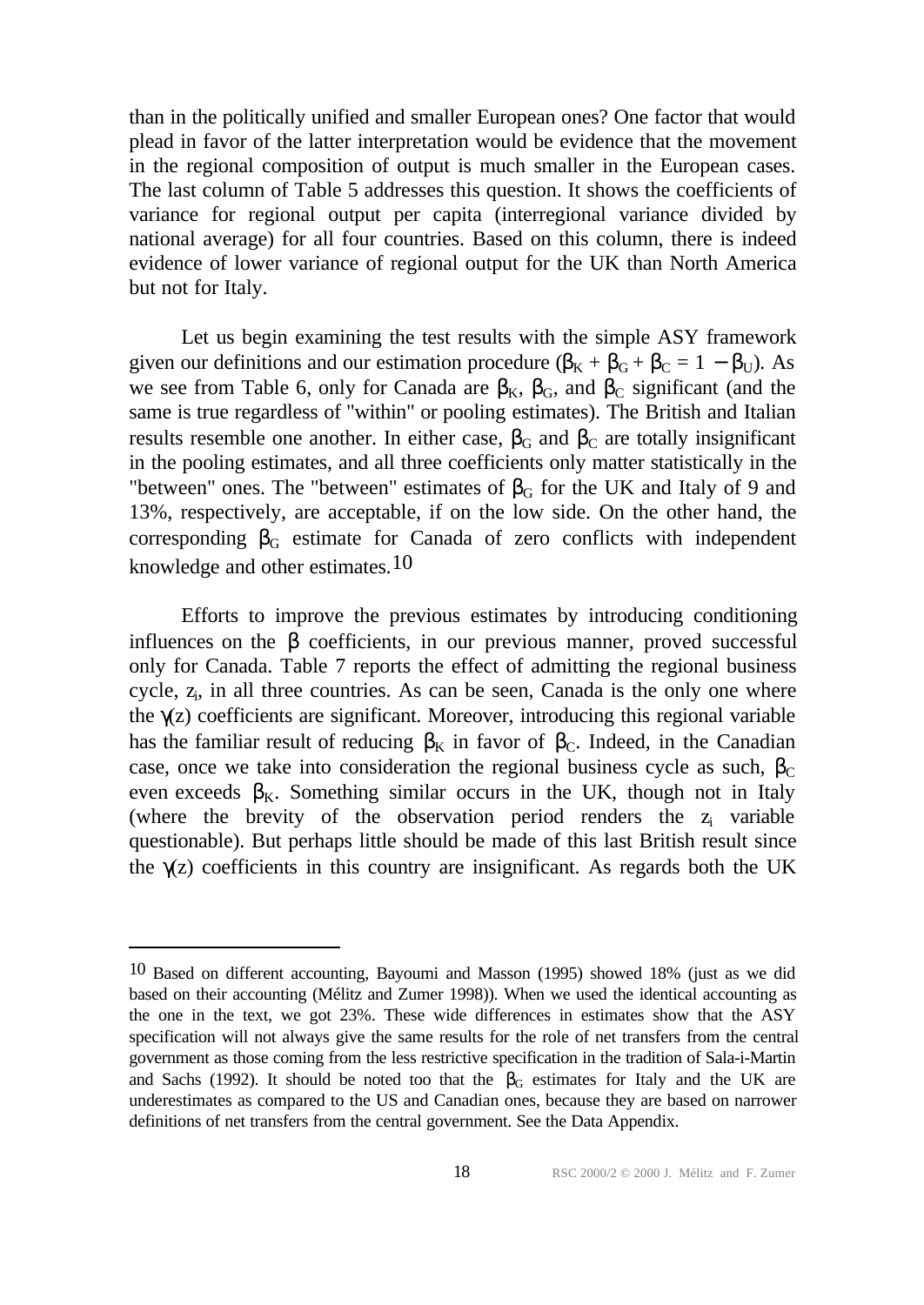and Italy, we can only conclude that  $\beta_K$  and  $\beta_C$  tell us little or nothing about smoothing via insurance or via credit.

In Table 8, we focus exclusively on Canada. There we show what happens when all of the  $X_i$  variables are added to the analysis. The measures of persistence and the real interest rate are the same as in the earlier tables for the US. Persistence has the right positive effect on  $\beta_K$  and negative effect on  $\beta_C$ , which we regard as support for the interpretation of  $\beta_K$  and  $\beta_C$  as concerning insurance and credit, respectively. On the other hand, the effect of the real interest rate on credit relative to insurance does not show up. The only other notable result in Table 8 is the negative effect of region size on  $\beta_{\rm G}$ , which is matched by a positive effect on  $\beta_c$ . There is therefore some sign that smaller provinces get more help from the federal government in the event of adverse shocks, and correspondingly borrow less.

While broadly adequate, the quality of the Canadian results is still below that of the US estimates. One of our efforts to find out why seems to us of interest, though the exercise proved unsuccessful. Courchene and Laberge (1998) show that the US is as important to most individual Canadian provinces as a trading partner than the rest of Canada. Could it be therefore that Canada can only be properly viewed as an integrated economy when the US is included? Based on this query, we added the US as a region in the analysis, assigning a weight of 40% to it in "Canada-US" as a whole, just enough to make the US as important to Ontario and Quebec as the rest of Canada. In order to do so, we converted the US per capita figures into Canadian dollars by using the nominal Canadian/US dollar as adjusted for relative CPI inflation between Canada and the US. Following, we recalculated all of the per capita "Canadian" regional figures accordingly. (We also experimented with the real exchange rate as a separate  $X_i$  variable – admitting the constraint  $\gamma_K + \gamma_G + \gamma_C =$ 0 – because of possible associated distortions.) The results were always worse than before.

The failure of the model for the UK and Italy remains a disappointment. In the case of the UK, the only reasons we can see are those we mentioned before: too few observations and too small an amplitude of regional shocks. As concerns the Italian flop, the brevity of the sample is our only explanation.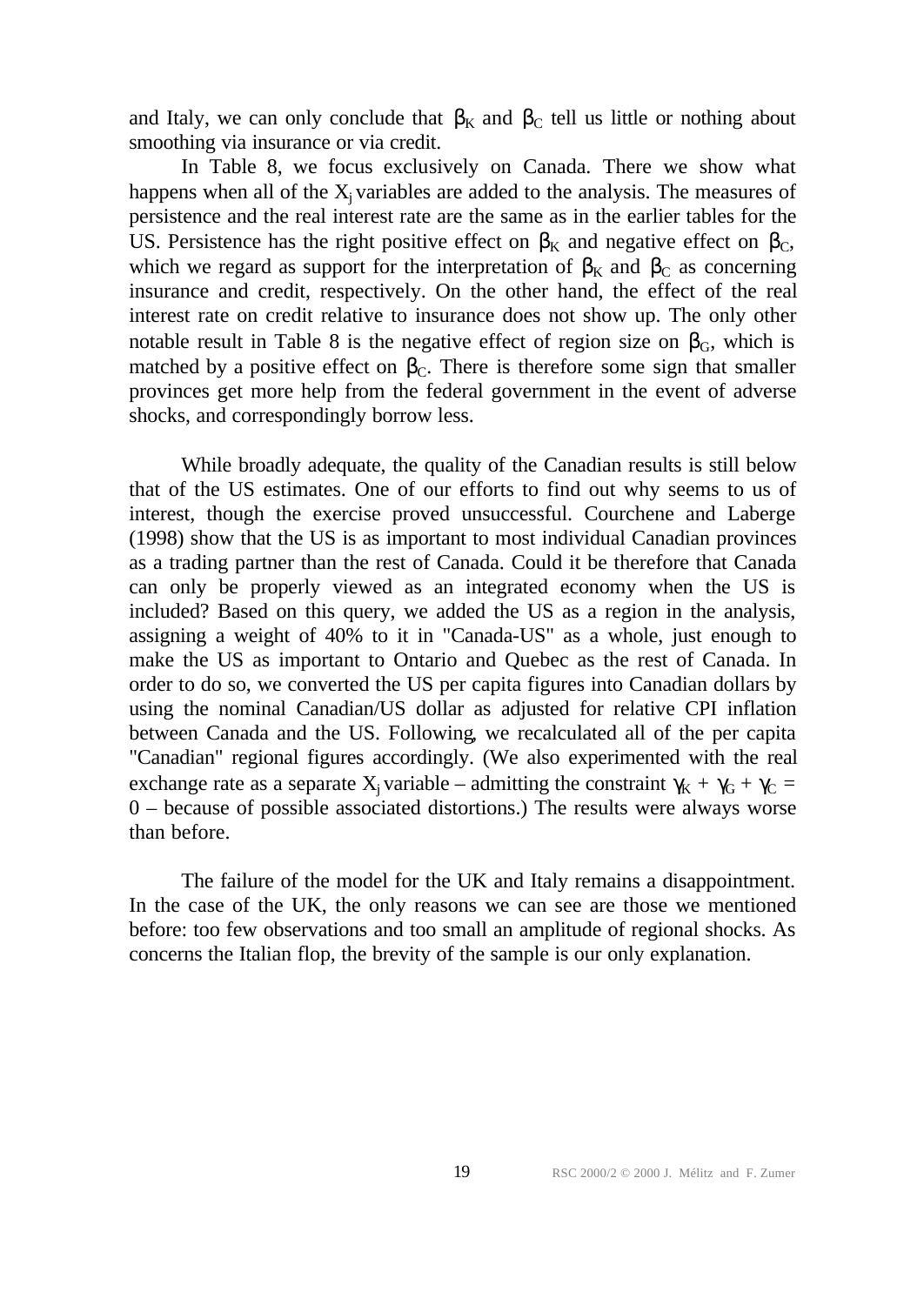#### **IV. The International Dimension**

l

The possible international application of the ASY approach is important if we wish to draw lessons for EMU, since this new monetary order will mean moving from international monetary relations with other members of EMU to essentially domestic monetary relations with them. In proceeding with the effort, it should be borne in mind that national statistics are superior to regional ones in many ways. Current account balances offer figures for net foreign borrowing as such. Similarly, the differences between gross national product and gross domestic product record the actual flows of net factor income from abroad. In some respects, therefore, the international application of the model should be easier than the national one. Risk *sharing* will be simpler to separate from strictly domestic responses to idiosyncratic risk, while some of the exact sources of the *sharing* will be identifiable directly. In addition, we will not need to worry about net transfers through a supra-national government agency, since no such agency exists, except possibly in the case of the European Union, where its significance is small and can be gauged independently.

One major gap nevertheless prevails in national statistics: these do not measure gains and losses on net foreign assets. The differences between GDP and GNP cover recorded income flows but leave capital gains and losses out of account. As Obstfeld (1986, pp. 82-86) and Stockman and Svensson (1987) have separately emphasized, this omission may matter greatly in analyzing market behavior. Consequently, we will need to continue relying on the earlier kind of inferences.<sup>11</sup> The home-country bias in international portfolios may diminish the problem. But long-term gross capital movements are considerable, and unrecorded capital gains and losses on foreign positions can be huge.

The accounting identity we propose to use is the following:

$$
Y_i = \frac{Y_i}{GNP_i} \frac{GNP_i}{A_i} \frac{A_i}{C_i} C_i
$$
 (6)

where  $Y_i$  is gross domestic product (as before),  $GNP_i$  is gross national product,  $A_i$  is home absorption, so that  $Y_i - A_i$  is exactly the export surplus on current  $account$ , and  $C<sub>i</sub>$  is the sum of private and public consumption. In accordance with identity (6), we then propose the following adapted version of the ASY model:

<sup>&</sup>lt;sup>11</sup> The same difficulty was present in the national applications, but it was less important there since we needed to rely on the earlier sorts of inferences independently.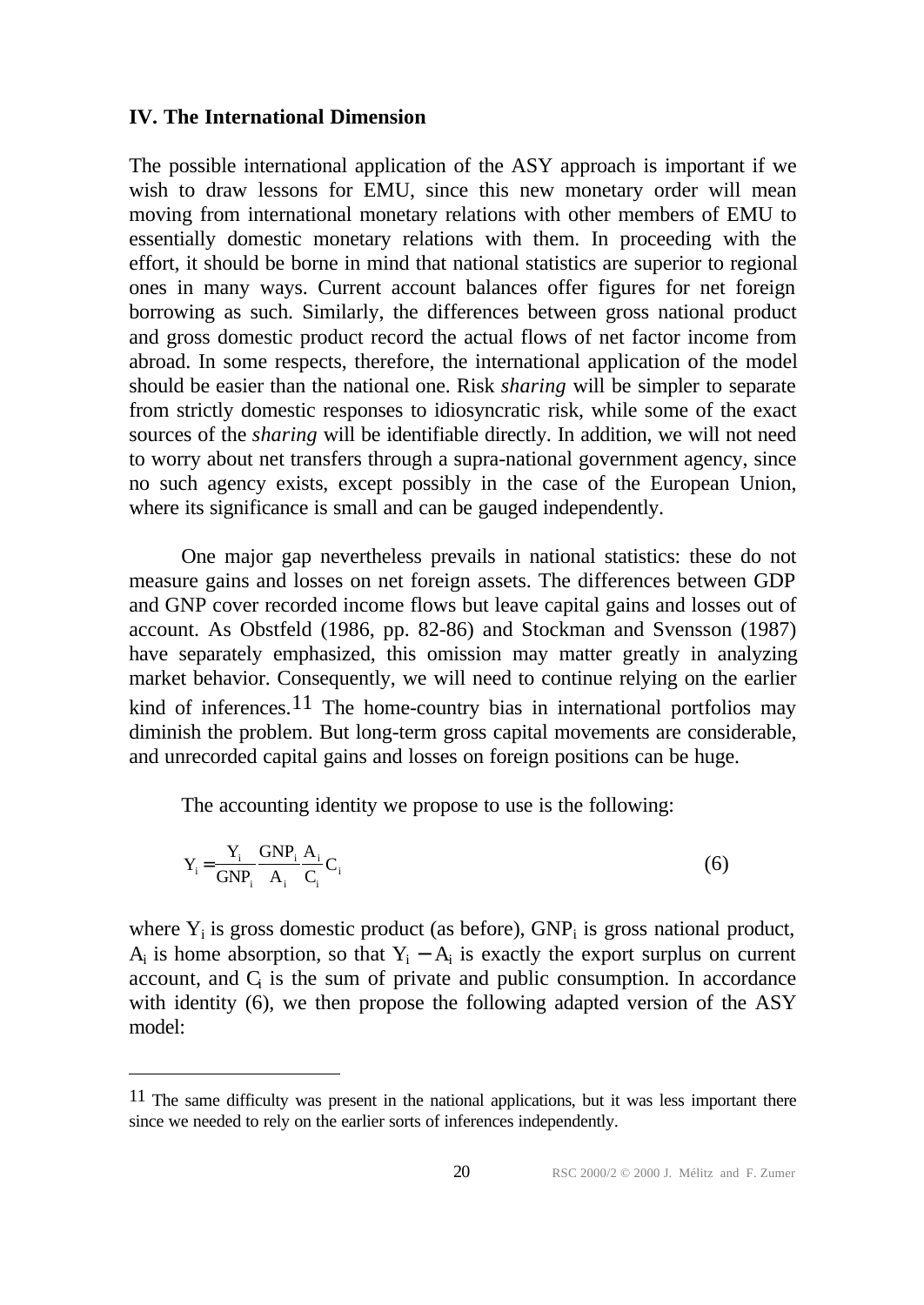$\Delta \log y_i - \Delta \log gnp_i = \alpha_{\text{K1}} + \beta_{\text{K1}} \Delta \log y_i + \gamma_{\text{K1},j} (\log X_{i,j}) \Delta \log y_i + \mu_{\text{iK1}}$  $\Delta \log g_{\text{np}_i} - \Delta \log a_i = \alpha_c + \beta_c \Delta \log y_i + \gamma_{c,i} (\log X_{i,j}) \Delta \log y_i + \mu_{ic}$  (7)  $\Delta \log a_i - \Delta \log c_i = \alpha_{K2} + \beta_{K2} \Delta \log y_i + \gamma_{K2,i} (\log X_{i,j}) \Delta \log y_i + \mu_{iK2}$ 

subject to  $\beta_{K1} + \beta_C + \beta_{K2} = 1 - \beta_U$ ,  $0 < \beta_U < 1$ 

and  $\gamma_{K1,j} + \gamma_{C,j} + \gamma_{K2,j} = 0$ 

Once again, small letters designate ratios, or at this point per capita national values divided by per capita international ones. We continue using  $β<sub>C</sub>$  to refer to smoothing via credit and  $\beta_K$  via insurance. Thus,  $\beta_C$  now occurs in the second equation instead of the third, two  $\beta_{K}$ 's ( $\beta_{K1}$  and  $\beta_{K2}$ ) are necessary, and there is no  $\beta_G$ . The coefficient  $\beta_{K1}$  regards risk sharing via income flows (first equation), and  $\beta_{K2}$  would encompass any risk sharing via capital gains and losses (third equation). Of course, how much risk *sharing* is actually implied by the third equation rather than risk smoothing at home is not obvious, to say the least. This next equation can best be seen as referring broadly to smoothing of idiosyncratic shocks through domestic saving coming from all possible sources except those in the first two equations, foreign factor income and foreign borrowing. Only success with additional variables  $X_j$  could possibly warrant the inference that  $\beta_{K2}$  relates partly to risk sharing through net property claims on foreigners. We shall rely heavily on the domestic business cycle,  $z_i$ , in this respect. Any significance of  $z_i$  will be interpreted to reflect strictly national behavior, and if modifying the estimate of  $\beta_{K2}$ , as bolstering the idea that  $\beta_{K2}$ signifies partly international risk sharing (but how much?).

In order to study equations (7), we start with the largest possible sample of OECD data. Our data covers 23 countries over 1970-94, or 575 observations. The countries include all 15 members of the EU plus the US, Canada, Japan, Australia, New Zealand, Iceland, Norway and Switzerland. Except for GNP (and for consumer durables in those of our experiments where we remove these goods from C), all of the series are available in real terms and do not need to be deflated. 1990 exchange rates serve to convert all the data into US dollars. In order to arrive at per capita values over the 23 countries, we used either GDP weights or trade weights (reflecting real exports and real imports of goods *and services*). Since both sets of weights give identical results, we retain the trade weights, which appear preferable to us. Size seems especially related to trade volume so far as international risk sharing is concerned. It is imaginable, of course, that in the international application, keeping the national values intact and using time dummies to correct for common influences would be better than dividing by international aggregates.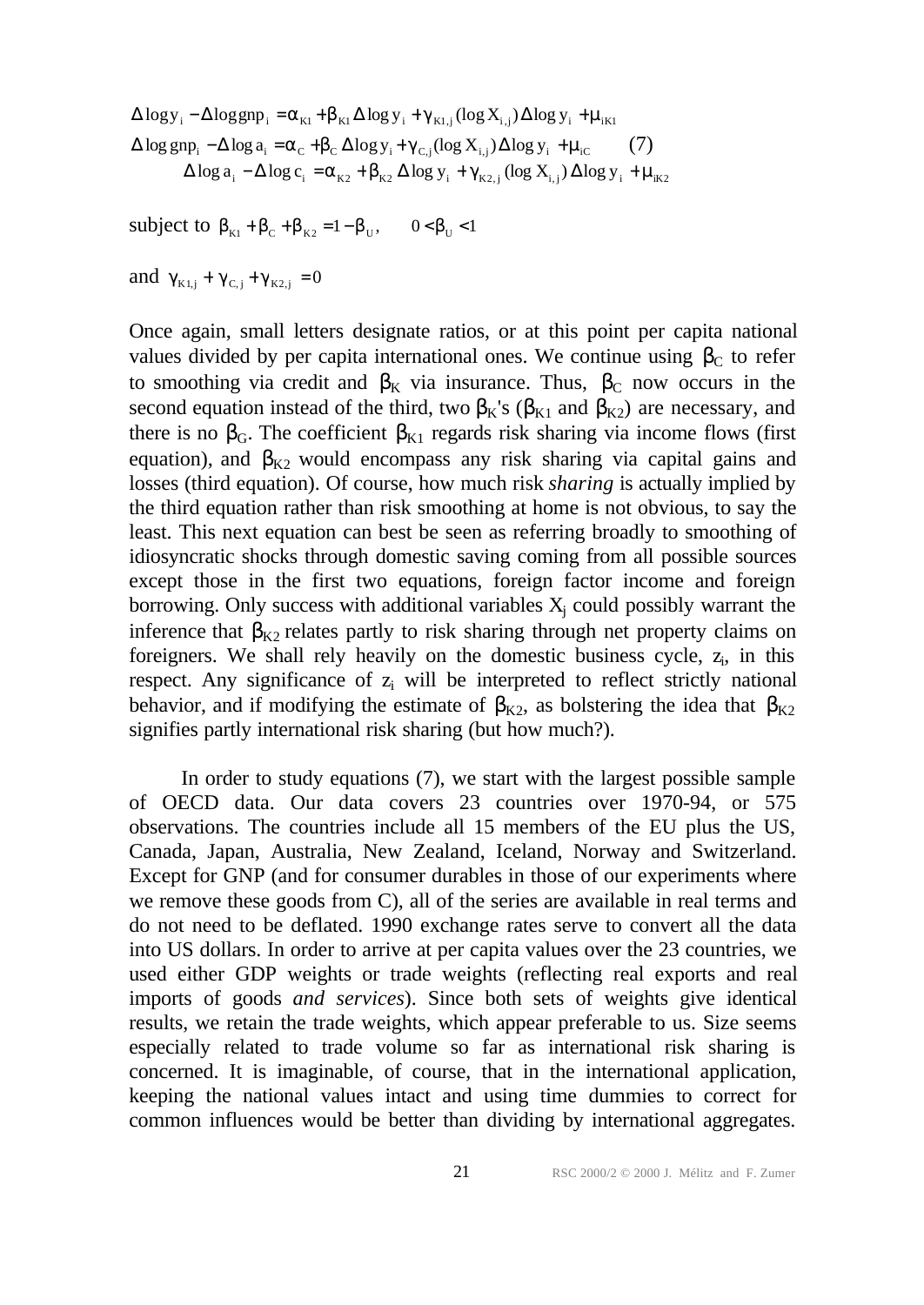For this reason, we estimated both ways. But there was no fundamental difference between the two (as had been true for the US). Therefore we shall continue to report results based on the ratios and without time dummies.12

In a sense, we were lucky. The model might have been inapplicable. Everything depends on the presence of a  $\beta_{\text{U}}$  less than one or some smoothing: otherwise, there is nothing to say. Fortunately, the cross-sectional variance of national consumption per capita (the actual value, not the ratio) is lower than that of national Y per capita in the OECD sample both for all of the OECD23 and for the EU15 sub-sample. The measures of  $\beta_{U}$  that rest on pooling of annual observations and averages over all the years (the "between" calculations) are both the same: 80% for the OECD23 and 77% for the EU members. Hence, there is 20% smoothing to be analyzed in one case, 23% in the other. Those numbers for smoothing are lower than the previous ones in the national samples, and therefore, to all evidence, the higher economic integration within countries than between them promotes smoothing (compare Crucini 1998). We also found higher variances of the national  $y_i$ 's than the regional y<sup>i</sup> 's in the individual countries: more exactly, higher coefficients of variance for the former than the latter on the average for the different dates. Table 9 provides the exact numbers. These are at least four times higher nationally than regionally. In this table, we also show the drop in the coefficients of variation when real effective exchange rates are kept the same.<sup>13</sup> Those corrected figures may be more comparable to the earlier ones in Table 5, since in dealing with countries, it was not possible to adjust for differences in inflation rates between individual regions and therefore the earlier

<sup>12</sup> In fact, in correcting for the common influences by taking time into account and without conversion into ratios, we used "within" estimates instead of time dummies. That is, we simply deducted the contemporary cross-country means of the national values from the observations (in log form) at all dates before estimating. In this manner, we did away with the need to estimate separate coefficients for time dummies (per equation) at all separate dates. This greatly simplifies the econometric analysis and permits estimates of the γ coefficients just as easily as using ratios. Ratios are nevertheless preferable. Not only do they perform as well in eliminating the common influences, but they permit subsequent use of "within" in the conventional way: to correct for constants in the cross-sectional dimension (per country). For example, the conversion into ratios permits adjusting later on for the higher rate of growth of Greece than the UK during the sample period. As it turns out, this next advantage is unimportant in the study since the pooling and "within" estimates are about the same. But this need not have been the case: using the ratios got us the extra information very cheaply.

<sup>13</sup> Failure to correct for changes in effective exchange rates allows movements in exchange rates to infiltrate the data (as well as differential inflation), despite the conversion into dollars, because of movements in exchange rates between third or non-dollar currencies.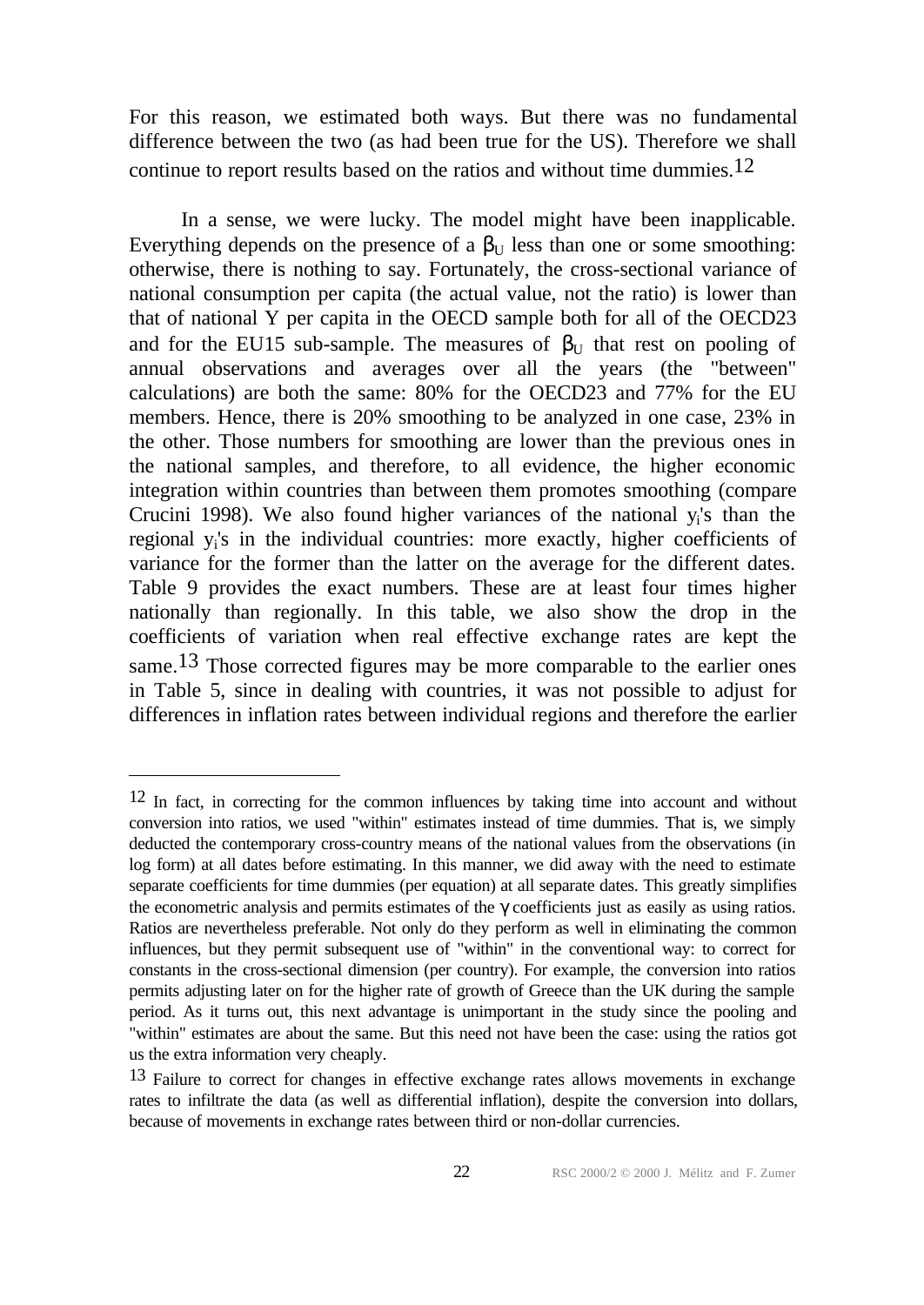figures were biased downward relative to the international ones.14 Whether we look at the adjusted or unadjusted international figures, however, the picture is the same: the idiosyncratic shocks are immensely higher between nations than within nations.<sup>15</sup>

Table 10 contains the essential results of the international tests. Our experiments with the elimination of consumer durables from (private and public) consumption did not yield any differences, and therefore are not reported.16 The Campbell-Mankiw persistence index P and the real interest rate are omitted since these two variables never emerged as significant. While the failure of both is a disappointment, it is not as damaging as it would have been in the national examples, or when the failure occurred in the previous section, for the reasons we mentioned. The business cycle variable,  $z_i$ , emerges as important in the pooling equations for the OECD but not the EU ones, and even in the case of the OECD, the presence of  $z_i$  does not change the estimates

<sup>14</sup> Del Negro (1998) has succeeded in constructing price indices for individual states of the US recently, but did not find his results to be affected (compare Athanasoulis and van Wincoop 1998). See also Hess and Shin (1998).

<sup>15</sup> We may comment at this point on the well-known "quantity anomaly", which exists in the time dimension as opposed to the cross-sectional one. The "anomaly" says that if we compare the correlations over time between per capita consumption in different countries with those between per capita output in the same countries, the former correlations are lower, whereas on frequent theoretical assumptions, they should be higher. (See Backus, Kehoe and Kydland 1992, Obstfeld 1994, and Obstfeld and Rogoff 1996, ch. 5). A few studies have also found the "anomaly" to hold within countries (for a general review, see Crucini and Hess 1999). Not surprisingly, the major anomalous results of the earlier studies are found here too. The consumption correlations [r( $\Delta$ logC<sub>i</sub>,  $\Delta$ logC<sub>US</sub>)] in the OECD are lower on average than the output correlations [r( $\Delta$ logY<sub>i</sub>,  $\Delta$ log $Y_{US}$ )]: 11% in one case as opposed to 16% in the other (with the US serving as the base country). The same follows within the US: 42% on average as opposed to 67% (with California serving as the base). (The choice of base country/region affects the levels, but not the relative order of the two correlations.) The results for our other samples vary. As regards the EU15 and the UK, we find the two correlations to be equal (78% in relation to Germany; 91% in relation to the "Southeast"). For Canada and Italy, we find the correlations to go the right way, or to be higher for consumption (92% as opposed to 72% with respect to Ontario; 92% as opposed to 71% in relation to Lombardy). But the whole anomaly depends on special assumptions (about the structure of preferences for a narrow variety of goods, excluding leisure) that are stronger than any we require.

<sup>16</sup> One difference between the accounting in the international study and the earlier domestic one should be noted. Though investment by lower-level governments was present in consumption for the US and Canada before, all government investment is now excluded from consumption. The earlier inclusion of lower-level government investment stemmed from a desire to isolate the regional smoothing by the upper-level government budget as such.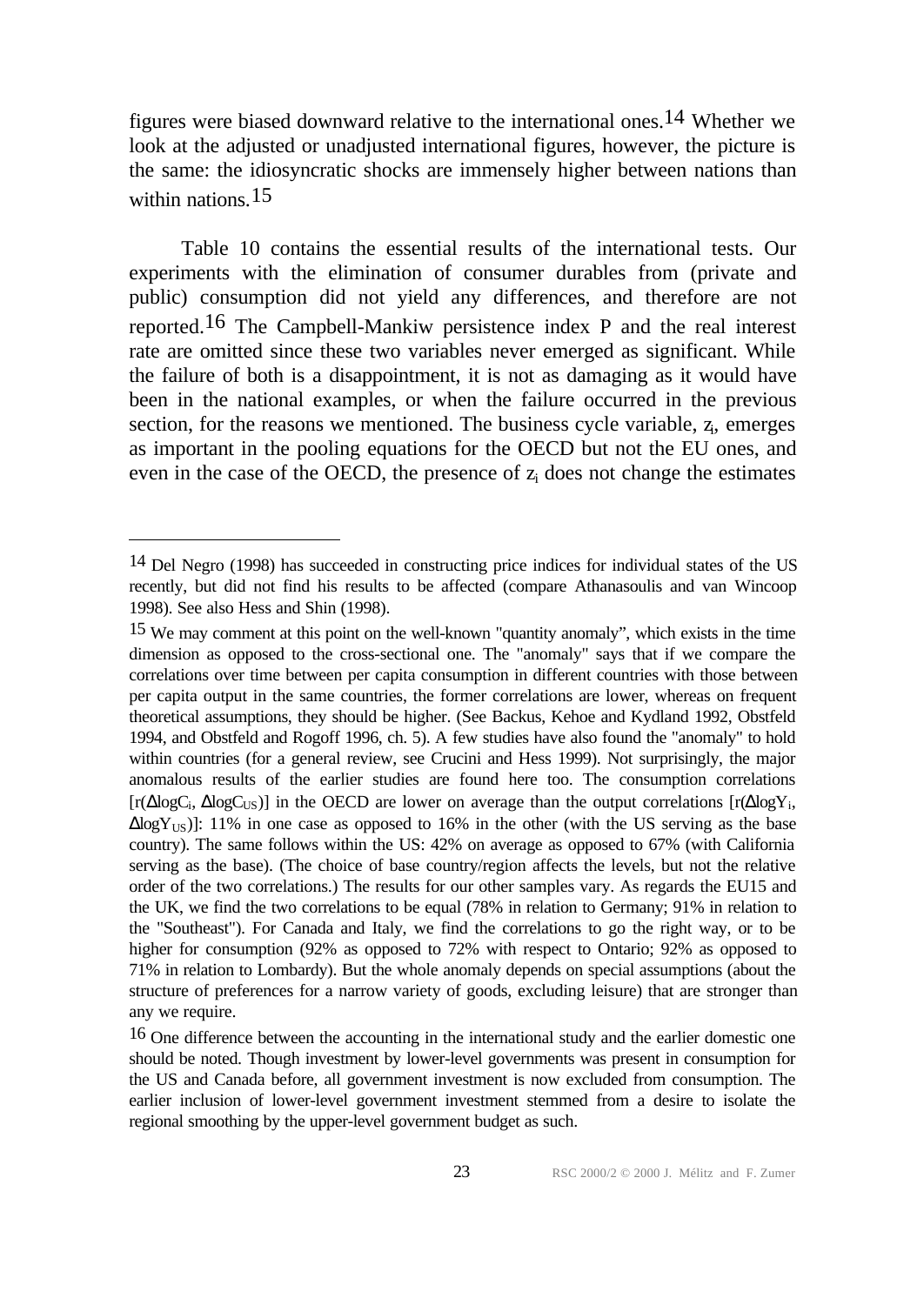of the  $\beta$  coefficients much. Hence, it is not clear how much  $\beta_{K2}$  can be associated with international risk sharing.

A few strong conclusions nevertheless surface. Movements in net foreign factor income turn out to be far more important than foreign borrowing in the smoothing of shocks internationally. This is true both in the short run and the long run. The higher significance of these income movements than foreign borrowing is particularly marked for the EU15, where the current account balance is never important. Foreign borrowing is clearly significant only for the 23 OECD countries in the long run (the "between" equation). The usual stress on current account balances in formal macroeconomic analysis of stabilization may therefore be overdone. The comparison between  $\beta_{K1}$  and  $\beta_{K2}$  is also of interest.  $\beta_{K2}$  is more important than  $\beta_{K1}$  in the short run, but the relative importance of  $\beta_{K1}$  climbs in the long run. Within the EU15,  $\beta_{K1}$  even dominates  $\beta_{K2}$  in the long run – an impressive result since  $\beta_{K1}$  has a very narrow interpretation and  $\beta_{K2}$  a very broad one. The general picture in the long run for the EU is interesting: more than half of the smoothing comes through risk *sharing*, and all of this risk sharing concerns insurance (diversified property holding) rather than credit.

Some important results also relate to n. The variable refers to openness in Table 10, as measured by the ratio of exports plus imports to GDP, rather than relative population, which had been essentially a proxy for openness before. (Note carefully in this connection that a rise in  $n_i$  now means more openness, whereas it meant less openness before.) Once again, as was true for the US, n<sub>i</sub> emerges as important with the right signs in the "between" estimates or those relating to the long run. Openness should lead to more crossownership of resources, and therefore positive values of  $γ_{K1}(n)$  and  $γ_{K2}(n)$  and an offsetting negative one of  $\gamma_C(n)$ . That is exactly what happens in the estimates.<sup>17</sup> The values of the  $\gamma$ (n) coefficients are significantly higher within the EU15 than the OECD23, which would indicate that the impact of openness is more pronounced between the 15 EU members than the 23 OECD ones. The right sign of  $\gamma_{K2}(n)$  in the "between" equation also tends to reinforce the interpretation of  $\beta_{K2}$  as pertaining partly to international risk sharing. Nevertheless, at least for the EU15, the Student t for  $\gamma_{K2}(n)$  is much lower than the one for either  $\gamma_{K1}(n)$  or  $\gamma_{C}(n)$ .<sup>18</sup>

<sup>17</sup> Compare Lane (1998b), who gets corroborative results.

<sup>18</sup> Sørensen and Yosha (1998) provide an international extension of ASY of their own, which diverges widely from ours. In their main analysis, they start from the identity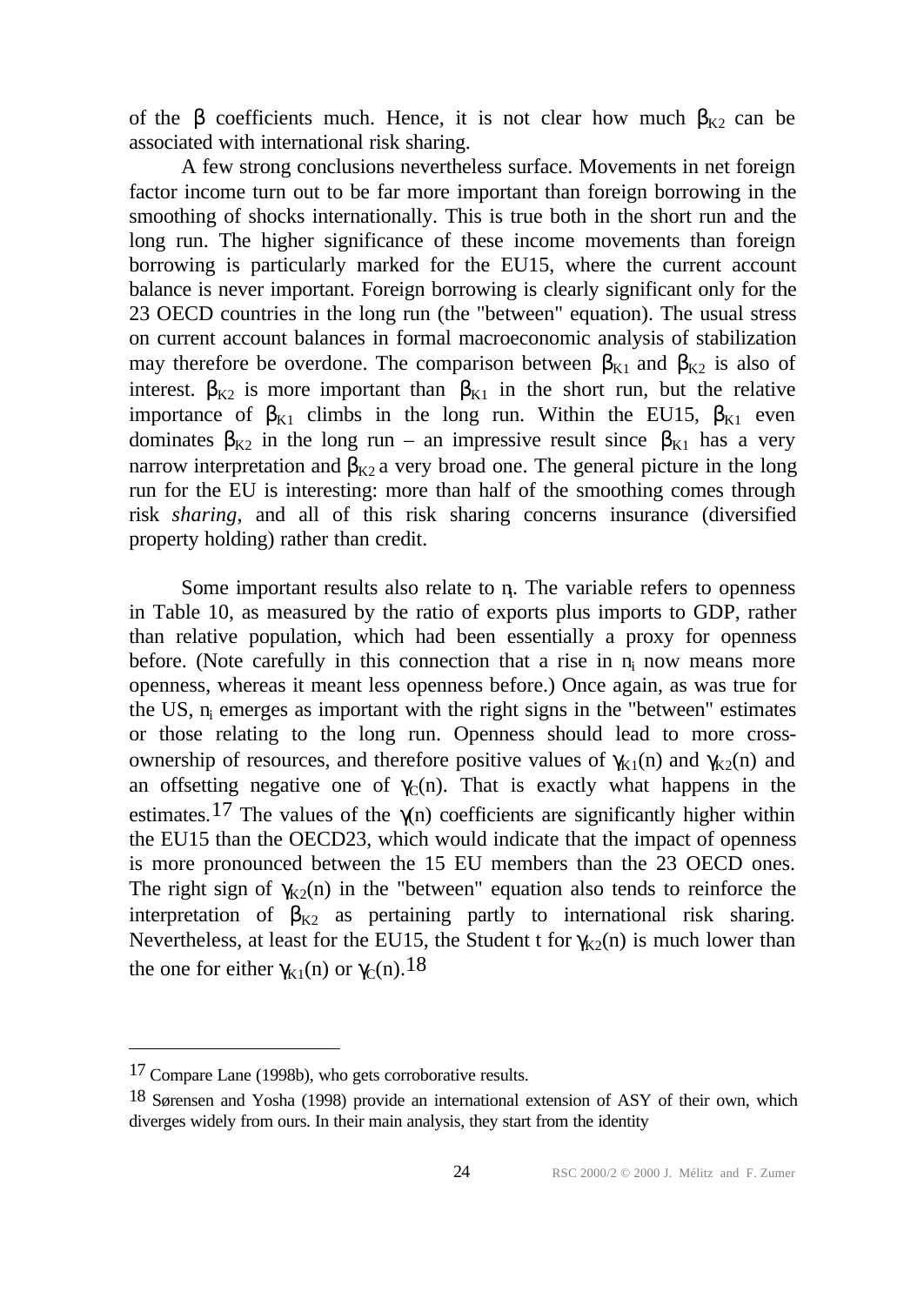## **V. Conclusion**

We have investigated the channels of interregional and international smoothing of output shocks in a framework originated by ASY, to which we have added modifications. In opposition to the innovators, we interpret the model as postulating that all regional (national) movements in consumption relative to the national (international) average stem from output shocks, and as otherwise inapplicable. Accordingly, we treat the degree of unsmoothed consumption as predetermined in the model. We also try to enrich the model by incorporating additional influences, among them, the openness of individual regions/countries. The model stands up very well in the US in its revised state. As regards the US, our estimate of regional stabilization through fiscal federalism is identical to ASY's. But we come up with different estimates of risk sharing via the two market mechanisms than theirs. Whereas they had found insurance to exceed credit greatly, according to our results, credit is as significant as insurance in interregional risk sharing. We also find these two market channels of interregional smoothing, taken together, not to dominate the smoothing through the federal-government budget nearly as much as ASY had proposed. These conclusions of ours, which depend on our decision to admit autonomous smoothing by regions, are corroborated by the Canadian results. On the whole, our estimates in the US and Canada are remarkably similar, though the model works notably better for the US. However, the model performs badly in the UK and Italy, for reasons which we do not pretend to master.

The adaptation of the model in the international case bore some fruit as well. The raw data suggests different orders of magnitude for shocks and their smoothing at the international level and the national one. The idiosyncratic shocks are larger and the smoothing is lower internationally. The econometric

Y Y GNP NI DI

GNP NI DI  $=\frac{1}{GNP} \frac{GMP}{NI} \frac{H1}{DI} \frac{B1}{C}C$ 

where all the variables have the obvious designations, and therefore make no use of the distinction between Y and A or current account balances in this part. Rather, they introduce separate consideration of the current account balance late in the paper, in a passage where they focus strictly on the distinction between domestic and foreign investment. In addition, they continue, as in their national applications, to distinguish between smoothing behavior by firms (GNP/NI), through net public transfers (NI/DI) (while correctly using OECD definitions, which relate the differences between national income, NI, and disposable income, DI, strictly to *international* taxes and transfers, as Sørensen and Yosha require), and by households (DI/C). Most important, they mostly come up with much lower estimates of  $\beta_{U}$  than our calculated ones. Their estimates go down to 56% and average roughly 65%. When confronted with evidence that consumption varies more than these estimates signify, Sørensen and Yosha appeal to taste shocks. But as seen from our earlier discussion, we believe that this avenue of reconciliation is not open to them.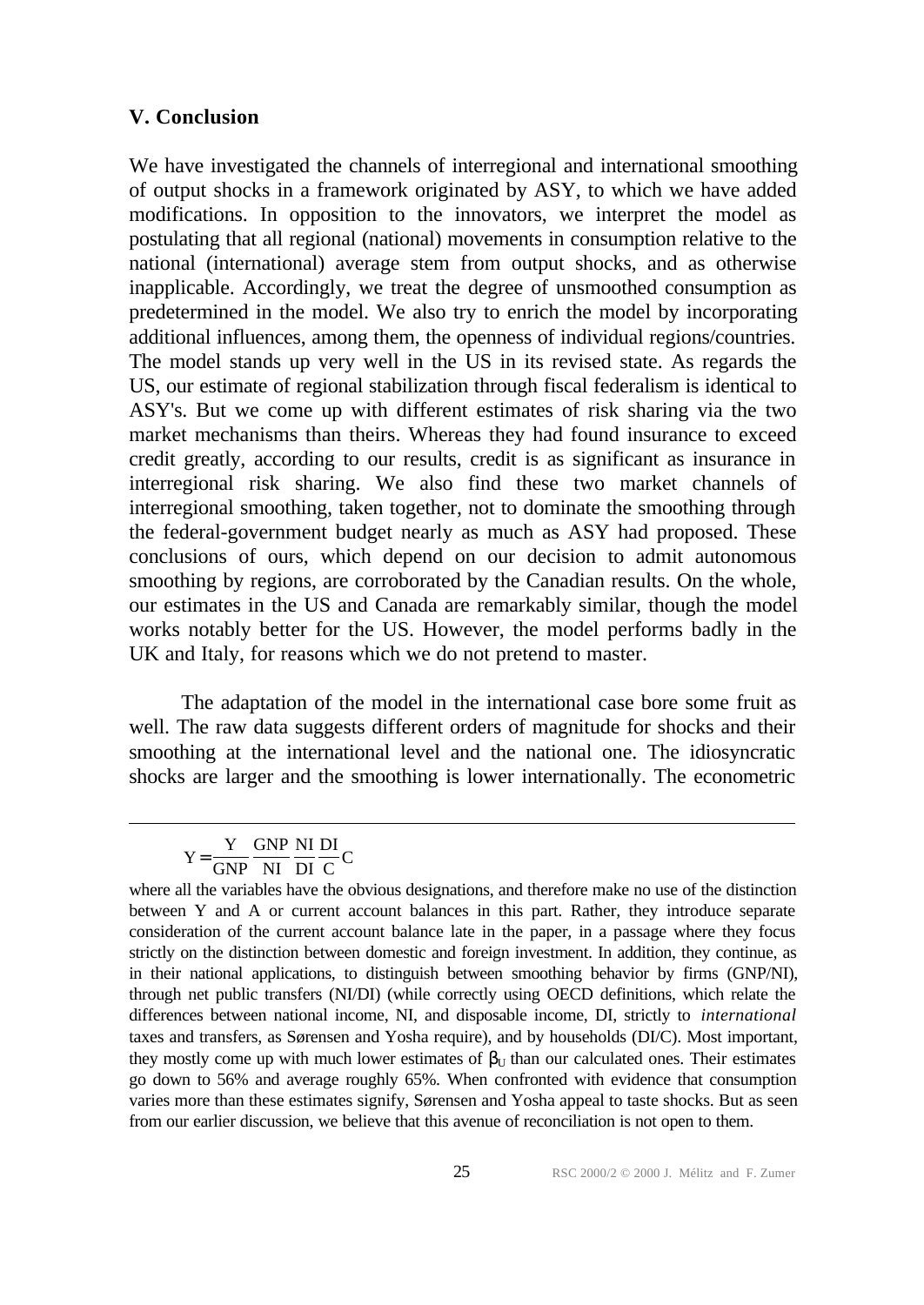analysis reveals further major differences at the national and international levels. Most important, credit plays a much smaller role relative to claims on property (to labor income as well as wealth) in risk sharing between countries, especially in the long run. As another major conclusion, openness matters in the long run. The role of openness emerges clearly not only in the international evidence but the US one as well. Both sets of evidence support the hypothesis that openness promotes risk sharing via insurance as opposed to credit. On this ground, openness can be said to increase protection, since insurance is clearly more susceptible than credit to provide cover against durable shocks. On the other hand, of course, openness might amplify the shocks themselves, as we will mention again.

What are the implications for EMU? Professional debate tends to emphasize the fact that members will sacrifice independent monetary policy. Yet, based on our general approach, about 75-80% of idiosyncratic output shocks go unsmoothed in the EU countries. Therefore the importance of the sacrifice can be exaggerated. Still, it remains true that part of the smoothing showing up in our tests could stem from monetary policy. In particular, the  $\beta_{K2}$ coefficient in our pooling equations could be partly the work of monetary policy, which can affect domestic saving. No smoothing effect of monetary policy via the current account emerges in our tests, since  $\beta_c$  is not significant in our pooling estimates (the essential ones in point, in light of the fact that monetary policy acts mainly in the short run).<sup>19</sup>

Quite significantly, though, our results support two reasons to expect more smoothing through market forces under EMU. First, our estimates of  $\beta_C$ are higher for the US and Canada than for the OECD and the EU, and they are so not only in absolute terms but relative to  $1-\beta_{U}$  (or total smoothing). The natural interpretation would be that regions are able to borrow more easily from the rest of the country than countries can from the rest of the world.20 If so, credit should become more readily available to finance temporary problems in the EMU than it is now among the member countries of the system. Secondly, our results about openness show that in the long run, economic integration favors the holding of property claims across borders. For this reason, EMU might be expected to progressively lead to more insurance against shocks. In

<sup>19</sup> However, it could also be argued that, in any event, our tests are not well designed to display the stabilizing effect of monetary policy via the current account, because this stabilizing effect works by promoting an export surplus or foreign lending during a recession, whereas on our construction, this last line of influence would be interpreted as destabilizing, since it means lowering current consumption at the time of an adverse shock.

<sup>20</sup> This is clearly another manifestation of the Feldstein-Horioka (1980) result.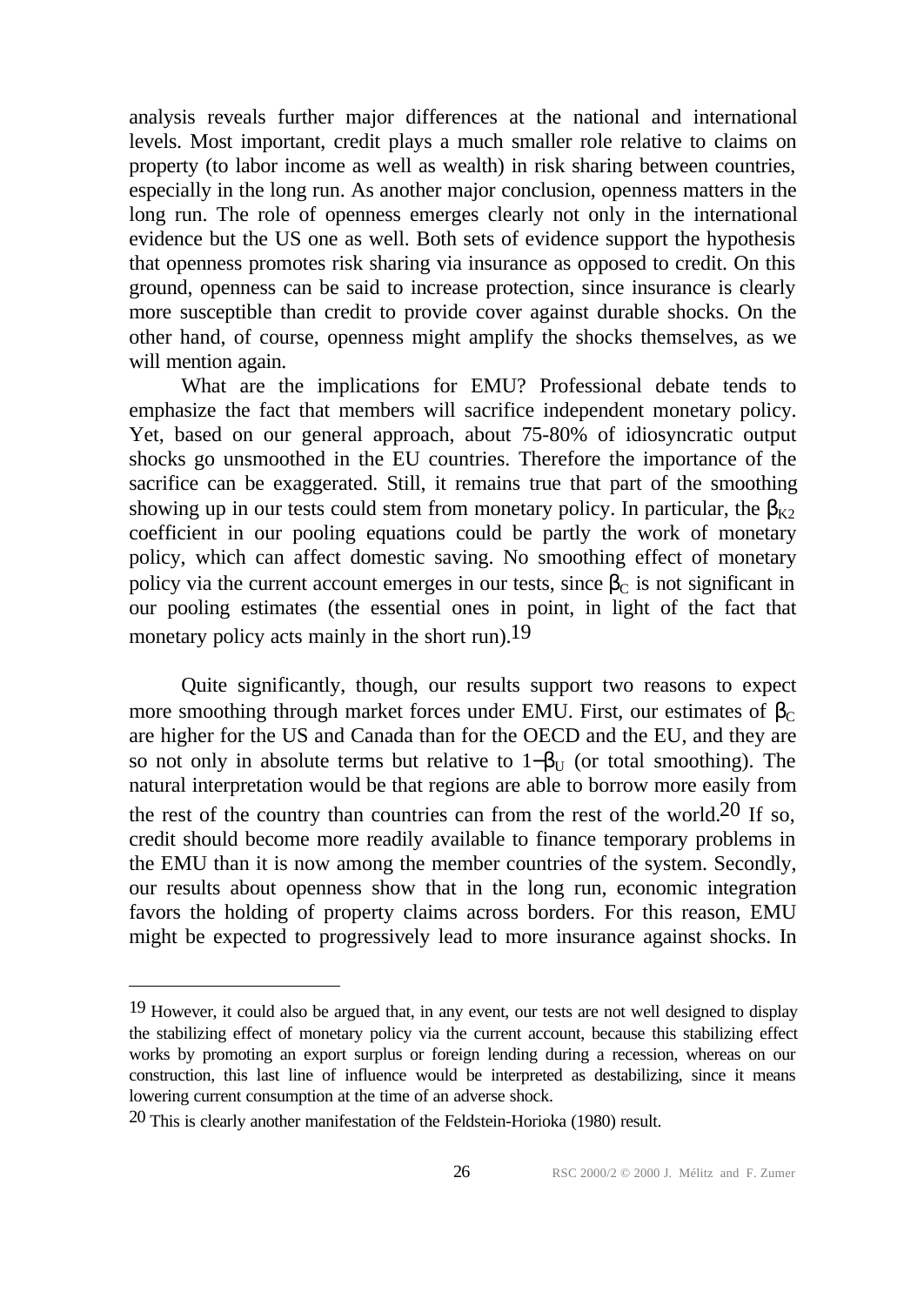conformity with both of these reasons for additional smoothing under EMU, there is indeed greater smoothing of idiosyncratic shocks through market forces within countries than between countries.<sup>21</sup>

Another frequent criticism of EMU concerns the absence – or nearabsence – of a mechanism of net public transfers such as the one which exists within countries and that we have confirmed for the US and Canada (perhaps even for Italy and the UK, if we base ourselves on the "between" estimates for these two countries). But this argument against EMU depends on the principle that some aggregate smoothing capacity will be lost under EMU and will need to be replaced. Given the previous reasoning, however, this principle is not necessarily correct: while monetary union will possibly reduce smoothing by eliminating monetary independence, it will increase smoothing through market channels.

Another major dimension of the broad issue under discussion, to which we have already alluded, is the impact of EMU on the importance of the idiosyncratic shocks themselves rather than the percentage of those shocks that are smoothed. On this matter, there are arguments going both ways. Some studies consider that trade integration within EMU will reduce the asymmetric components of business cycles in the EU. Krugman (1993) has famously argued that monetary unification will promote regional specialization and thereby increase the idiosyncratic element in the shocks the country members face. Frankel and Rose (1997) come to the opposite conclusion based on the evidence.22 But the issue falls outside the ken of our investigation. We take the amplitude of shocks for granted and can only speak about the extent to which they are smoothed and how. Within those limits, the fundamental lesson is the earlier one: based on our extension of the imaginative work of Asdrubali, Sørensen and Yosha, EMU will encourage smoothing through market channels.

Jacques MELITZ INSEE-CREST Centre de Recherche en Economie et **Statistique** 15 Boulevard Gabriel Peri Paris

l

Frédéric Zumer **OFCE** 69, Quai d'Orsay 75004 Paris

<sup>21</sup> Hess and Shin (1997) come to a similar conclusion about the implications of EMU in a related summary of the evidence.

<sup>22</sup> Research is active on the question. See Artis and Zhang (1997) and Imbs (1998).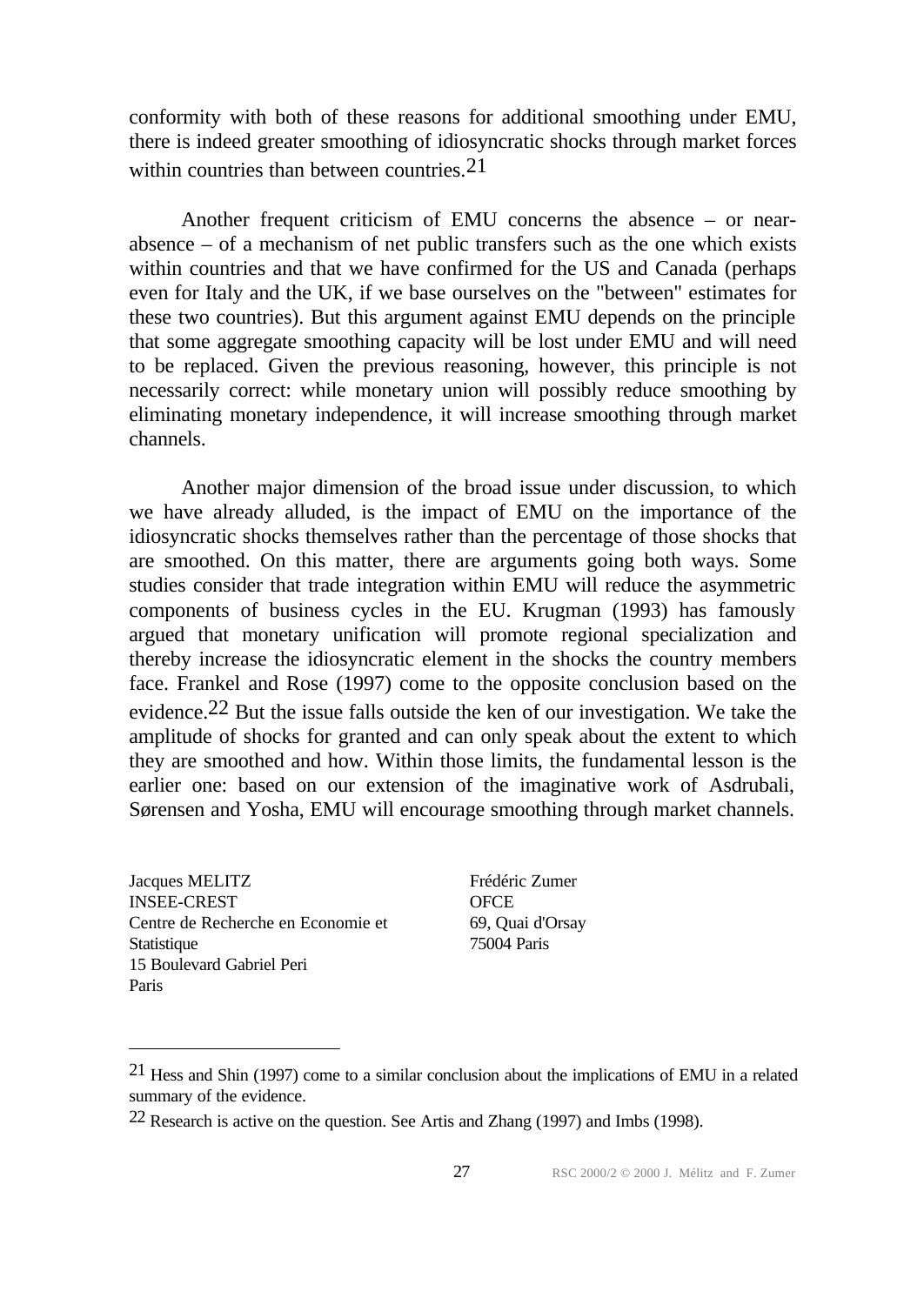## **References**

Artis, Michael and W. Zhang (1997) "International business cycles and the ERM: Is there a European business cycle?", *International Journal of Finance and Economics*, 2, January, pp. 1-16.

Asdrubali, Pierfederico, Bent Sørensen and Oved Yosha (1996) "Channels of inter-state risk-sharing: United States 1963-1990", *Quarterly Journal of Economics*, 111, pp. 1081-110.

Athanasoulis, Stefano and Eric van Wincoop (1998) "Risksharing within the United States: What have financial markets and fiscal federalism accomplished?" working paper, Federal Reserve Bank of New York.

Atkeson, Andrew and Tamim Bayoumi (1993) "Do private capital markets insure regional risk? Evidence from the United States and Europe", *Open Economies Review*, 4, pp. 303-24.

Backus, David, Patrick Kehoe, and Finn Kydland (1992) "International real business cycles", *Journal of Political Economy*, 100, pp. 745-75.

Bayoumi, Tamim and Michael Klein (1997) "A Provincial view of economic integration", IMF *Staff Papers*, 44, pp. 534-56.

Bayoumi, Tamim and Paul Masson (1995) "Fiscal flows in the United States and Canada: Lessons for Monetary Union in Europe", *European Economic Review*, 30, pp. 253-74.

Campbell, John and Gregory Mankiw (1987) "Are output fluctuations transitory?" *Quarterly Journal of Economics*, 102, pp. 857-80.

Cochrane, John (1991) "A Simple test of full consumption insurance", *Journal of Political Economy* 99, pp. 957-76.

Courchene, Thomas and Marc-Antoine Laberge (1998) "The future of Canadian currency union: NAFTA and Quebec independence", paper presented at the University of Bonn conference, "Common Money, Uncommon Regions", 24-25 July 1998.

Crucini, Mario (1998) "On international and national dimensions of risk sharing", *Review of Economics and Statistics*, forthcoming.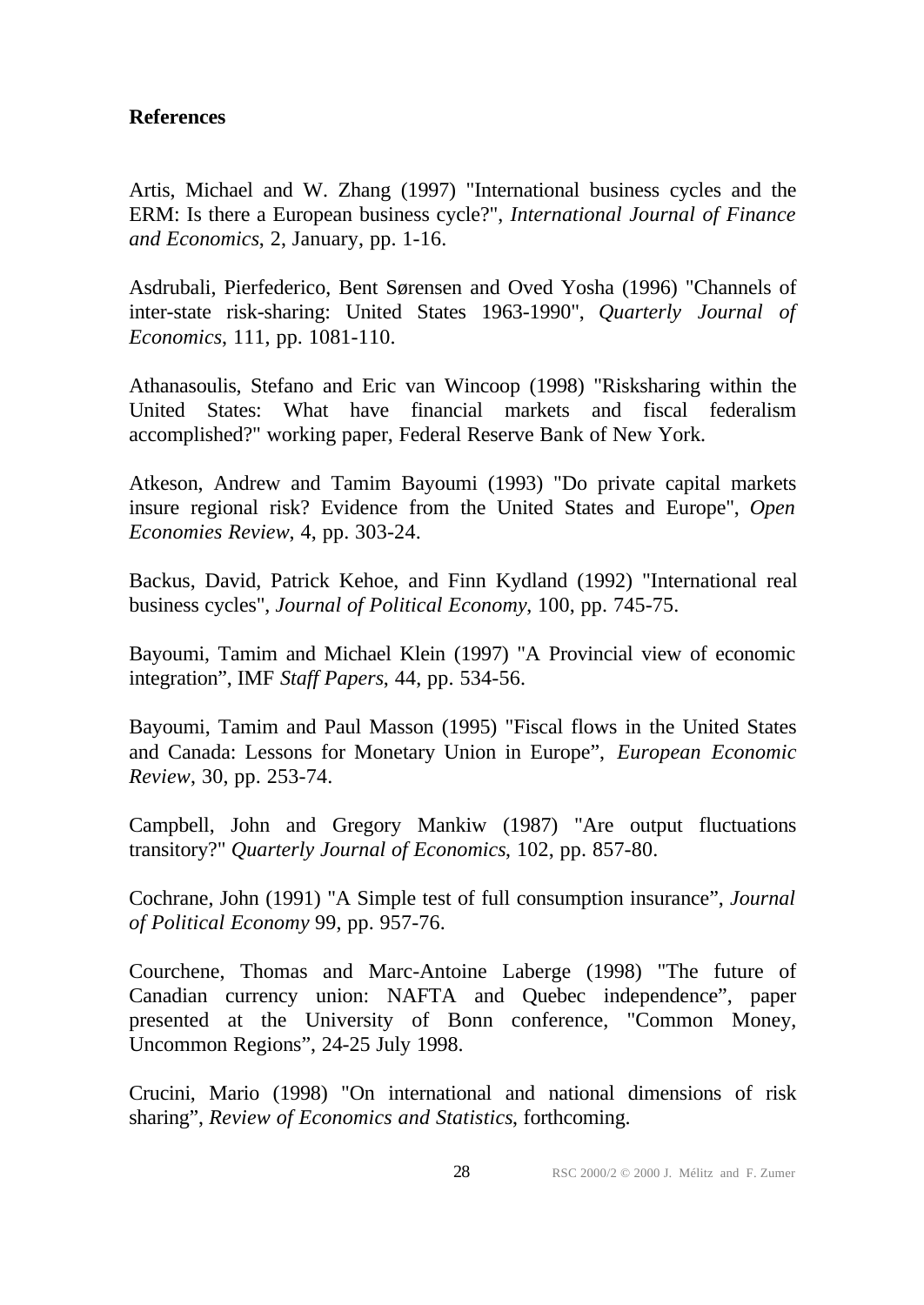Crucini, Mario and Gregory Hess (1999), "Regional versus national risksharing" in Hess and van Wincoop (eds.) *Intranational Macroeconomics*, forthcoming.

Deaton, Angus (1992) *Understanding consumption*, Oxford University Press.

Del Negro, Marco (1998) "Aggregate risk sharing across US states and across European countries", working paper, Yale University.

Feldstein, Martin and Charles Horioka (1980) "Domestic saving and international capital flows", *Economic Journal*, 90, pp. 314-29.

Frankel, Jeffrey and Andrew Rose (1995) "Is EMU more justifiable ex-post than ex-ante?", *European Economic Review*, 41, pp. 753-60.

Hess, Gregory and Kwanho Shin (1997) "International and intranational business cycles", *Oxford Review of Economic Policy*, 13, 3, pp. 93- 109.

Hess, Gregory and Kwanho Shin (1998) "Intranational business cycles in the United States", *Journal of International Economics*, 44, pp. 289-313.

Imbs, Jean (1998) "Fluctuations, bilateral trade and exchange rate regime", working paper, HEC-DEEP, University of Lausanne.

Krugman, Paul (1993) "Lessons of Massachusetts for EMU" in Francisco Torres and Francesco Giavazzi (eds.) *Adjustment and Growth in the European Monetary Union*, Cambridge University Press.

Lane, Philip (1998a) "Do international investment flows smooth income?" working paper, Trinity College Dublin.

Lane, Philip (1998b) "International investment positions: A cross-sectional analysis", working paper, Trinity College Dublin.

Mace, Barbara (1991) "Full insurance in the face of aggregate uncertainty", *Journal of Political Economy*, 99, pp. 929-56.

Mélitz, Jacques and Frédéric Zumer (1998) "Regional redistribution and stabilization by the center in Canada, France, the United Kingdom and the United States: New estimates based on panel data econometrics", CEPR Discussion Paper no. 1829.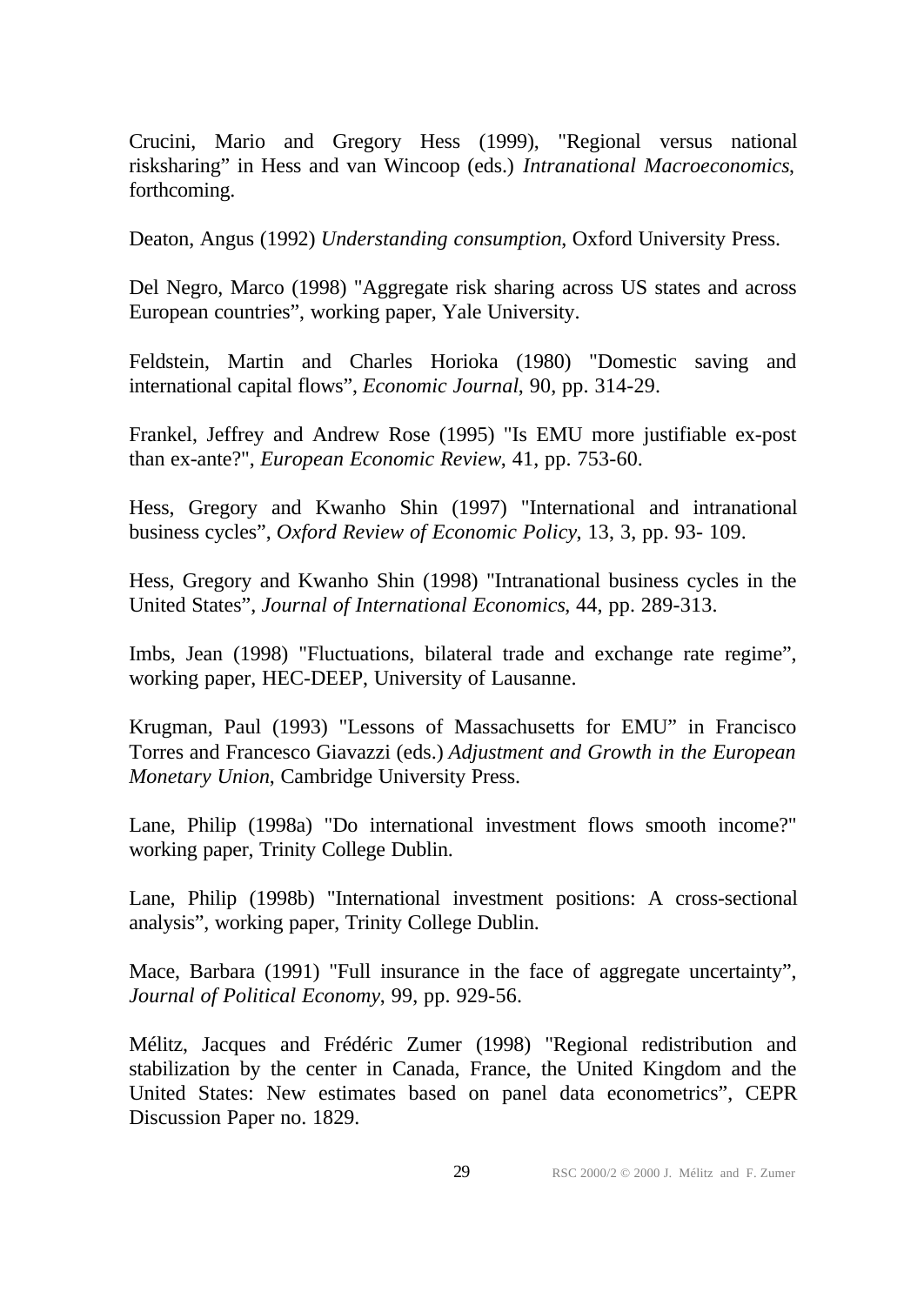Obstfeld, Maurice (1986) "Capital mobility in the world economy: Theory and measurement", *Carnegie-Rochester Conference Series on Public Policy*, 24, pp. 55-103.

Obstfeld, Maurice (1994) "Are industrial-country consumption risks globally diversified?" in Leonardo Leiderman and Assaf Razin (eds.) *Capital Mobility: the Impact on Consumption, Investment and Growth*, Cambridge University Press.

Obstfeld, Maurice and Kenneth Rogoff (1996) *Foundations of international economics*, MIT Press.

Sala-i-Martin, Xavier and Jeffrey Sachs (1992) "Fiscal Federalism and optimum currency areas: Evidence for Europe from the United States" in Matthew Canzoneri, Vittorio Grilli and Paul Masson (eds.) *Establishing a central bank: Issues in Europe for lessons from the U.S.,* Cambridge University Press.

Sørensen, Bent and Oved Yosha (1998) "International risk sharing and European monetary unification", *Journal of International Economics*, 45, 2, pp. 211-38.

Stockman, Alan and Lars Svensson (1987) "Capital flows, investment, and exchange rates", *Journal of Monetary Economics*, 19, pp. 171-201.

von Hagen, Jürgen (1992) "Fiscal arrangements in a monetary union – Some evidence from the US" in Don Fair and Christian de Boissieu, (eds.) *Fiscal policy, taxes, and the financial system in an increasingly integrated Europe*, Kluwer Academic Publishers.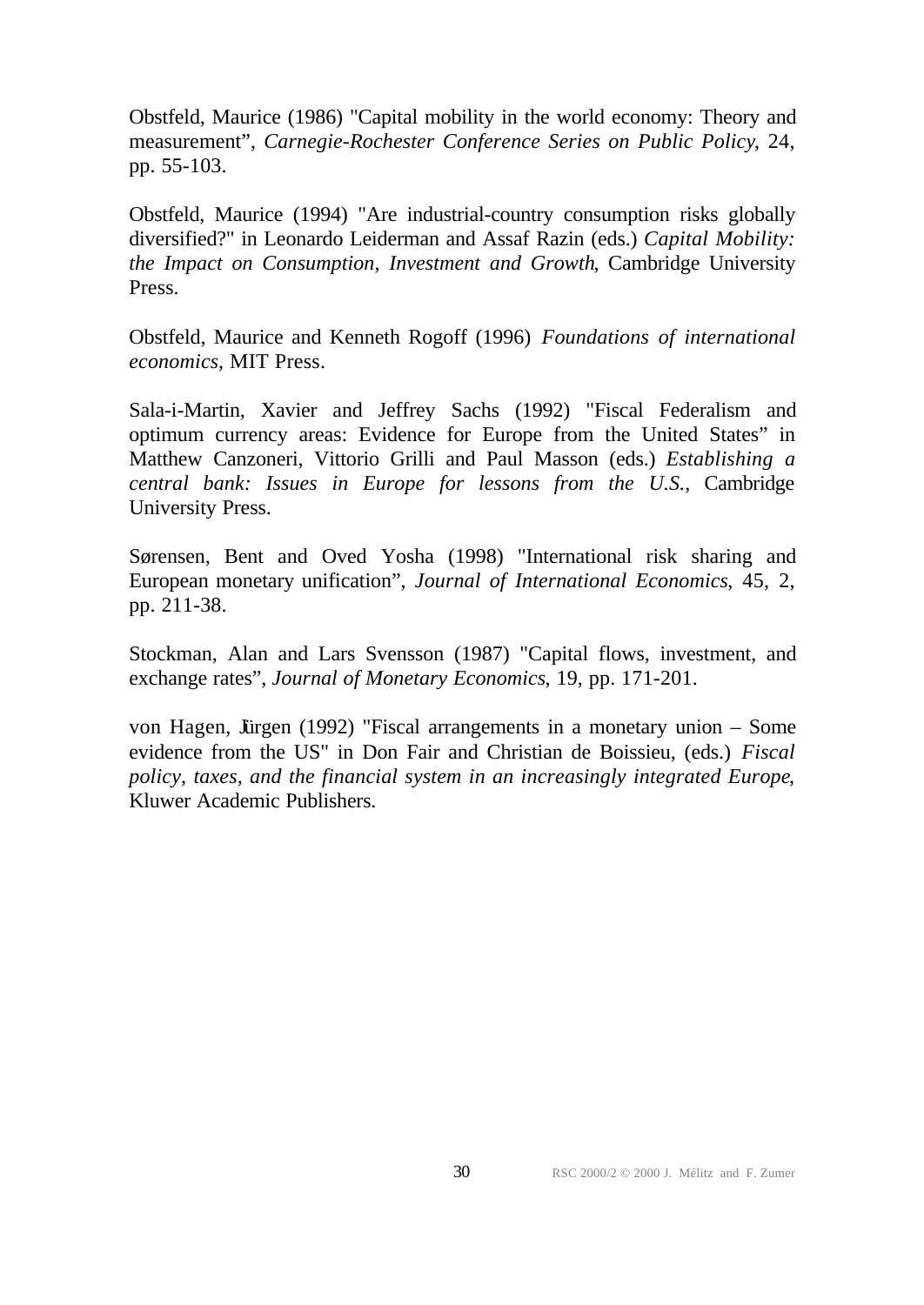# **Data Appendix**

# *United States*

We have deliberately used the same annual data that was employed by Asdrubali, Sørensen and Yosha (1996), much of which we obtained directly from them. The data covers their study period, 1963-1990, and includes all 50 states but not Washington DC. With respect to the only variables present in our study of the US that they did not use, the nominal interest series comes from the OECD *Economic Outlook* and the consumer price index (serving to correct the interest rate for inflation) comes from the OECD *National Accounts Tables*. These last data sources were employed as well in constructing the short term real interest rate for Canada, Italy and the United Kingdom

# *Canada*

For Canada, all of the main series come from an extract of the CANSIM database "Provincial Economic Accounts", obtained directly from Statistics Canada, and they cover 1961-1994. As regards  $Y_i$ ,  $PI_i$ , and  $DI_i$ , the work is the same as in Mélitz and Zumer (1998), which contains a detailed description (in an appendix). The CANSIM database also provides consumption for residents by province and current spending by each Provincial government, the sum of which, divided by provincial population, yields  $C_i$ . The ten provinces in the study include all of Canada but the Yukon and Northwest Territories.

# *Italy*

The main source of Italian regional data is "Conti economici regionali delle amministrazioni pubbliche e delle famiglie", ISTAT, *anni 1983-1992, Argomenti*, n. 5-1996. Complimentary data come from the ISTAT computer database "Banco Dati Regio, Conti Regionali 1980-93", available on diskette from ISTAT.

These data sources, however, do not allow for the regional decomposition of three elements in ASY's accounting: the consumption of lower-level governments, the net transfers from the central government to lower-level governments, and indirect taxes. More specifically, these data sources provide  $Y_i$  but only permit constructing  $C_i$ ,  $DI_i$  and  $PI_i$  with respect to households and the net tax payments (net of transfers) of households to the central government. In other words, the hard work of Asdrubali, Sørensen and Yosha for the US in combining lower-level governments with households and decomposing indirect taxes in defining  $C_i$ ,  $DI_i$  and  $PI_i$  would need to be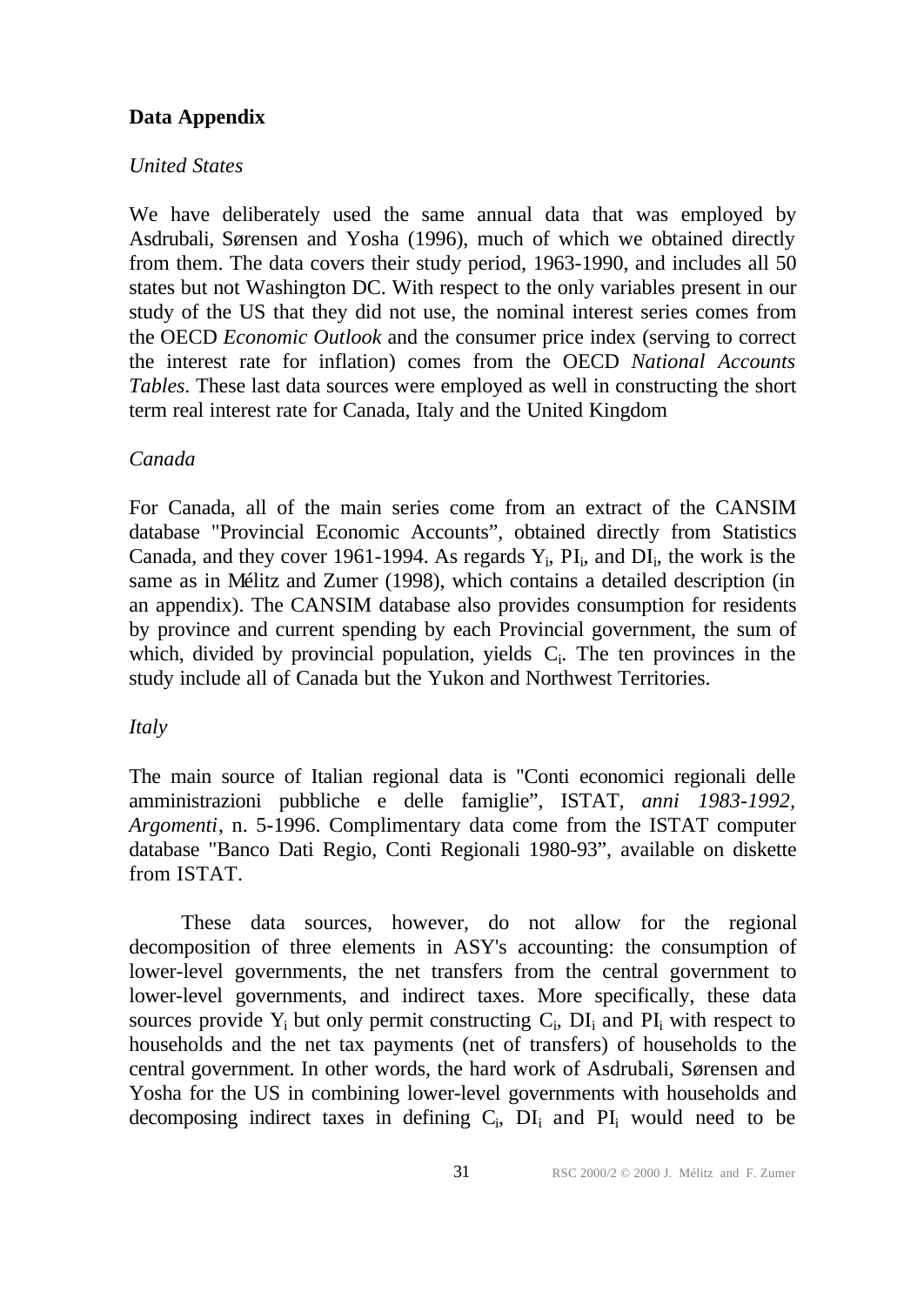repeated for Italy in order to apply the identical statistical approach to that country. Only for Canada does this work come ready-made in the data set.

With this caveat in mind, the ISTAT "Conti economici regionali delle amministrazioni pubbliche e delle famiglie" provides the right series for household disposable income DI<sub>i</sub> (reddito lordo disponibile delle famiglie). To pass from DI<sub>i</sub> to PI<sub>i</sub>, it is simply necessary to add the personal income tax (imposte correnti), personal contributions to social insurance (contributi sociali effettivi e figurativi) and to deduct social transfers to individuals (prestazioni sociali nette). All the required data is available for 1983-1992. The rest of the needed regional data is found in the computer data base, and concerns population (popolazione residente a meta anno), gross domestic product (prodotto interno lordo per abitante), and private consumption (consumi finali interni per abitante).

# *United Kingdom*

The previous qualifications with respect to Italy concern the UK as well. Subject to these caveats, the essential series are available on diskette directly from the Office for National Statistics (formerly the Central Statistical Office). As regards PI<sub>i</sub>, it is necessary to begin with the data for "total personal income", which is exclusive of personal income taxes, but includes transfer payments. Transfer payments, or "social security benefits and other current grants from the general government", must then be deducted to obtain PI. Finding DI<sub>i</sub> requires starting from "total personal income" once again and then deducting "personal income taxes" and "personal contributions for social security." The consumption series come from the table "Regional Accounts: Consumers' expenditure by Standard Statistical Regions", and the GDP series from the table "Regional Accounts: Gross Domestic Product by Industry." All of the series are available for 1971-1996 inclusively.

# *OECD and European Union*

The data are available for 1970-1994 from the OECD *Economic Outlook electronic database*, except for GNP, which comes from the OECD *National Accounts* volumes. All the series, with the exception of GNP, can be found in real terms (at 1990 prices). As regards GNP, we used the GDP deflator in the preceding electronic database in order to obtain real values.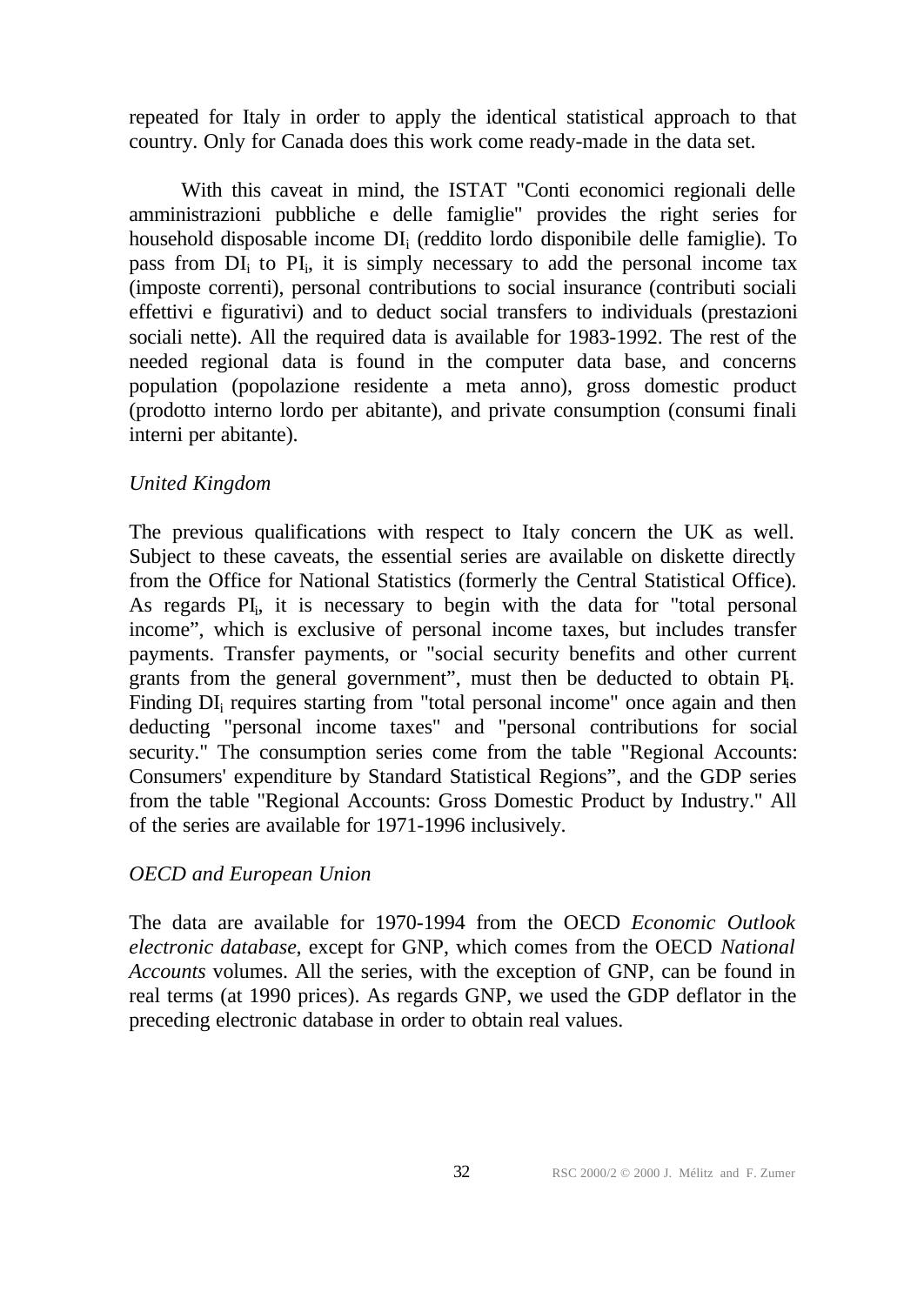|                                              | (1)<br><b>ASY</b> | (2)<br><b>Replication</b> | (3)<br><b>Pooling</b><br>without constraint | (4)<br><b>Pooling</b><br>with constraint |
|----------------------------------------------|-------------------|---------------------------|---------------------------------------------|------------------------------------------|
| $\mathbf{b}_{\rm K}$                         | 0.39<br>(13)      | 0.34<br>(26)              | 0.41<br>(30)                                | 0.34<br>(26)                             |
| $\frac{t}{R^2}$                              |                   | 0.55                      | 0.41                                        | 0.33                                     |
| $\mathbf{b}_{\rm G}$<br>$\frac{t}{R^2}$      | 0.13<br>(13)      | 0.10<br>(17)<br>0.77      | 0.11<br>(17)<br>0.18                        | 0.10<br>(17)<br>0.19                     |
| $\mathbf{b}_{\rm C}$<br>$\frac{t}{R^2}$      | 0.23<br>(4)       | 0.26<br>(9)<br>0.24       | 0.33<br>(11)<br>0.08                        | 0.18<br>(13)<br>0.06                     |
| $\mathbf{b}_{\mathrm{U}}$<br>$\frac{t}{R^2}$ | 0.25<br>(4)       | 0.29                      | 0.16                                        | 0.39                                     |

## **TABLE 1 THE ASDRUBALI-SØRENSEN-YOSHA (ASY) MODEL USA 1964-1990**

Column 1: ASY estimates : ASY(1996), Table I.

Column 2: Replication with our econometric program.

Column 3: Same as column 2 with use of ratios instead of time dummies.

Column 4: Same as column 3 with constraint  $1 - \beta_K - \beta_G - \beta_C = 0.39$ .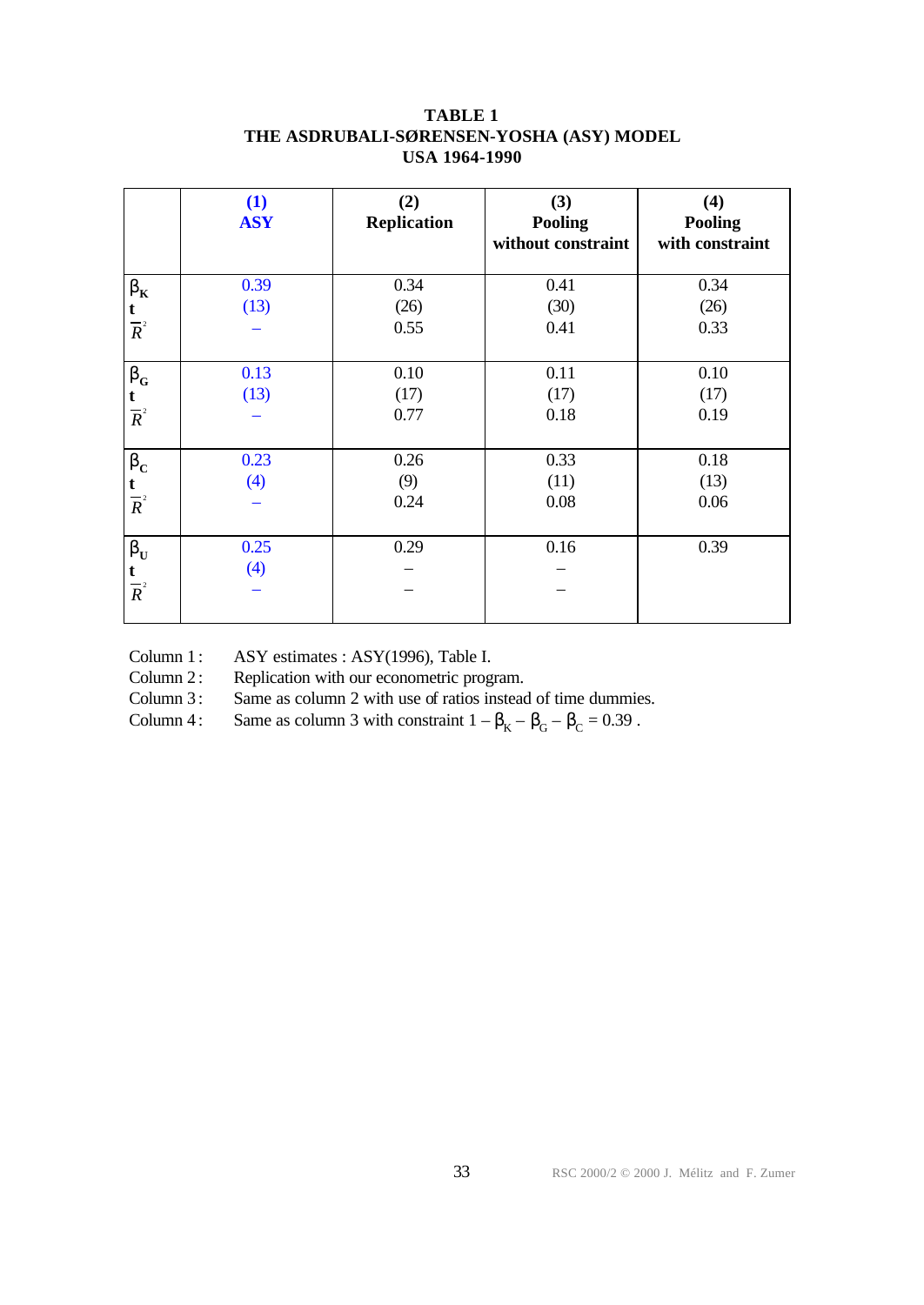|                           | (1)     | (2)     | (3)     | (4)      | (5)       | (6)                             |
|---------------------------|---------|---------|---------|----------|-----------|---------------------------------|
|                           | $k = 1$ | $k = 3$ | $k = 5$ | $k = 10$ | "Between" | "Between"<br>with<br>constraint |
| $\mathbf{b}_{\mathrm{K}}$ | 0.39    | 0.44    | 0.36    | 0.47     | 0.43      | 0.55                            |
|                           | (13)    | (21)    | (12)    | (47)     | (42)      | (56)                            |
| $\frac{t}{R^2}$           |         |         |         |          | 0.56      | 0.56                            |
| $\mathbf{b}_{\rm G}$      | 0.13    | 0.16    | 0.17    | 0.18     | 0.04      | 0.11                            |
|                           | (13)    | (16)    | (18)    | (18)     | (8.4)     | (21)                            |
| $\frac{t}{R^2}$           |         |         |         |          | 0.05      | 0.05                            |
| $\mathbf{b}_{\rm C}$      | 0.23    | 0.07    | 0.05    | $-0.17$  | $-0.26$   | 0.03                            |
|                           | (4)     | (1.1)   | (0.6)   | $(-0.6)$ | $(-16)$   | (3.1)                           |
| $\frac{1}{R^2}$           |         |         |         |          | 0.16      | 0.16                            |
| $\mathbf{b}_{\mathrm{U}}$ | 0.25    | 0.30    | 0.42    | 0.53     | 0.79      | 0.31                            |
|                           | (4)     | (4)     | (5)     | (18)     |           |                                 |
| $\frac{t}{R^2}$           |         |         |         |          |           |                                 |

## **TABLE 2 THE ASY MODEL WITH AVERAGE DATA USA 1964-1990**

Column 1:  $ASY$  (1996), Tables I and IV.

Columns 2, 3, 4 : ASY model with first differences over k years between observations, where  $k =$ 3, 5 and 10 respectively. See ASY (1996), Table IV.

- Column 5: Our replication of ASY model (with our definitions of variables and our econometric program) with averages of annual first differences over the entire study period: i.e., " between " estimates.
- Column 6: Same as column 5 with constraint  $1 \beta_K \beta_G \beta_C = 0.31$ .

## **TABLE 3 POOLING ESTIMATE OF THE REVISED ASY MODEL WITH**  $\mathbf{b}_{\text{U}} = 0.39$ **USA 1964-1990**

| Eq. 1 | $\beta_{\rm k} = 0.24$<br>(7.6) | $\gamma_{\rm K}(z) = -0.067$<br>$(-5.06)$ | $\gamma_{\rm k}(n) = -0.008$<br>$(-0.64)$ | $\gamma_{K}(P) = 0.346$<br>(10.20)                          | $\gamma_{\rm K}({\rm r}) = 0.009$<br>(4.19) | $\overline{R}^2 = 0.47$ |
|-------|---------------------------------|-------------------------------------------|-------------------------------------------|-------------------------------------------------------------|---------------------------------------------|-------------------------|
| Eq. 2 | $\beta_{\rm C} = 0.13$<br>(7.8) | $\gamma_G(z) = -0.006$<br>$(-0.90)$       | $\gamma_G(n) = 0.030$<br>(4.89)           | $\gamma_G(P) = 0.031$<br>(1.82)                             | $\gamma_{\rm G}(r) = -0.005$<br>$(-4.25)$   | $\overline{R}^2 = 0.20$ |
| Eq. 3 | $\beta_C = 0.24$<br>(6.8)       | $\gamma_C(z) = 0.073$<br>(4.97)           | $\gamma_C(n) = -0.023$<br>$(-1.63)$       | $\gamma_C(P) = -0.377$ $\gamma_C(r) = -0.005$<br>$(-10.04)$ | $(-1.87)$                                   | $\overline{R}^2 = 0.11$ |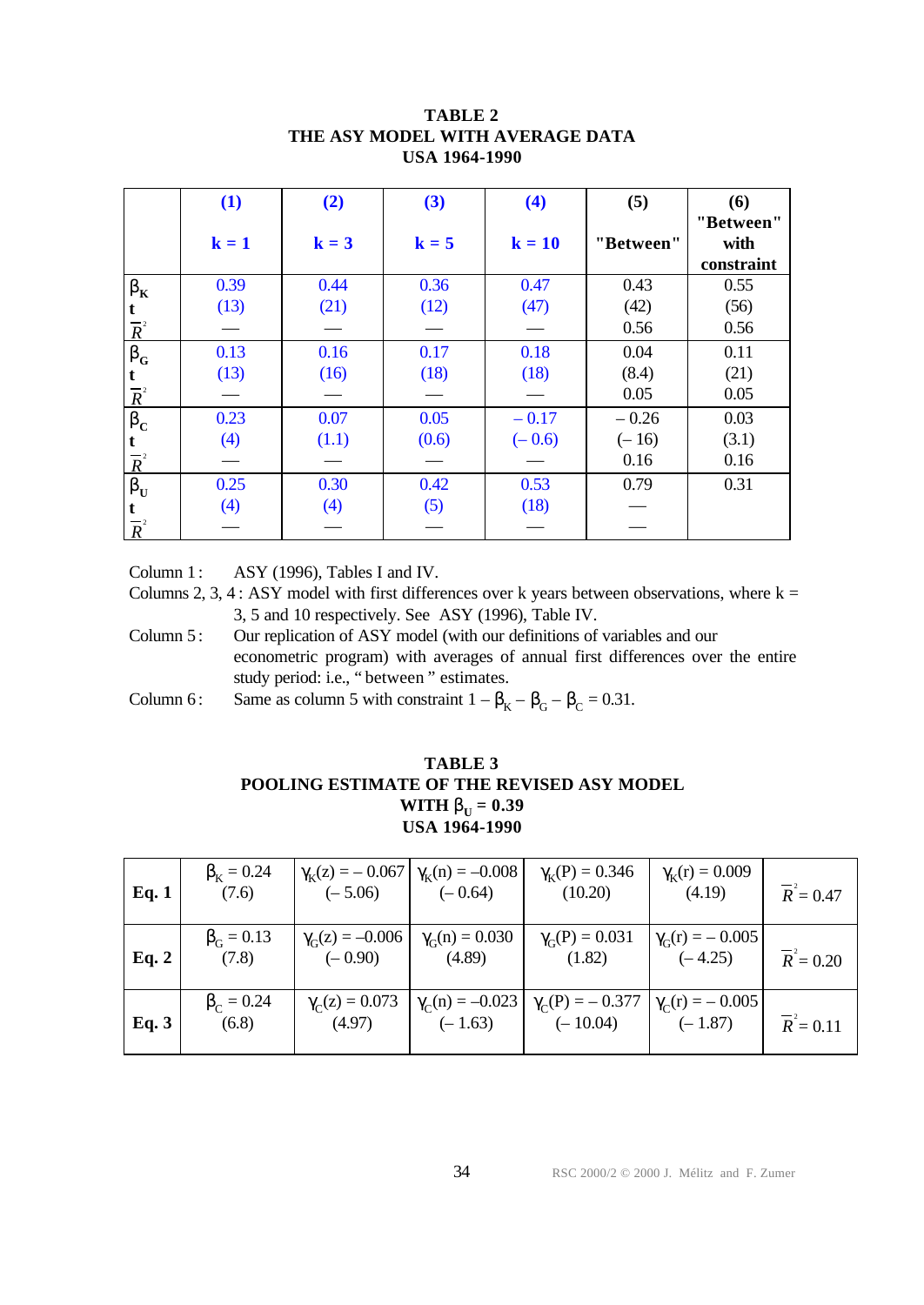| The simple model<br>with $\mathbf{b}_{\text{U}} = 0.31$ |                                 |                    | The revised model<br>with $\mathbf{b}_{\text{U}} = 0.31$ |                                 |                    |
|---------------------------------------------------------|---------------------------------|--------------------|----------------------------------------------------------|---------------------------------|--------------------|
| Eq. 1                                                   | $\beta_{K} = 0.55$<br>(56)      | $\bar{R}^2 = 0.56$ | $\beta_{K} = 0.45$<br>(37)                               | $\gamma_K(n) = -0.09$<br>(-13)  | $\bar{R}^2 = 0.60$ |
| Eq. 2                                                   | $\beta_{G} = 0.11$<br>(21)      | $\bar{R}^2 = 0.05$ | $\beta_{G} = 0.09$<br>(13)                               | $\gamma_G(n) = -0.02$<br>(-5.6) | $\bar{R}^2 = 0.06$ |
| Eq. 3                                                   | $\beta_{\rm C} = 0.03$<br>(3.1) | $\bar{R}^2 = 0.16$ | $\beta_c = 0.16$<br>(13)                                 | $\gamma_C(n)=0.12$<br>(16)      | $\bar{R}^2 = 0.04$ |

## **TABLE 4 "BETWEEN" ESTIMATES OF THE ASY MODEL USA 1964-1990**

**TABLE 5 SOME PRELIMINARY STATISTICS REGARDING CANADA, THE UK AND ITALY AS COMPARED WITH THE US**

| Country      | number     | Number        | in the full<br>$\beta_{\text{II}}$ | coefficient |
|--------------|------------|---------------|------------------------------------|-------------|
|              | of regions | of years      | sample of annual                   | of          |
|              |            | in the sample | observations                       | variance *  |
|              |            |               |                                    |             |
|              | 10         | 33            | 0.32                               | 0.27        |
| Canada       |            | $(62 - 94)$   |                                    |             |
|              |            |               |                                    |             |
|              | 11         | 25            | 0.61                               | 0.10        |
| <b>UK</b>    |            | $(72 - 96)$   |                                    |             |
|              |            |               |                                    |             |
|              | 20         | 9             | 0.55                               | 0.25        |
| <b>Italy</b> |            | $(84 - 92)$   |                                    |             |
|              |            |               |                                    |             |
|              | 50         | 27            | 0.39                               | 0.29        |
| <b>US</b>    |            | $(64 - 90)$   |                                    |             |
|              |            |               |                                    |             |

\* The coefficient of variance is the average over all the years in the sample of the interregional variance of output per capita divided by the national output per capita.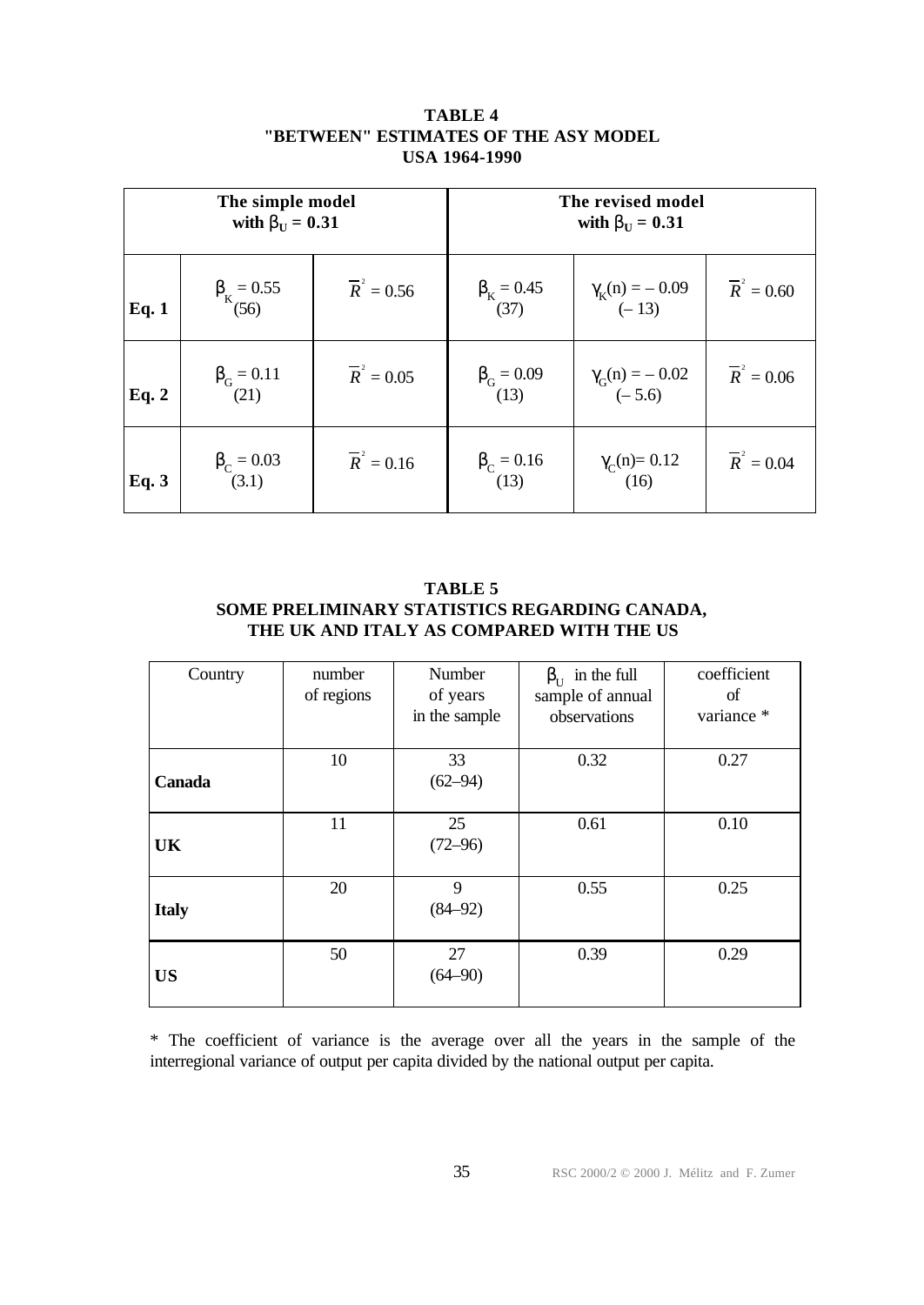| <b>ESTIMATION</b><br><b>METHOD</b>                              | <b>CANADA</b><br>1962-1994 | <b>UK</b><br>1972-1996     | <b>ITALY</b><br>1984-1992     |
|-----------------------------------------------------------------|----------------------------|----------------------------|-------------------------------|
| <b>Pooling</b>                                                  | $\beta_{\text{H}} = 0.37$  | $\beta_{\text{II}} = 0.61$ | $\beta_{\text{U}} = 0.55$     |
| $\mathbf{b}_{\mathrm{K}}$<br>$\frac{t}{R^2}$                    | 0.30<br>(8.60)<br>0.25     | 0.34<br>(8.74)<br>0.29     | 0.49<br>(9.33)<br>0.46        |
| $\mathbf{b}_{\rm G}$<br>$\frac{t}{R^2}$                         | 0.08<br>(5.75)<br>0.16     | 0.0004<br>(0.017)<br>0.007 | $-0.005$<br>$(-0.19)$<br>0.14 |
| $\mathbf{b}_{\mathrm{C}}$<br>$\frac{t}{R^2}$                    | 0.25<br>(7.43)<br>0.28     | 0.047<br>(1.11)<br>0.12    | $-0.039$<br>$(-0.74)$<br>0.10 |
| <b>Between</b>                                                  | $\beta_{\text{U}} = 0.33$  | $\beta_{\text{U}} = 0.60$  | $\beta_{\text{U}} = 0.56$     |
| $\mathbf{b}_{\mathrm{K}}$<br>$\frac{t}{R^2}$                    | 0.27<br>(26.1)<br>0.53     | 0.11<br>(4.72)<br>0.10     | 0.23<br>(3.52)<br>0.13        |
| $\mathbf{b}_{\scriptscriptstyle \mathrm{G}}$<br>$\frac{t}{R^2}$ | 0.004<br>(0.44)<br>0.12    | 0.09<br>(6.52)<br>0.16     | 0.13<br>(4.66)<br>0.23        |
| $\mathbf{b}_{\mathrm{C}}$<br>$\frac{t}{R^2}$                    | 0.40<br>(33.4)<br>0.49     | 0.20<br>(10.11)<br>0.14    | 0.09<br>(1.31)<br>0.14        |

## **TABLE 6 THE SIMPLE ASY MODEL FOR CANADA, THE UK AND ITALY**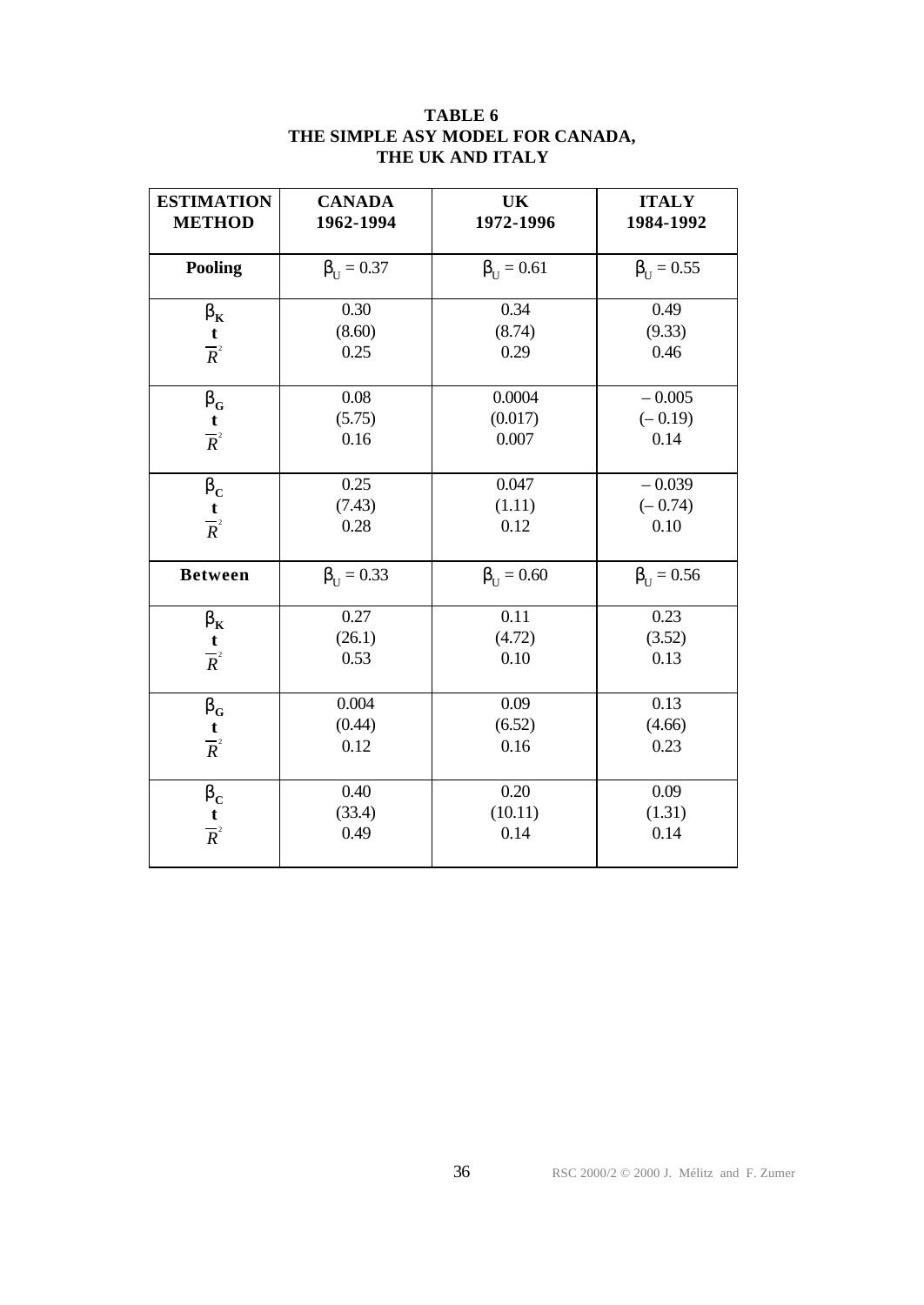## **TABLE 7**

|                       | <b>CANADA</b><br>1962-1994<br>$bII = 0.37$                                                 | UK.<br>1972-1996<br>$bII = 0.61$                                                          | <b>ITALY</b><br>1984-1992<br>$bII = 0.55$                                                    |
|-----------------------|--------------------------------------------------------------------------------------------|-------------------------------------------------------------------------------------------|----------------------------------------------------------------------------------------------|
| Eq.<br>1              | $\beta_{\rm k} = 0.23$ (5.79)<br>$\gamma_K(z) = -0.014 (-3.53)$<br>$\overline{R}^2 = 0.28$ | $\beta_{\rm k} = 0.19$ (0.97)<br>$\gamma_K(z) = -0.05 (-0.73)$<br>$\overline{R}^2 = 0.29$ | $\beta_{\rm k} = 0.65$ (3.96)<br>$\gamma_K(z) = 0.05$ (1.02)<br>$\bar{R}^2 = 0.46$           |
| Eq.<br>$\overline{2}$ | $\beta_c = 0.10$ (6.20)<br>$\gamma_{\rm c}(z) = 0.004$ (2.5)<br>$\bar{R}^2 = 0.17$         | $\beta_{\rm G} = -0.18 (-1.40)$<br>$\gamma_G(z) = -0.07 (-1.43)$<br>$\bar{R}^2 = 0.012$   | $\beta_{\rm G} = -0.13 (-1.77)$<br>$\gamma_G(z) = -0.04 (-1.78)$<br>$\overline{R}^2 = 0.009$ |
| Eq.<br>3              | $\beta_c = 0.30$ (7.65)<br>$\gamma_c$ (z) = 0.010 (2.5)<br>$\overline{R}^2 = 0.28$         | $\beta_c = 0.37$ (1.67)<br>$\gamma_c$ (z) = 0.12 (1.48)<br>$\bar{R}^2 = 0.06$             | $\beta_c = -0.07 (-0.44)$<br>$\gamma_c(z) = -0.01 (-0.22)$<br>$\overline{R}^2 = 0.10$        |

#### **POOLING ESTIMATES OF THE REVISED ASY MODEL ADDING SELF-FINANCING ONLY**

**TABLE 8 POOLING ESTIMATE OF THE COMPLETE REVISED ASY MODEL WITH**  $\mathbf{b}_{\text{U}} = 0.37$ **CANADA 1962-1994**

| Eq. 1 | $\beta_{\rm k} = 0.17$<br>(3.07) | $\gamma_{\rm K}(z) = -0.011$<br>$(-5.46)$ | $\gamma_{\rm K}(n) = -0.066$<br>$(-1.39)$ | $\gamma_{K}(P) = 0.766$<br>(3.60)   | $\gamma_{\rm K}(r) = 0.008$<br>(0.78) | $\bar{R}^2 = 0.35$      |
|-------|----------------------------------|-------------------------------------------|-------------------------------------------|-------------------------------------|---------------------------------------|-------------------------|
| Eq. 2 | $\beta_{\rm G} = 0.09$<br>(3.77) | $\gamma_G(z) = 0.002$<br>(1.77)           | $\gamma_G(n) = -0.045$<br>$(-2.21)$       | $\gamma_G(P) = 0.054$<br>(0.58)     | $\gamma_G(r) = -0.019$<br>$(-4.37)$   | $\overline{R}^2 = 0.24$ |
| Eq. 3 | $\beta_C = 0.38$<br>(6.94)       | $\gamma_C(z) = 0.010$<br>(4.68)           | $\gamma_C(n) = 0.111$<br>(2.33)           | $\gamma_C(P) = -0.819$<br>$(-3.84)$ | $\gamma_C(r) = 0.011$<br>(1.11)       | $\overline{R}^2 = 0.29$ |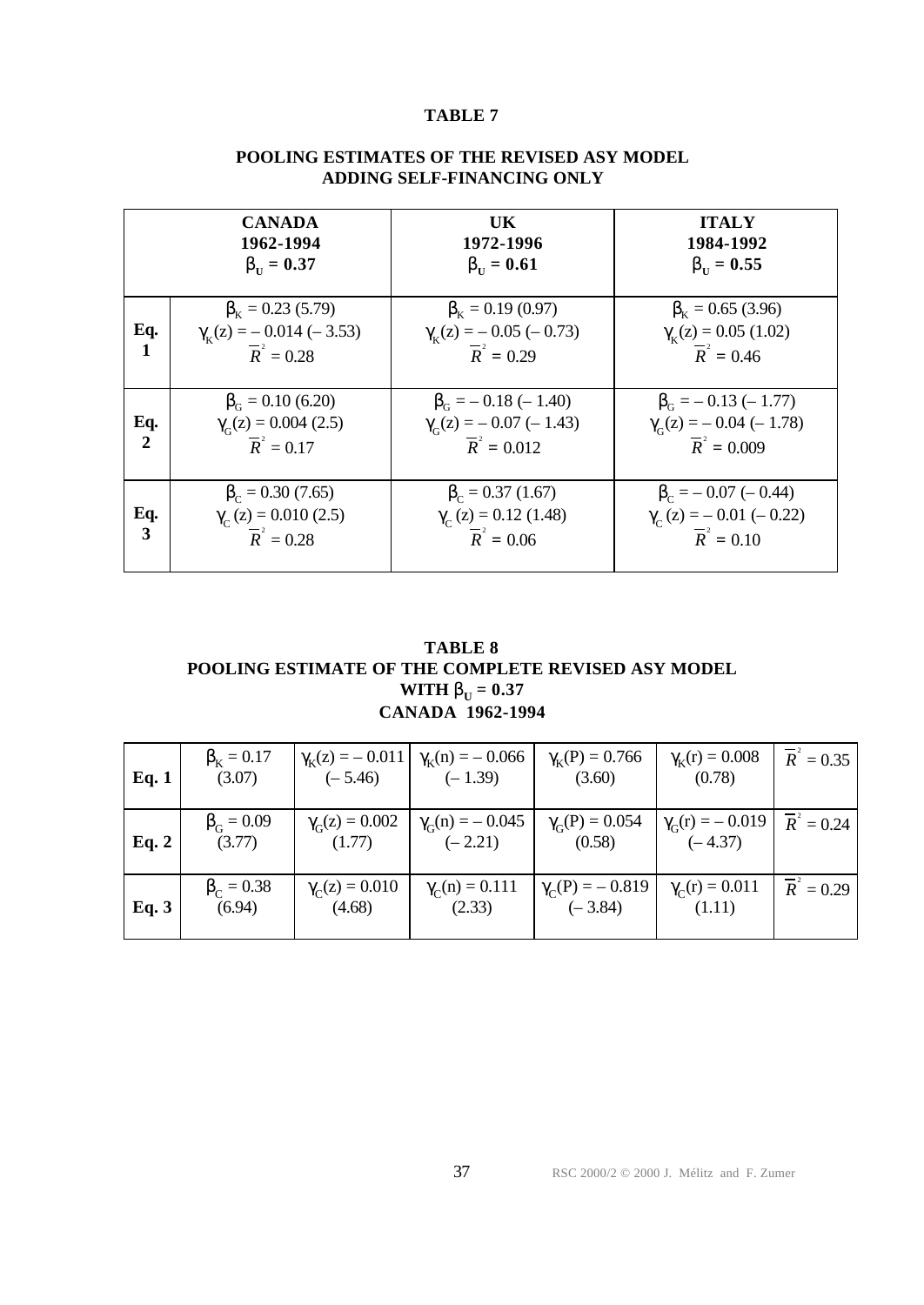#### **TABLE 9 COEFFICIENTS OF VARIANCE OF GROSS DOMESTIC PRODUCT INTERNATIONALLY**

|              | Unadjusted* | Corrected** |
|--------------|-------------|-------------|
| OCDE 23      | 1.59        | 1.13        |
| <b>UE 15</b> | 1.18        | 0.99        |

\* The coefficient of variance is the average over all the years in the sample of the international variance of output per capita divided by the international output per capita.

\*\* The difference between the unadjusted and the corrected values is that even though the national series are already in real terms (converted into dollars), we have subtracted the variance of the real effective exchange rate from the unadjusted coefficient of variance in making the correction. The corrected values are then more comparable to the earlier regional ones in the last column of Table 5.